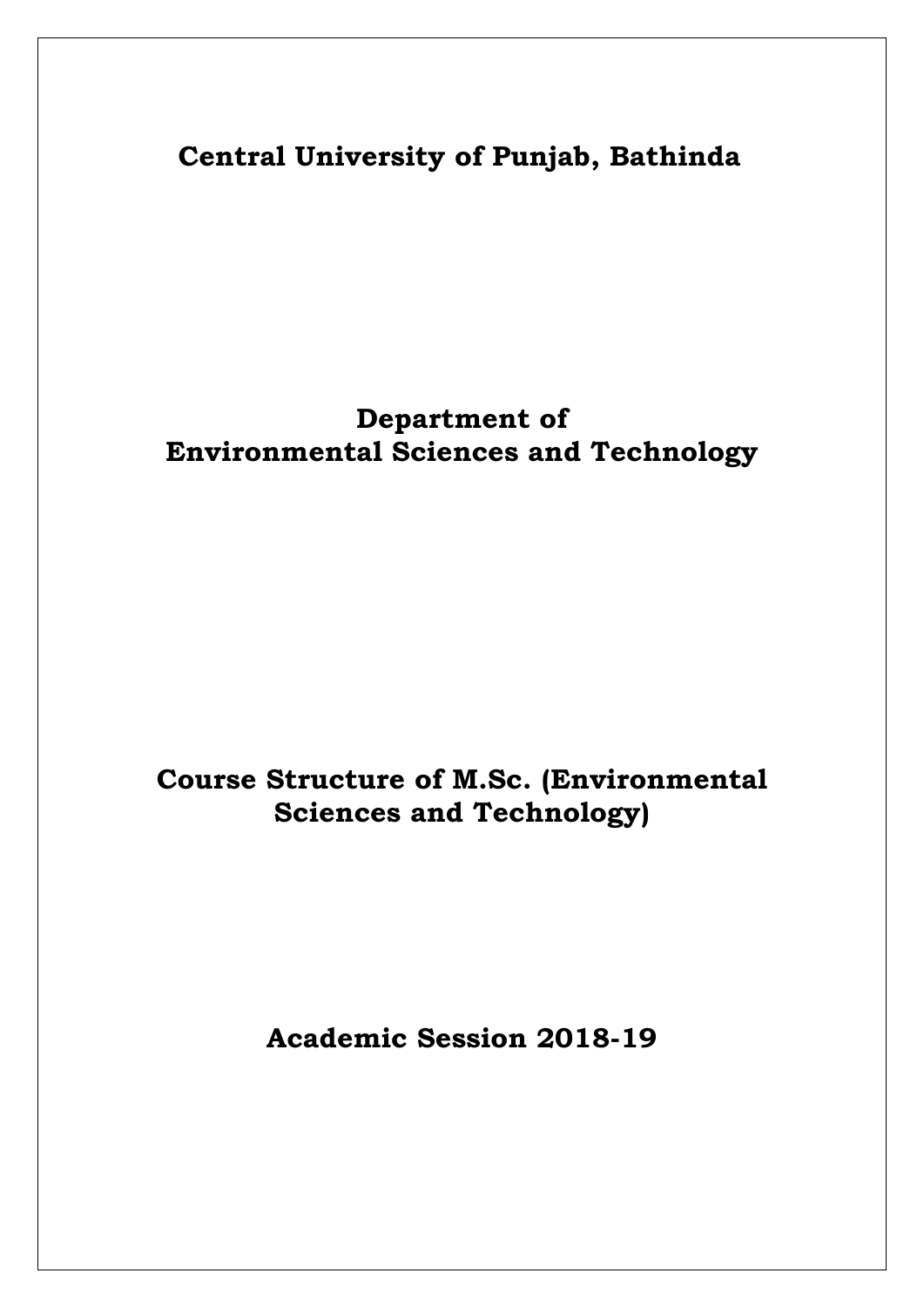#### **Semester I**

|                 | Paper code Course title             | L              | T | P | $\mathbf{Cr}$  | <b>CBCS</b> |
|-----------------|-------------------------------------|----------------|---|---|----------------|-------------|
| CST.501         | Computer applications               | 2              |   |   | 2              | F           |
| CST.502         | Computer applications<br>Practical  | $\Omega$       |   | 4 | $\overline{2}$ | $_{\rm F}$  |
| <b>STA.503</b>  | <b>Basic Statistics</b>             | $\overline{2}$ |   |   | $\overline{2}$ | F           |
| <b>EVS.506</b>  | Basics in Environmental<br>Sciences | 4              |   |   | 4              | F           |
| <b>EVS.507</b>  | <b>Ecological Principles</b>        | 4              |   |   | 4              |             |
| <b>EVS.508</b>  | <b>Environmental Chemistry</b>      | 4              |   |   | 4              |             |
| <b>EVS. 509</b> | EVS-Lab I Ecology (Practical)       |                |   | 4 | 2              |             |
| XXX             | Interdisciplinary Course*           | 2              |   |   | $\overline{2}$ | F.          |
|                 | Value added course                  | 1              |   |   |                | EF          |
|                 | <b>Total</b>                        | 19             |   | 4 | 21             |             |

#### **\*Student has to choose the relevant courses offered in other Centres**

#### **# Choice based credit system: C- Core courses; F- Foundation courses; E- Elective courses**

A: Continuous Assessment: Based on average of best two Surprise tests, Assignment and Term Paper: 25 marks

B: Pre-scheduled Test-1: Based on Objective Type & Subjective Type Test: 25 marks

C: Pre-scheduled Test-2: Based on Objective Type & Subjective Type Test: 25 marks

D: End-Term Exam (Final): Based on Objective Type Tests: 25 marks E: Total Marks: 100

### **L: Lectures T: Tutorial P: Practical Cr: Credits**

**Mode of transaction:** Lecture, demonstration, E-tutoring, case study, cooperative learning, problem solving, power point, e learning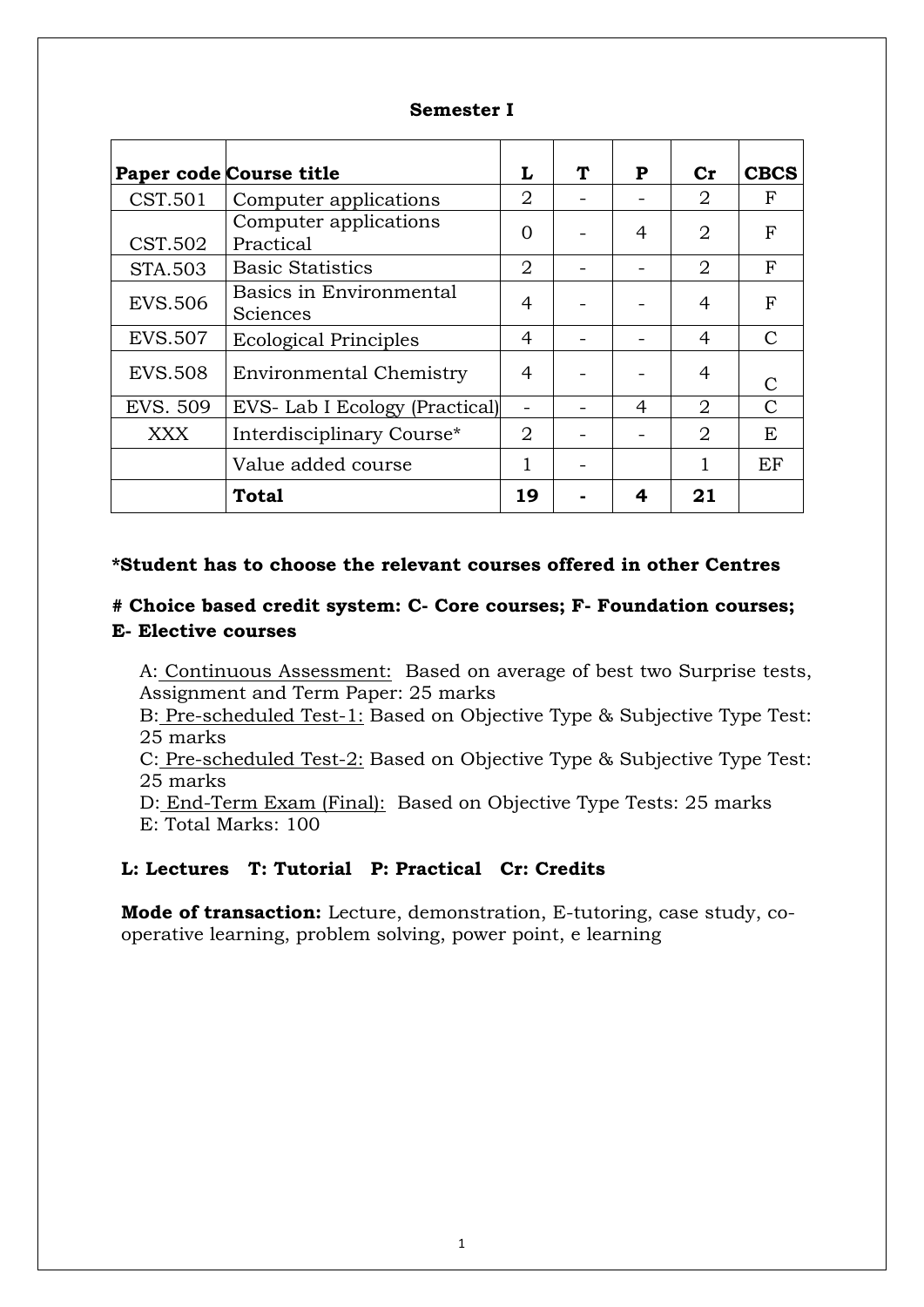#### **Semester II**

| <b>S1. No</b>  | Paper<br>Code  | <b>Course Title</b>                                      |                | T | P  | $cr$           | <b>CBCS</b>             |
|----------------|----------------|----------------------------------------------------------|----------------|---|----|----------------|-------------------------|
| 1              | <b>EVS.521</b> | <b>Environmental Geosciences</b>                         | $\overline{4}$ |   |    | 4              | $\overline{\mathbf{C}}$ |
| $\overline{2}$ | <b>EVS.522</b> | Water Pollution and Control<br>Technologies              | 4              |   |    | 4              | $\mathcal{C}$           |
| 3              | <b>EVS.523</b> | <b>Energy and Environment</b>                            | 4              |   |    | 4              | $\mathcal{C}$           |
|                | <b>EVS.524</b> | EVS- Lab III Water and Soil<br>Analysis (Practical)      |                |   | 4  | $\overline{2}$ | $\mathcal{C}$           |
|                | <b>EVS.525</b> | EVS- Lab IV Energy (Practical)                           |                |   | 4  | $\overline{2}$ | $\mathcal{C}$           |
| $\overline{4}$ | EVS.XXX        | Elective I                                               | $\overline{4}$ |   |    | $\overline{4}$ | E                       |
| 5              | XXX            | <b>Interdisciplinary Course</b>                          | $\overline{2}$ |   |    | $\overline{2}$ | E                       |
| 6              | <b>EVS 597</b> | Seminar I                                                |                |   |    | 1              | E                       |
|                |                | Elective I: One course to be selected from the following |                |   |    |                |                         |
|                | <b>EVS 526</b> | Soil Pollution and Management                            | 4              |   |    | 4              | E                       |
| $\overline{4}$ | <b>EVS 527</b> | <b>Environmental Nanotechnology</b>                      | 4              |   |    | 4              | E                       |
|                | <b>EVS 528</b> | Natural Resource Management                              | 4              |   |    | 4              | E                       |
|                |                | Total                                                    | 18             |   | 10 | 23             |                         |

**\*Interdisciplinary course: Student has to choose the relevant course from other Centres**

#### **# Choice based credit system: C- Core courses; F- Foundation courses; E- Elective courses**

A: Continuous Assessment: Based on average of best two Surprise tests, Assignment and Term Paper: 25 marks

B: Pre-scheduled Test-1: Based on Objective Type & Subjective Type Test: 25 marks

C: Pre-scheduled Test-2: Based on Objective Type & Subjective Type Test: 25 marks

D: End-Term Exam (Final): Based on Objective Type Tests: 25 marks E: Total Marks: 100

### **L: Lectures T: Tutorial P: Practical Cr: Credits**

**Modes of classroom transaction:** Lecture cum demonstration, Panel discussion, Seminar, Tutorial, Case study

**Tools:** PPT, WhatsApp, Video, e-content, google drive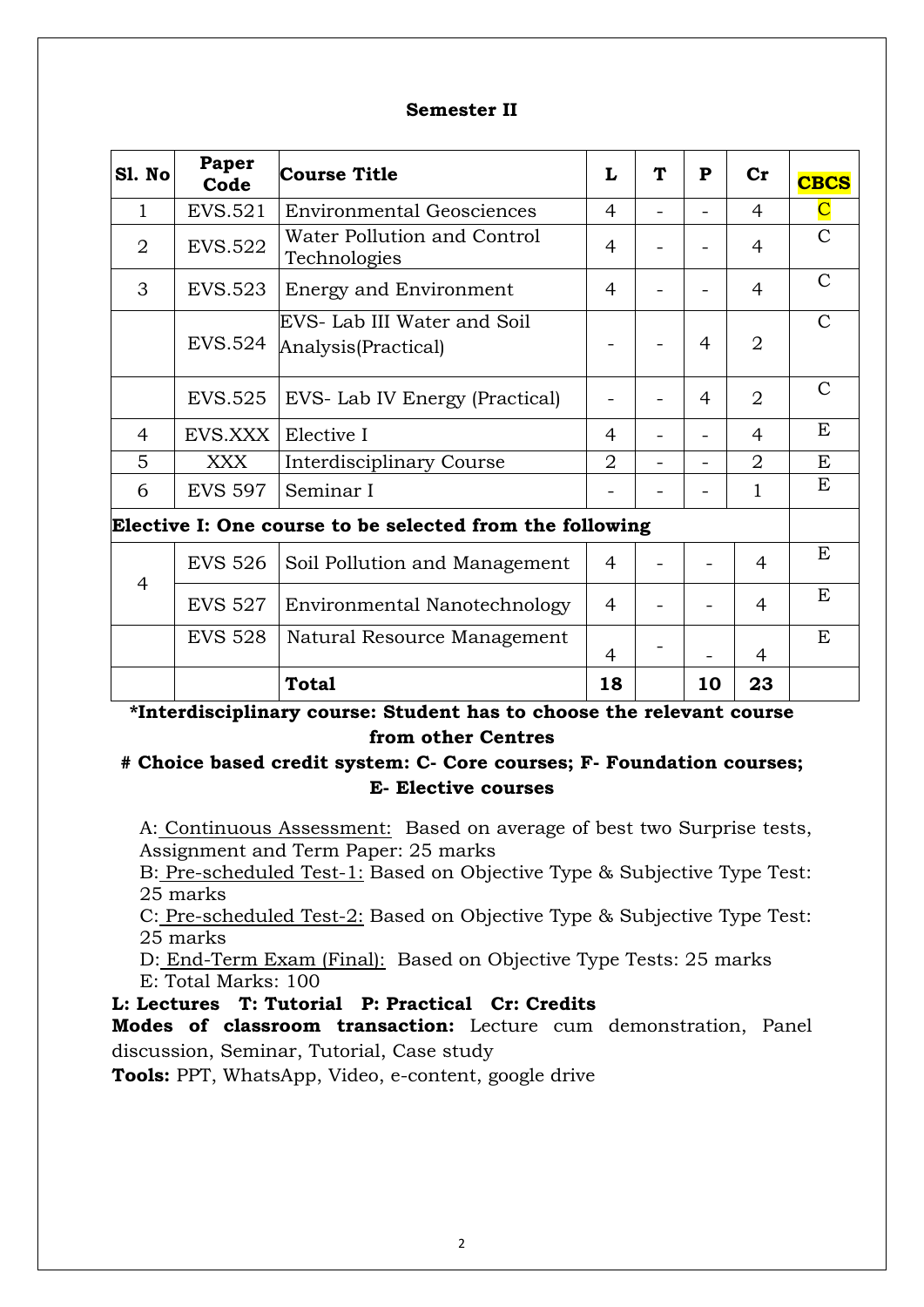| S1.            | Paper           |                                            |                | T | $\mathbf{P}$ |                | <b>CBS</b>     |
|----------------|-----------------|--------------------------------------------|----------------|---|--------------|----------------|----------------|
| No             | Code            | <b>Course Title</b>                        | L              |   |              | Cr             |                |
|                |                 | Principles of Geo-spatial                  | 4              |   |              | 4              | $\mathcal{C}$  |
| 1              | <b>EVS. 551</b> | Technology                                 |                |   |              |                |                |
| $\overline{2}$ |                 | EVS.552   Instrumental Methods of Analysis | 4              |   |              | $\overline{4}$ | $\mathcal{C}$  |
|                |                 | EVS- Lab VI Instrumental methods           |                |   |              |                | $\overline{C}$ |
| 3              | EVS.553         | and Geospatial techniques                  |                |   | 4            | $\overline{2}$ |                |
|                |                 | (Practical)                                |                |   |              |                |                |
|                |                 | Industrial Visit/Field Visit and           |                |   |              |                | E              |
| 4              | <b>EVS 560</b>  | <b>Report Writing</b>                      |                |   | 1            | $\mathbf{1}$   |                |
| 5              |                 | EVS XXX Elective- II/ MOOC                 | $\overline{4}$ |   |              | $\overline{4}$ | E/F            |
| 6              |                 | EVS XXX Elective - III                     | $\overline{4}$ |   |              | 4              | E              |
| $\overline{7}$ |                 | Project                                    |                |   | 12           | 6              | ${\bf E}$      |
| 8              |                 | Value added                                | $\overline{1}$ |   |              | 1              | EF             |
|                | EVS 556         | Waste Management                           | $\overline{4}$ |   |              | 4              | ${\bf E}$      |
|                |                 | Ecotoxicology and Occupational             |                |   |              |                | E              |
|                | <b>EVS 557</b>  | Safety                                     | 4              |   |              | $\overline{4}$ |                |
|                | <b>EVS 558</b>  | Natural hazards and Disaster               |                |   |              |                | E              |
|                |                 | Management                                 | 4              |   |              | 4              |                |
|                | <b>EVS 559</b>  | Microbial Technology for                   |                |   |              |                | E              |
|                |                 | <b>Environmental Pollution</b>             |                |   |              |                |                |
|                |                 | Abatement                                  | 4              |   |              | 4              |                |
|                |                 | Total                                      | 16             |   | 11           | 26             |                |

#### **Semester III**

### **# Choice based credit system: C- Core courses; F- Foundation courses; E- Elective courses**

- A. Continuous Assessment: Based on average of best two Surprise tests, Assignment and Term Paper: 25 marks
- B. Pre-scheduled Test-1: Based on Objective Type & Subjective Type Test: 25 marks
- C. Pre-scheduled Test-2: Based on Objective Type & Subjective Type Test: 25 marks
- D. End-Term Exam (Final): Based on Objective Type Tests: 25 marks
- E. Total Marks: 100

### **L: Lectures T: Tutorial P: Practical Cr: Credits**

**Modes of classroom transaction:** Lecture, Demonstration, Lecture cum demonstration, Project Method, Seminar, Group discussion, Field visit, Etutoring, Dialogue Mode, Collaborative learning, Experimentation, Tutorial, Problem solving, Self-learning, Case study

**Tools:** PPT, WhatsApp, Video, e-content, google drive

**Software tools:** ArcGIS, ENVI, Geomatica, Online Tools, Google Earth, Bhuvan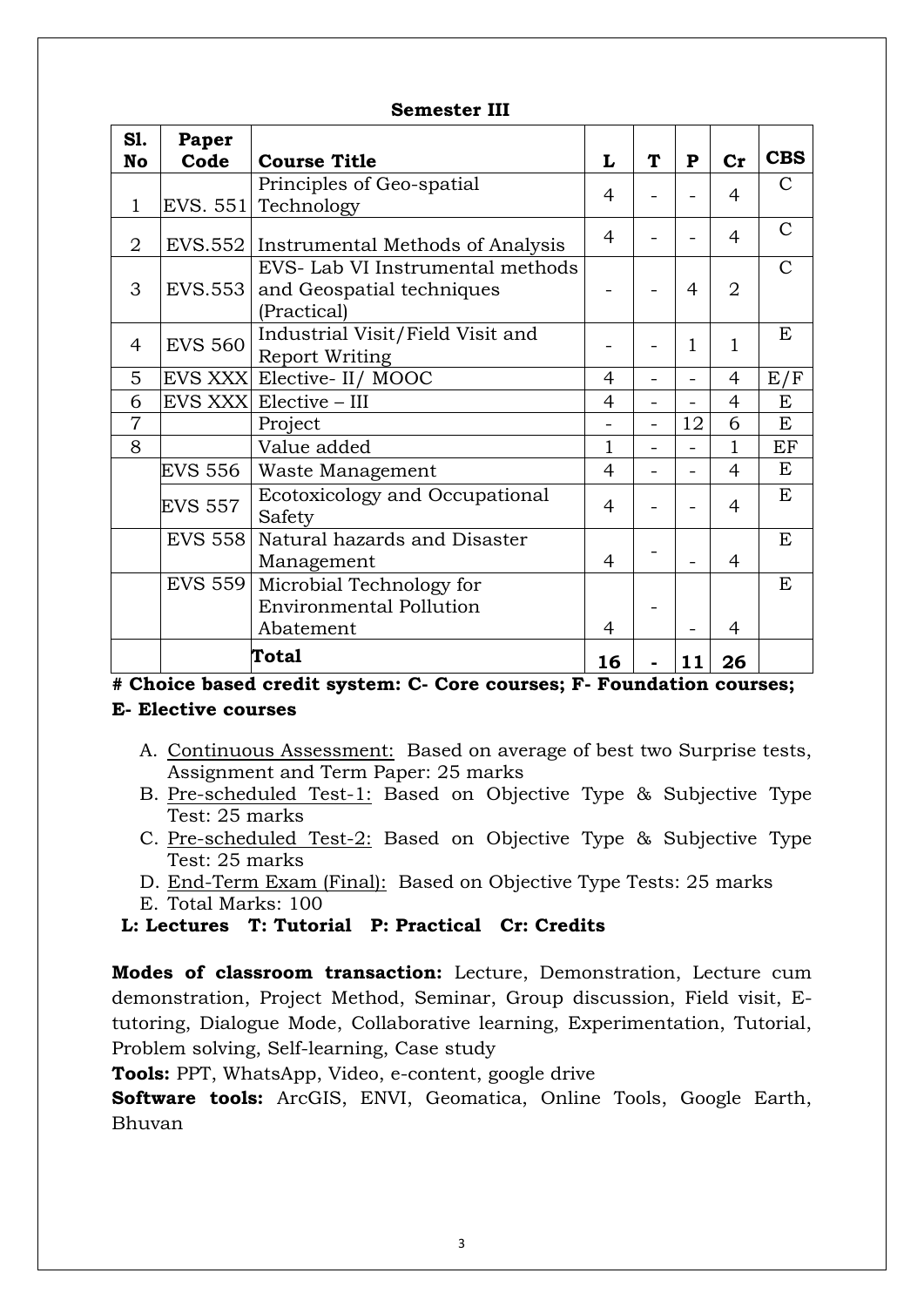#### **Semester IV**

| S1.            | Paper           |                                       |    |   |    |    |
|----------------|-----------------|---------------------------------------|----|---|----|----|
| No             | Code            | <b>Course Title</b>                   |    | ጥ | Р  | Сr |
|                | <b>EVS. 571</b> | Environmental Impact Assessment and   | 4  |   |    |    |
|                |                 | Auditing                              |    |   |    |    |
|                |                 | Emerging Trends and Techniques in     |    |   |    |    |
| $\overline{2}$ | <b>EVS.572</b>  | <b>Environmental Science</b>          | 4  |   |    |    |
| 3              | <b>EVS 573</b>  | Air & Noise: Pollution and Management | 4  |   |    | 4  |
|                | <b>EVS 574</b>  | EVS- Lab V Air & Noise                |    |   |    | 2  |
| 4              |                 | pollution(Practical)                  |    |   | 4  |    |
| 5              | <b>EVS.599</b>  | Project                               |    |   | 12 | 6  |
|                |                 | <b>Total</b>                          | 12 |   | 10 | 20 |

### **# Choice based credit system: C- Core courses; F- Foundation courses; E- Elective courses**

A: Continuous Assessment: Based on average of best two Surprise tests, Assignment and Term Paper: 25 marks

B: Pre-scheduled Test-1: Based on Objective Type & Subjective Type Test: 25 marks

C: Pre-scheduled Test-2: Based on Objective Type & Subjective Type Test: 25 marks

D: End-Term Exam (Final): Based on Objective Type Tests: 25 marks E: Total Marks: 100

### **L: Lectures T: Tutorial P: Practical Cr: Credits**

#### **Semester- I**

### **Course Title: Computer Applications Paper Code: EVS 501**

**Course Objectives:** The objective of the course is to provide the student a basic knowledge about the computers and their components both hardware and software. The course will introduce and provide a hands-on training on MS office, paint, spread sheets, notepad, endnote and internet browsing. The course will help the students in performing various calculations in research to present the results in a more meaningful manner.  $2 | 0 | 0 | 2$ 

#### **Unit 1** 7 hours **Fundamentals of Computers:** Block Diagram of Computer, Hardware Components, Introduction to computer network and World Wide Web.

#### **Unit 2 7 hours**

Sharing Data over Network, Computer Configuration, Memory Hierarchy, Software Structure. Introduction to MS Paint, Notepad and Word.

 $L | T | P | Cr$ 

#### 4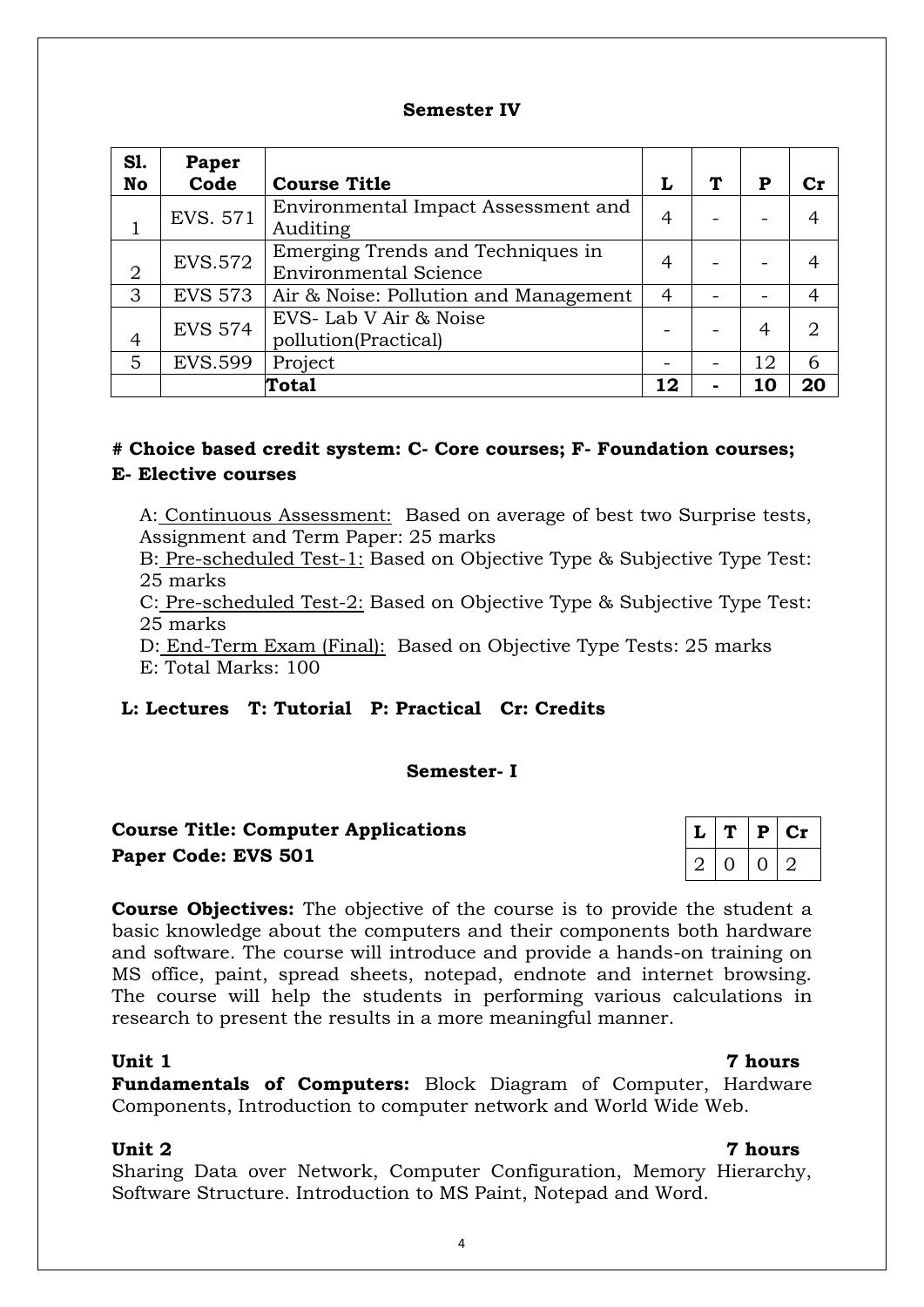Introduction to Word Processing and Microsoft Office, Creating and Saving Documents, Text Formatting, Tables, Document Review Option, Mail Merge, Inserting Table of Contents, Reference Management.

#### **Unit 4 8 hours**

Spreadsheet applications, Presentation applications, Internet browsers and Image processing applications.

### **Course outcome:**

At the end of this course, the student will be able to

- know where and how to apply the different computer tools
- Analyze the data collected during their practical and project work

### **Suggested Readings**

1. Gookin, D. (2016). MS Word for dummies. John Wiley & Sons.

2. Harvey, G. (2016). Excel 2016 for dummies. John Wiley & Sons.

3. Sinha, P. K. and Sinha, P. (2010). Computer fundamentals (Vol. 4). BPB publications

# **Course Title: Basic Statistics**

**Paper Code: EVS.502**

**Course Objectives:** The course is designed to familiarize the students with statistical tools and techniques for the analysis of environmental data. The course will educate the student to extract information from data, art to analyze and represent data in a scientifically presentable form.

### **Unit 1 8 hours**

Descriptive Statistics: Meaning, need and importance of statistics. Attributes and variables. Measurement and measurement scales. Collection and tabulation of data. Diagrammatic representation of frequency distribution: histogram, frequency polygon, frequency curve, ogives, stem and leaf plot, pie chart.

Measures of central tendency- mean, mode and median; dispersion (including box and whisker plot), skewness and kurtosis. Sampling and Study Design

### **Unit 3 8 hours**

Random experiments, Probability, combinatorial problems, conditional probability, Binomial Distribution.

## $L | T | P | Cr$  $2 0 0 2$

### **Unit 2 8 hours**

#### **Unit 3 8 hours**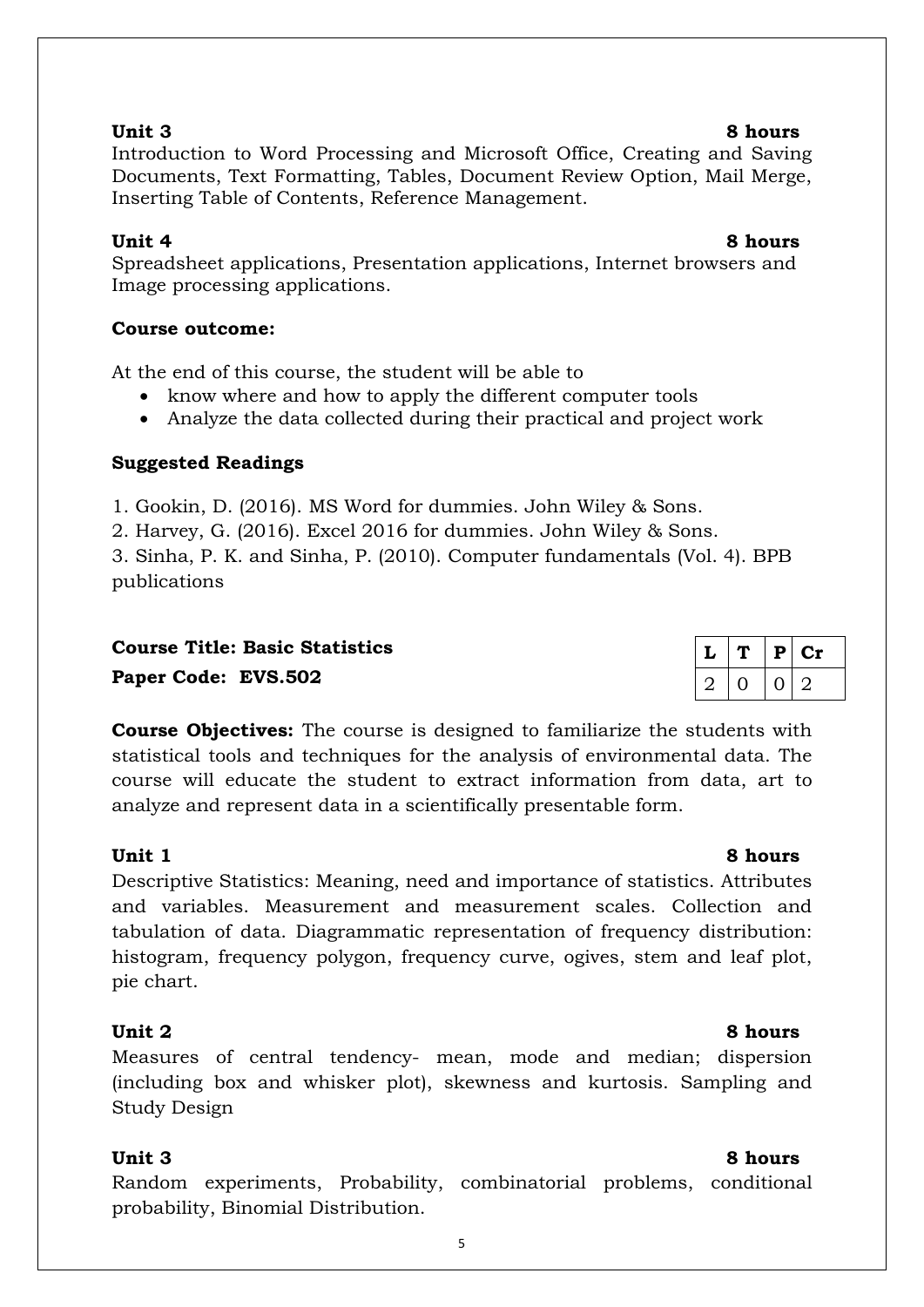#### **Unit 4 6 hours**

Linear regression and correlation (Karl Pearson's and Spearman's) and residual plots; curve fitting; Hypothesis testing, t-test, z-test, χ2 test.

#### **Course outcomes:**

At the end of this course the student will be able to

- Apply the statistics as a tool to interpret the data
- Design an experiment for R&D purpose

### **Suggested Readings**

- 1. Spiegel, M., and Stephens, L. (2007). Schaum's outline of statistics. McGraw Hill Professional.
- 2. Meyer, P. L. (1970). Introductory probability and statistical applications (No. 519.2 M4 1970).
- 3. Meyer, P. L. (1965). Introductory probability and statistical applications (No. 519.1 M4).
- 4. Hogg, R. V. and Craig, A. T. (1995). Introduction to mathematical statistics. (5th edition) (Pp. 269-278). Upper Saddle River, New Jersey: Prentice Hall.
- 5. Croxton, F. E. and Cowden, D. J. (1939). Applied general statistics.
- 6. Hoel, P. G. (1954). Introduction to mathematical statistics. (2nd Ed).

### **Course Title: Basics in Environmental Sciences Paper Code: EVS 506**

|                                                                                  | 4   1   0   4 |  |
|----------------------------------------------------------------------------------|---------------|--|
| <b>Course Objectives:</b> The objective of the course is to acquaint the student |               |  |
| with a basic understanding of the concept and structure of environment.          |               |  |
| The course will help the student to develop and understanding about the          |               |  |
| significance of the development of environmental science as a discipline. The    |               |  |
| global environmental issues and disasters will also be introduced to the         |               |  |
| students through the course.                                                     |               |  |

### **Unit 1: Introduction 15 hours**

Connecting to the issue of environment; ecology of environment; components of environment and their interactions; human-environment interface, relationship dynamics and resource conflicts. Environmental Science – definition, principles and scope, multidisciplinary approach – chemistry, physics, biology, mathematics. Environmental ethics and role of education in solving environmental issues.

### **Unit 2: Structure of the Environment 15 hours**

Atmosphere, Hydrosphere, Lithosphere and Biosphere - Definition, Structure and composition; Structure of Environment

 $T | P | Cr$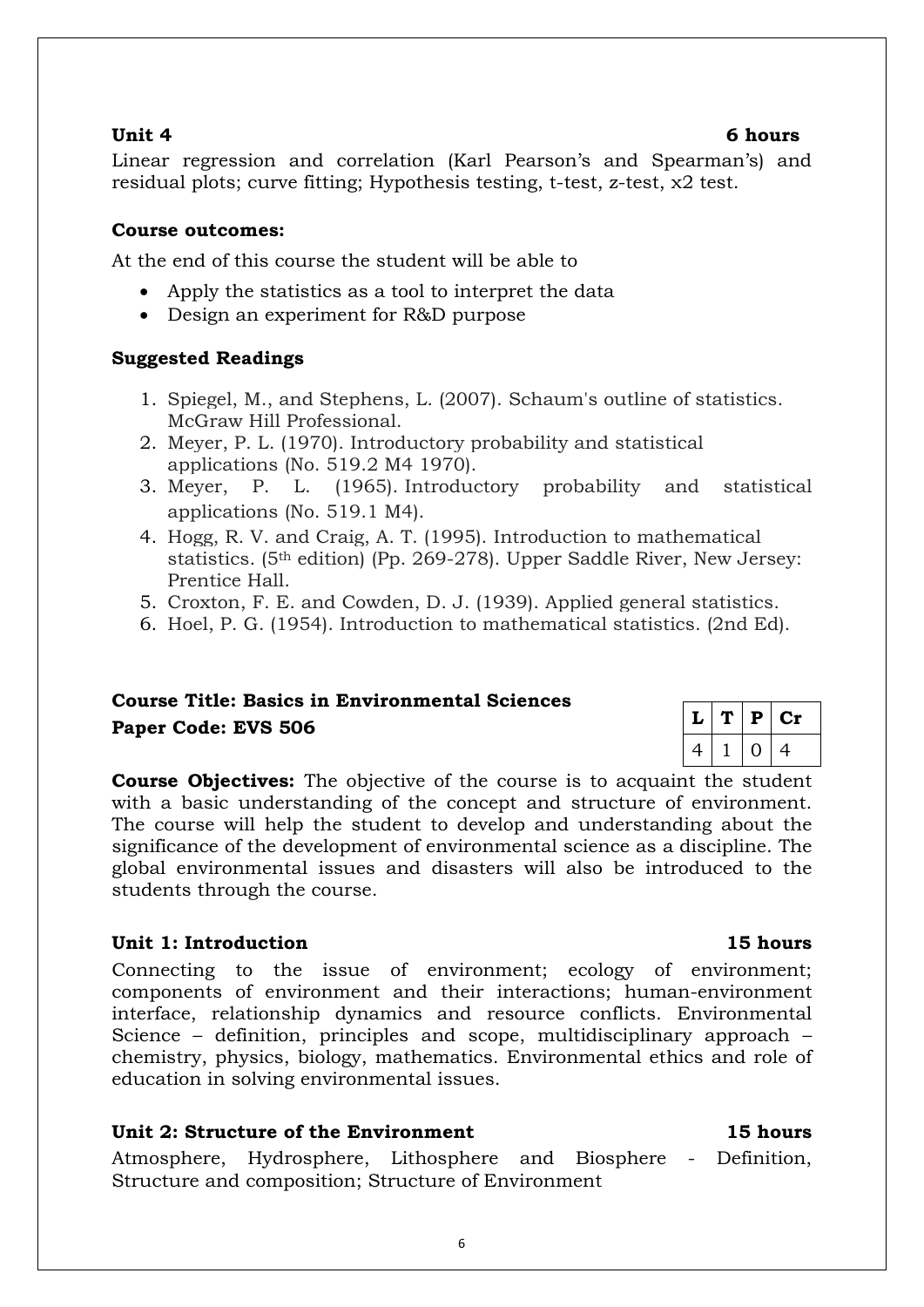#### **Unit 3: Global Environmental Issues 15 hours**

Green House Effect - Greenhouse gases its sources, impacts, consequences and remedial measures; global warming. Global Climate change, World and Indian scenario, Acid Rain; Brown Haze, Photochemical smog, nuclear winter; Ozone depletion.

### **Unit 4: Environmental disasters 15 hours**

Bhopal gas tragedy, Fukushima and Chernobyl disaster, Love Canal tragedy, Minimata Accident, Creation of UNEP and its role, World earth summits; Agenda 21, UNFCCC, Convention on Biodiversity and Convention on Climate Change, CoPs, Climate Change and Global Warming; IPCC and its reports

### **Course outcomes:**

At the end of this course the student could

- Define environment and describe the structure and significance of the spheres of the environment
- Describe the important environmental issues and the factors responsible for their cause
- Understand the significance of environmental science as a subject

### **Suggested Readings**

- 1. Ahluwalia, V. K. (2015). Environmental Studies: basic concepts. The Energy and Resources Institute (TERI).
- 2. Beheim, E., Rajwar, G. S., Haigh, M. and Krecek, J. (Eds.). (2012). Integrated watershed management: Perspectives and problems. Springer Science & Business Media.
- 3. Bhatt, S. (2004). Environment protection and sustainable development. APH Publishi
- 4. Burchett, S. and Burchett, S. (2011). Introduction to wildlife conservation in farming. John Wiley & Sons.
- 5. Das, S. K. (2008). Watershed development and livelihoods: people's action in India. Routledge India.
- 6. Fa, J. E., Funk, S. M., & O'Connell, D. (2011). Zoo conservation biology. Cambridge University Press.
- 7. Fatik B.M. and Nepal C. (2009). Nandi. Biodiversity: concepts, conservation and biofuture, Asian Books.
- 8. Heathcote, I. W. (2009). Integrated watershed management: principles and practice. John Wiley & Sons.
- 9. Prasad, G. (2012) Conservation of natural Resources, Discovery Publishing, New Delhi.
- 10. Srivastav, S. (2008) Basics of Environmental Science**,** Anmol Publications Pvt Ltd.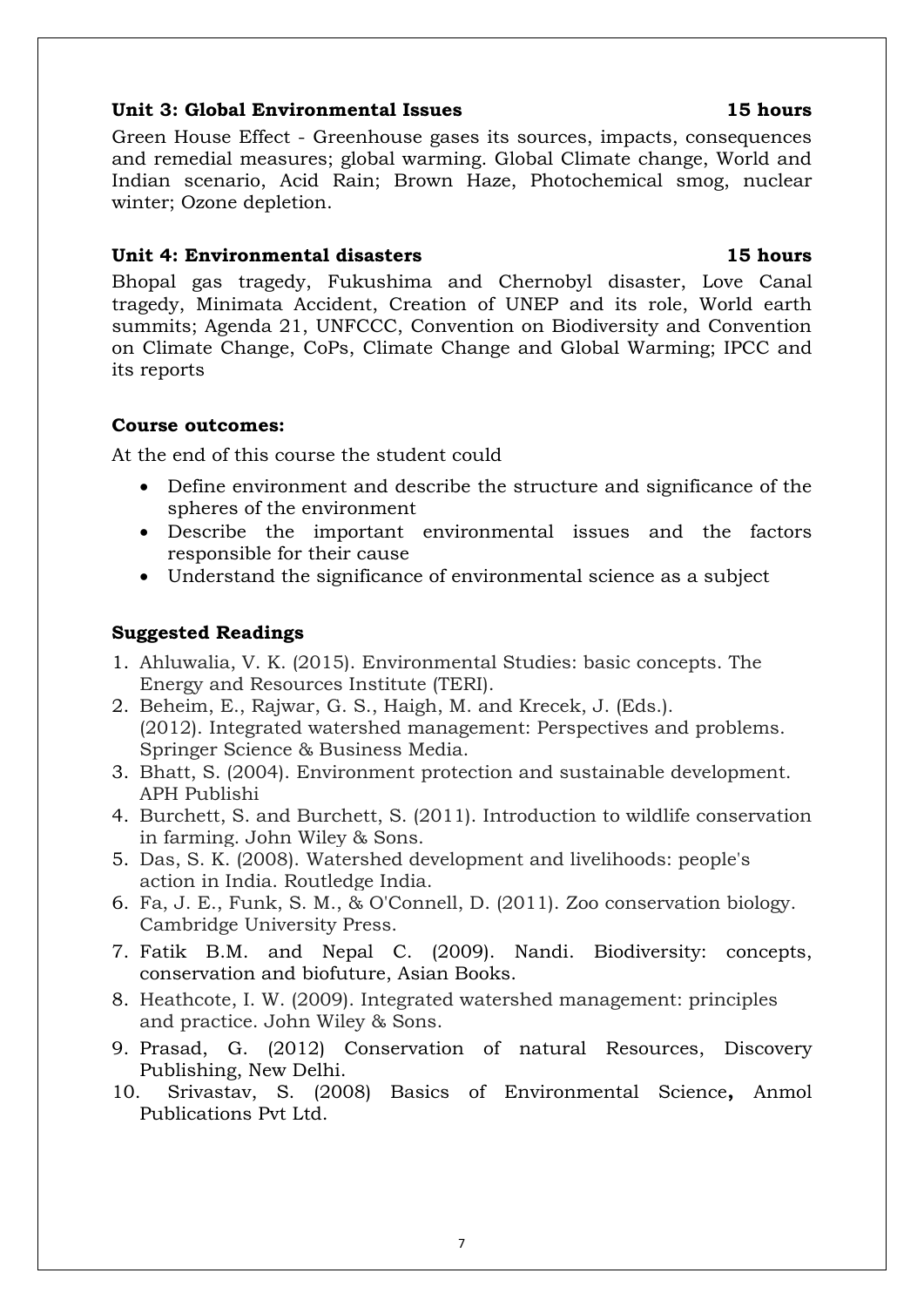8

### **Course Title: Ecological Principles Paper Code: EVS 507**

**Course Objectives:** The objective of the course is to acquaint the students with basic knowledge of the biological organisms, their population, communities and their living environment. The course will also provide the understanding of the principles of ecology and biodiversity and the various threats disturbing them.

#### **Unit 1: Introduction to Ecology 15 hours**

Definition, principle and scope of ecology, major branches, history, origin and evolution of life, geological scale. Habitat and niche, adaptation, ecosystem, biotic and abiotic factors, food chain, food web, trophic level. Biogeography – classification and zones

#### **Unit 2: Ecosystem Dynamics 15 hours**

Concept and components of ecosystem, ecological pyramids, energy flows in different ecosystems, energy models, ecosystem productivity. Types and characteristics of ecosystem- terrestrial (forest, desert, grassland) and aquatic (pond, marine), wetlands, estuaries, natural and man-made ecosystems, forest types in India. Biogeochemical cycles – cycling of water, nutrients.

#### **Unit 3: Population and Community Ecology 15 hours**

Population characteristics, population interaction; prey-predator relationships, competition, exploitation, mutualism, Theories of population growth, population dynamics, regulation. Concept of meta population, demes and dispersal, niche- concept and types, keystone species, Flagship species and umbrella species; dominant species, ecotone, edge effect, ecotypes, plant indicators; ecological succession – types and mechanism, Theory of Island Biogeography, abundance and distribution of species; factors leading to commonness, rarity and vulnerability of extinction of species. Green data book.

#### **Unit 4: Biodiversity 15 hours**

Definition, levels of biodiversity, measurements of biodiversity, values of biodiversity. Hot spots of biodiversity, Biodiversity hotspots of India, threats to biodiversity. Biological Invasion: concept; pathways, process, mechanism, impacts, examples of major invasive species in India. Speciation- types and process, Causes of species extinction. Endangered and threatened species, IUCN Categories of threatened species, Red data book, List of threatened flora and fauna in India. Biodiversity conservation; Ecotourism, responsible tourism, role of inter-governmental, government and non-government organizations, legal initiatives for wildlife and forest conservation, wetland conservation, ecosystem management at national and international level; Convention on Biodiversity.

#### **Course outcomes:**

# 4 1 0 4

 $L | T | P | Cr$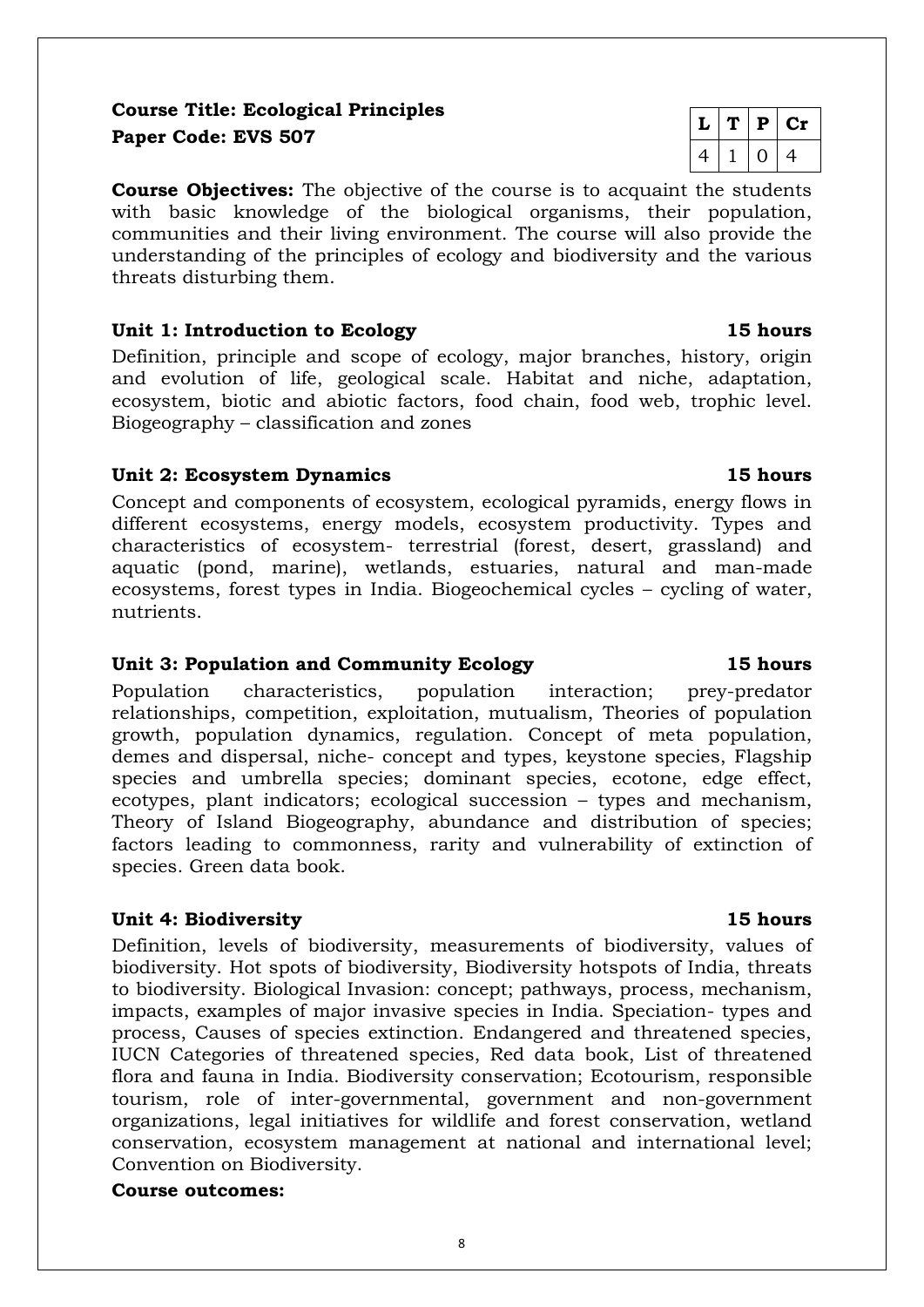At the end of this course, the student will be able to:

- Define and describe ecosystem and their types
- Explain the ecological processes and their interaction with the environment
- Explain biodiversity, its threats and conservation methods

#### **Suggested Readings**

- 1. Agren, G. I., & Andersson, F. O. (2012). Terrestrial Ecosystem Ecology Principles and Applications.
- 2. Day, J. W. (1989). *Estuarine ecology*. John Wiley & Sons.
- 3. Fa, J. E., Funk, S. M., & O'Connell, D. (2011). *Zoo conservation biology*. Cambridge University Press.
- 4. Fatik B. Mandal. and Nepal C. Nandi. Biodiversity: concepts, conservation and biofuture, Asian Books.
- 5. Jorgensen, S. E. (Ed.). (2016). *Handbook of ecological models used in ecosystem and environmental management*(Vol. 3). CRC press.
- 6. Indian Academy of Environmental Sciences. National Seminar, Joshi, B. D., Tripathi, C. P. M., & Joshi, P. C. (2009). *Biodiversity & Environmental Management*. APH Publishing Corporation.
- 7. Joshi, P.C. and Joshi, N. Biodiversity and conservation. APH Publishing Co-operation, New Delhi.
- 8. Kohli, R. K., Jose, S., Singh, H. P., & Batish, D. R. (Eds.). (2008). *Invasive plants and forest ecosystems*. CRC Press.
- 9. Lomolino, M.V., Riddle, B.R., Whittaker, R.J. and Brown, J.H. Biogeography (4th Ed). [Sinauer Associates.](https://www.google.co.in/url?sa=t&rct=j&q=&esrc=s&source=web&cd=1&cad=rja&uact=8&ved=0CBwQFjAA&url=http%3A%2F%2Fwww.sinauer.com%2Fbiogeography-4e.html&ei=VqNZVO2PGc6duQSL_YLAAg&usg=AFQjCNGUEaKGQhB0qYkUWf-r3_PkOyF08A&sig2=Va46474UVKbKfQdlZFboAQ)
- 10. Odum, E.P., Barrick, M. and Barret, G.W. (2005). Fundamentals of Ecology (5th Ed)*.*Thomson Brooks/Cole Publisher, California.
- 11. Pandey, B.N. and Jyoti, M.K. Ecology and Environment. (2012). APH Publishing Co-operation, New Delhi.
- 12. Professional. Forest & wildlife laws. Professional Publishers.
- 13. Rana, S. V. S. (2013). *Essentials of ecology and environmental science*. PHI Learning Pvt. Ltd..
- 14. Sharma, P. D., & Sharma, P. D. (2010). *Ecology and environment*. Rastogi Publications.
- 15. Smith, T.M and Smith, R.L. (2012). Elements of Ecology (8th Ed), Benjamin Cummings.
- 16. Vandermeer, J. H., Riddle,B.R. and Brown, J.H. (2013). Population ecology: First principle (2nd Ed). Princeton University Press.
- 17. [William J. Mitsch,](http://as.wiley.com/WileyCDA/Section/id-302477.html?query=William+J.+Mitsch) [James G. Gosselink,](http://as.wiley.com/WileyCDA/Section/id-302477.html?query=James+G.+Gosselink) [Li Zhang,](http://as.wiley.com/WileyCDA/Section/id-302477.html?query=Li+Zhang) [Christopher J.](http://as.wiley.com/WileyCDA/Section/id-302477.html?query=Christopher+J.+Anderson)  [Anderson.](http://as.wiley.com/WileyCDA/Section/id-302477.html?query=Christopher+J.+Anderson) (2009). Wetland ecosystems, Wiley-Interscience.

### **Course Title: Environmental Chemistry Paper Code: EVS 508**

| L | т | ${\bf P}$ | Ċ |
|---|---|-----------|---|
| 4 |   |           | 4 |

**Course objectives:** The objective of the course is to acquaint the student about the chemical composition of the different matrices of the environment (air, water, soil) and the interaction involved between them.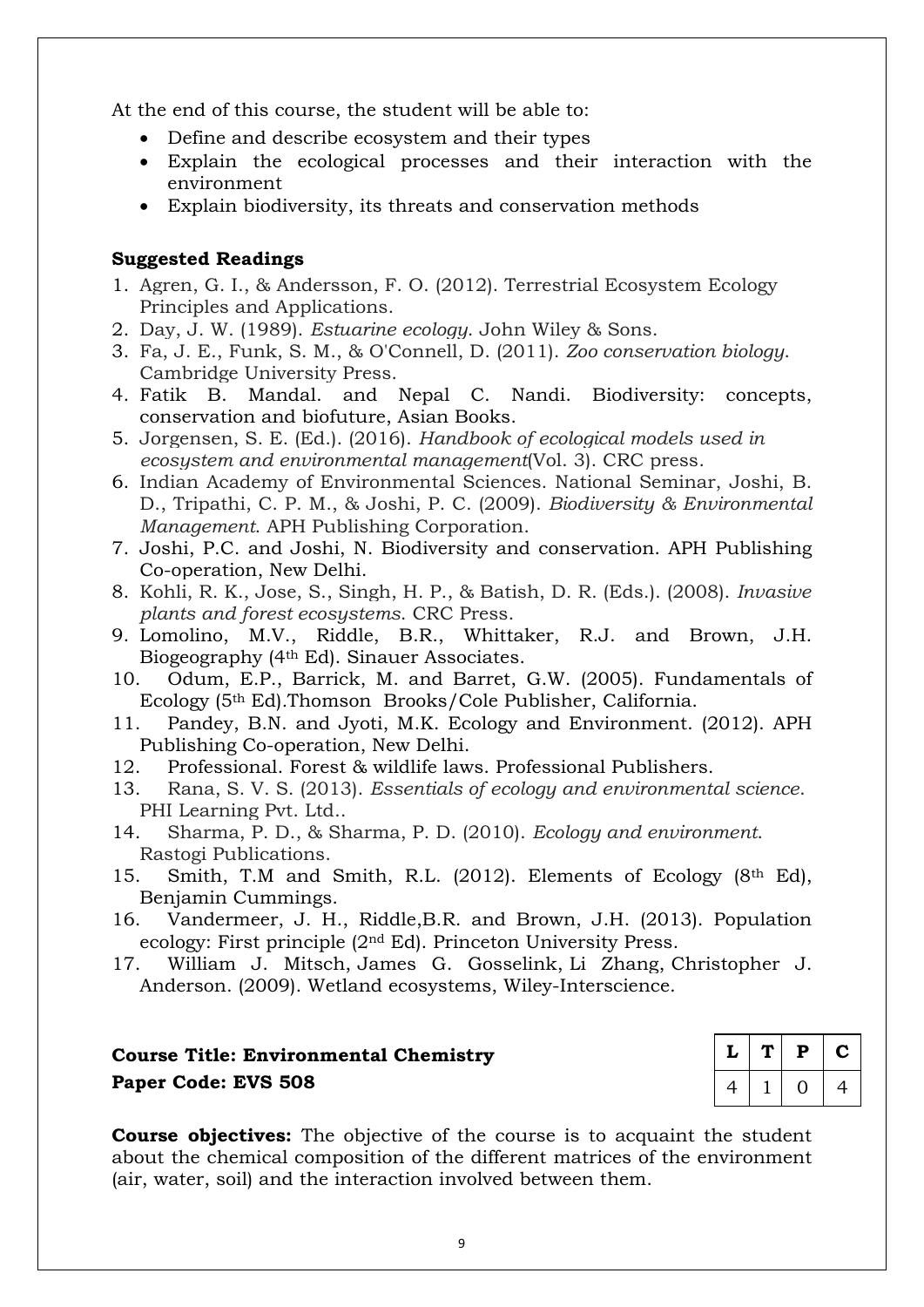#### **Unit 1: Chemistry for Environment 15 hours**

**Fundamental of environmental chemistry:** Mole Concept, Solution chemistry, solubility product, Solubility of gases, Phase change thermodynamics, Electrochemistry and redox reactions, Gibbs' free energy; Chemical potential; Activity and fugacity, Chemical kinetics and chemical equilibrium.

**Sources of natural and artificial radiations**: Dosimetry, types of dosimeters, radioactive substances, applications and handling of isotopes and other radionuclides in environment.

#### **Unit 2: Air & Water Chemistry 15 hours**

**Atmospheric chemistry:** Composition of air, Chemical speciation, particles, ion and radicals, Formation of particulate matter, Photochemical reactions in the atmosphere, Chemistry of air pollutants, Photochemical smog, Acid rain, Ozone chemistry, Greenhouse gases and Global warming, Thermal Pollution.

**Aquatic chemistry:** Structure and properties of water, Water quality parameters, Physicochemical concepts of color, odour, turbidity, pH, conductivity, DO, COD, BOD, alkalinity, carbonates, redox potential, Pourbiax diagram.

#### **Unit 3: Soil and Geochemistry 15 hours**

**Chemistry of Soil:** Physio-chemical composition of soil, humus, Inorganic and organic components of soil, nutrients (NPK) in soil, significance of C: N ratio, Cation exchange capacity (CEC), Reactions in soil solution, Ion exchange (Physio sorption), Ligand exchange (Chemisorption), Complexations, Chelation; Precipitation / dissolution.

**Environmental geochemistry:** Concept of major, trace and REE. Classification of trace elements, Mobility of trace elements, Geochemical cycles. Biochemical aspects of Arsenic, Cadmium, Lead, Mercury, Carbon monoxide, O3, PAN, MIC and other carcinogens

#### **Unit 4: Green Chemistry 15 hours**

**Green chemistry and green technology:** New trends in green chemistry, Basic principles, Atom economy concept and its environmental importance, Green reagents, Green solvents, Green technology: Microwave heating & pollution, Ultrasound technique, Industrial Ecology.

#### **Course outcomes:**

At the end of the course, the student will be able to

- explain the chemical nature and interaction of the air, water and soil
- Apply analytical tools to determine and measure pollutants in various environmental samples.

#### **Suggested readings**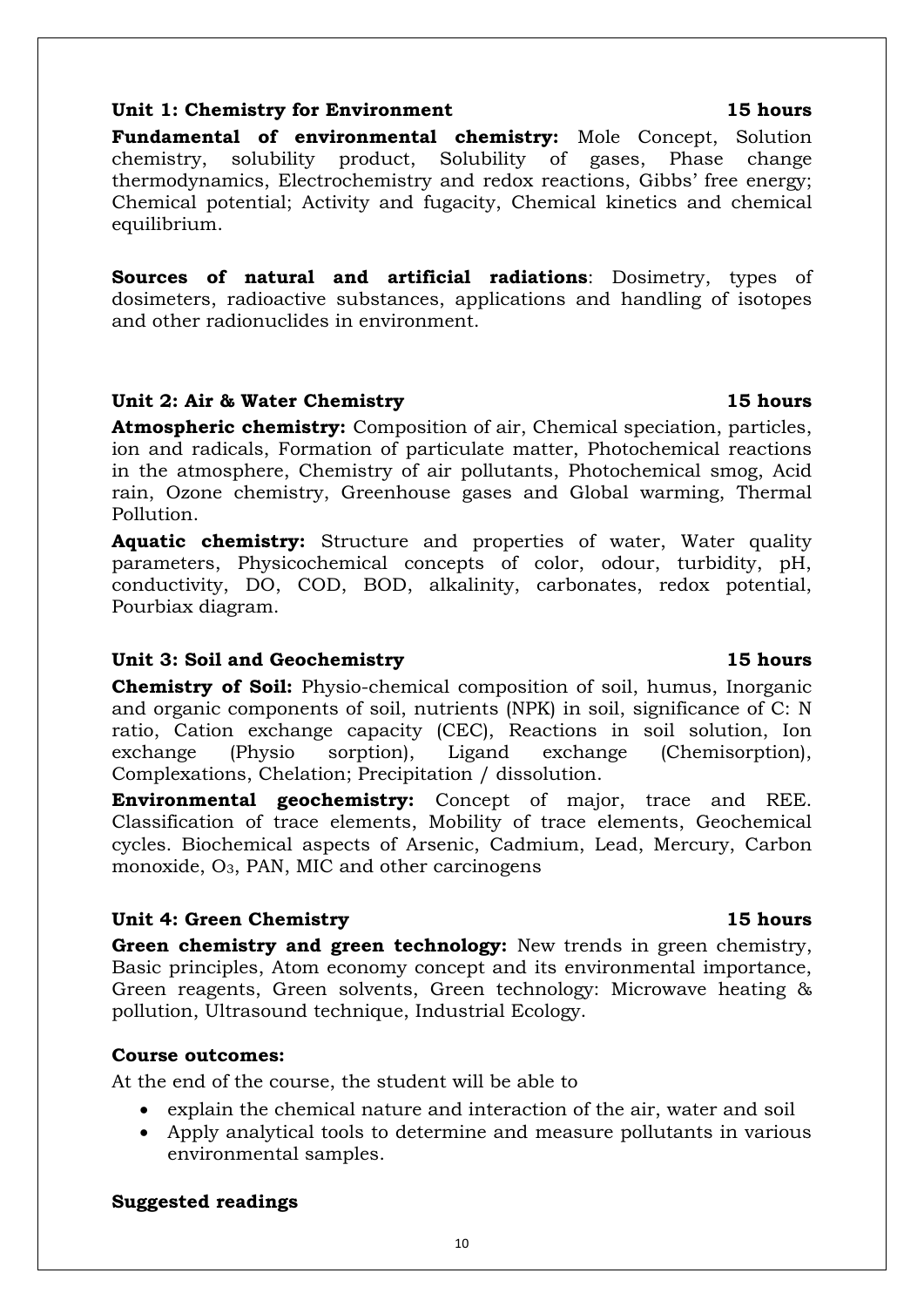- 1. Baird, C., & Cann, M. (2012). *Environmental chemistry*. Macmillan Higher Education.
- 2. Manahan, S. (2017). *Environmental chemistry*. CRC press.
- 3. Connell, D. W. (2005). *Basic concepts of environmental chemistry*. CRC Press.
- 4. Girard J. (2009). Principles of Environmental Chemistry 2nd Edition, James & Barlett Publishers, USA.
- 5. Harrison R. M. (2007). Principles of Environmental Chemistry, RSC Publishing, UK.
- 6. Hillel, D. (2007). *Soil in the environment: crucible of terrestrial life*. Elsevier.
- 7. Lancaster, M. (2016). *Green Chemistry 3rd Edition: An Introductory Text*. Royal society of chemistry.
- 8. Manahan, S. E. (2005). Green Chemistry and the Ten Commandments of Sustainability*,* 2nd Edition, Chem Char Inc. Publishers, USA
- 9. Manahan, S. E. (2010). *Water chemistry: green science and technology of nature's most renewable resource*. CRC Press.
- 10. Clark, J. H., & Macquarrie, D. J. (Eds.). (2008). Handbook of green chemistry and technology. John Wiley & Sons.

### **Course Title: EVS Lab I (Ecological Principles) Paper Code: EVS.509**

| ∙ ∎∙ |   | P   Cr                   |
|------|---|--------------------------|
|      | 0 | $\overline{\phantom{a}}$ |

**Course objectives:** The students will be trained in designing the scientific methods/experiments to study various ecological parameters and biodiversity in laboratory/field conditions.

- 1. To study and enlist various biotic and abiotic components of pond and forest ecosystem.
- 2. To determine minimum quadrat size for studying vegetation in a grassland.
- 3. To calculate density, frequency and abundance of plant species in grassland using quadrat method.
- 4. To determine basal area and dominance of species.
- 5. To calculate Importance value index (IVI) of species.
- 6. To calculate index of diversity, richness, evenness and dominance of species
- 7. To study ecology of some more exotic invasive weeds.
- 8. To estimate chlorophyll content of plant leaves.
- 9. To study percent cellular respiration.
- 10. To estimate carbohydrate content in given plant sample.
- 11. To estimate protein content in the given sample.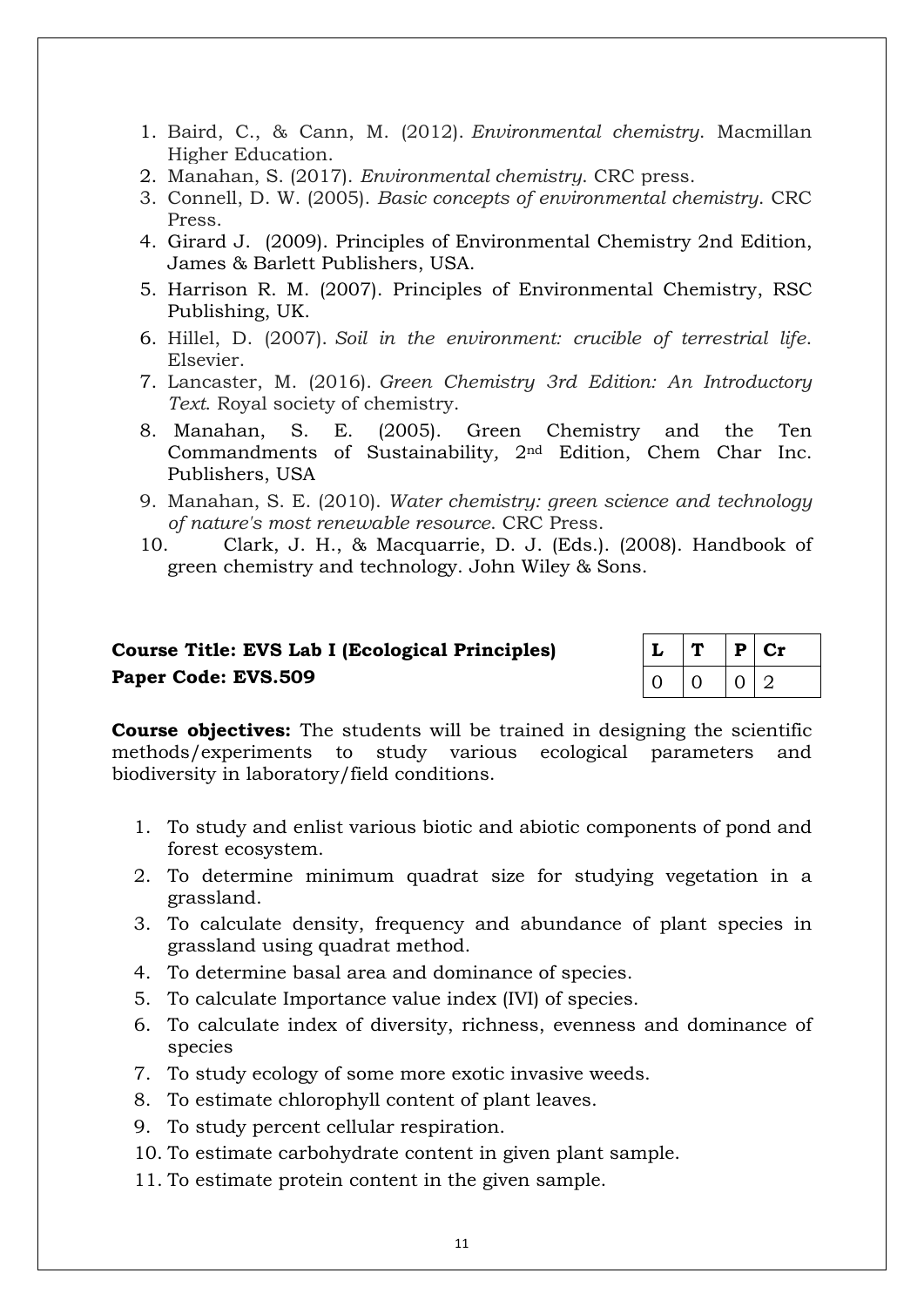#### **Course outcomes:**

The student will be able to analyze the ecological conditions or parameters in the field

#### **Semester- II**

### **Course Title: Environmental Geosciences Paper Code: EVS.521**

|  | P | Сr |
|--|---|----|
|  |   |    |

#### **Course Objectives**

- To understand on formation of earth and different earth processes
- To understand the meteorological parameters and its effect on earth
- To learn about climate, its circulations and classification
- To understand mechanisms involved in oceanic circulations, marine resources and its pollution

#### **Unit 1: Earth processes 15 hours**

Structure and Composition of the Earth; Plate tectonics; Formation of oceans and landmasses; Mountain Building; Mass Movements; Vulcanicity; Seismicity; Formation of lakes, rivers and streams; Wind; Glacial processes; Weathering and Erosion; Mass movement; Geological Time Scale.

#### **Unit 2: Meteorology 15 hours**

Fundamentals of meteorology, Scales of meteorology, Parameters of meteorology- pressure, wind, Rotation of earth- Coriolis acceleration, angular momentum; temperature, humidity, radiation; Radiation Budget of Earth; Topographic effects.

#### **Unit 3: Climatology 15 hours**

The boundary layer; Local microclimate; Atmospheric movements; General meridional circulations: Hadley cells; Middle latitudes; Circulation of water and energy in atmosphere; Weather, and Climate in India; Seasons and monsoons; Climatic classification schemes; Biogeographical regions of the world; Impact on sea level in south Asian region.

#### **Unit 4: Oceanography 15 hours**

Sea water properties; Chemistry of seawater; Wind driven circulations in upper oceans; Waves, Tides and Currents; Upwelling and El Nino; Deep Ocean Circulations; Marine Resources; Marine flora and fauna- Benthic and Pelagic Communities; Marine Pollution; Ocean warming, Sea level rise

#### **Course Outcomes**

 Students will have gained basic knowledge on processes involved in earth formation, meteorological parameters, climatic system and ocean.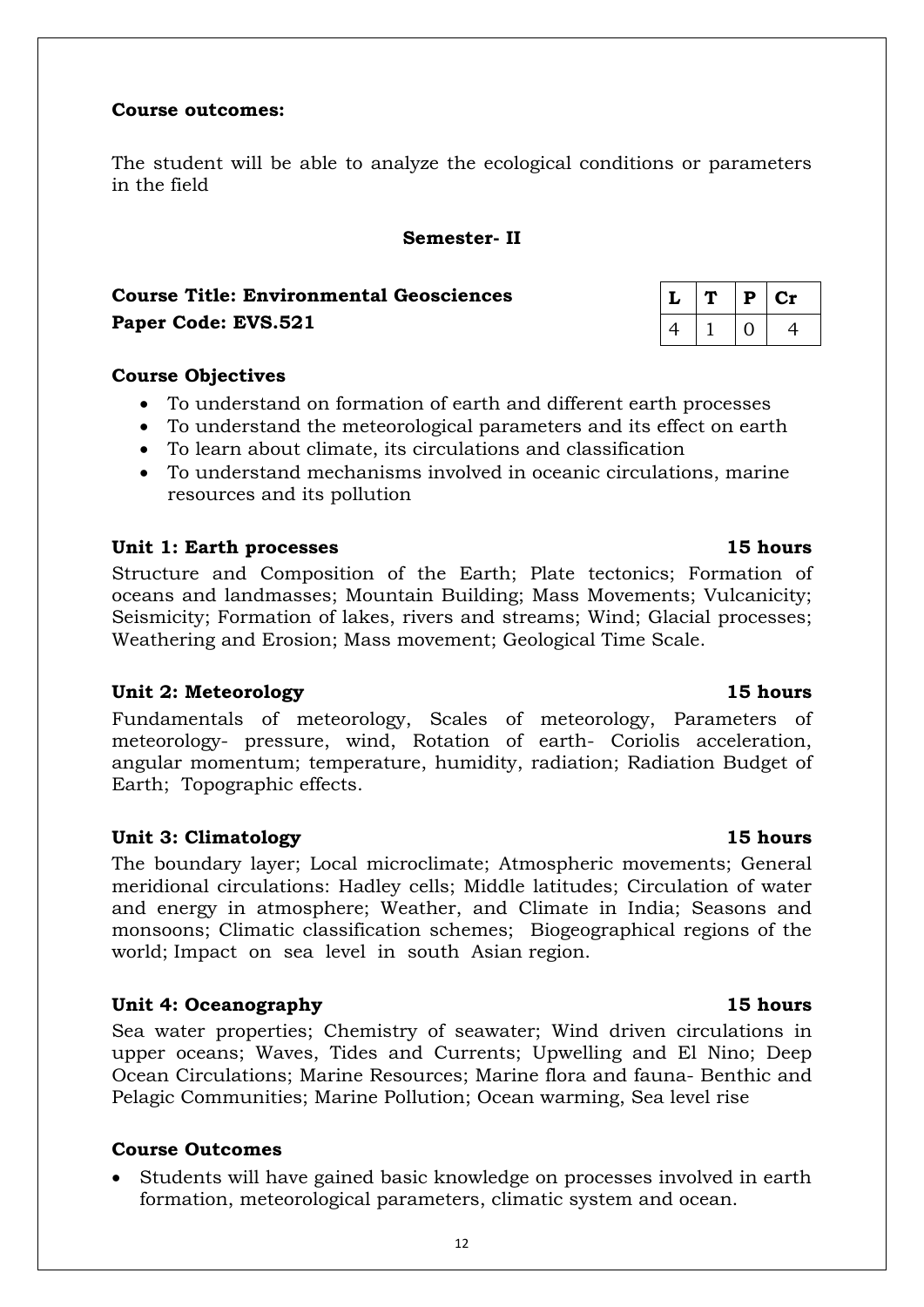Students will gain interest on earth sciences and oceanography

### **Suggested readings**

- 1. Bell, F. G. (1998). *Environmental geology: principles and practice*.
- 2. Critchfield, H. J. (1974). *General climatology* (No. 551.59 C75 1974).
- 3. Kale, V. S. and Gupta, A. (2000). Introduction to Geomorphology. Orient Longman, Bangalore.
- 4. Savindra, S. (1993). Physical Geography. *Prayag Pustak Bhawan*, Allahabad.
- 5. Strahler, A. N. (1965). Introduction to physical geography.
- 6. Lal, D.S. (2011). Climatology, Sharda Pustak.

### **Course Title: Water Pollution and Control Technologies**

| L | т | P | U |
|---|---|---|---|
| 4 |   |   | 4 |

#### **Paper Code: EVS 522**

#### **Course Objectives**

- To learn about various drinking water sources, purification techniques and standards of potable water
- To understand different types of water pollution and its consequences
- To characterize water and wastewater
- To understand generation and treatment techniques of waste water with special focus on biological treatment
- To learn about the sludge, its scope and treatment steps

### **Unit 1: Drinking Water Characteristics and Purification Techniques**

#### **14 hours**

Water Sources – Availability & quality of Surface water and Ground water; Water Requirements for Domestic Consumption (Population forecasting); Water Treatment process – Principal, process design and applications (Collection & pumping, Aeration, flocculation, Sedimentation, Filtration, Disinfections (Chlorination, UV, Ozonization), water softening Drinking water standards (physical, chemical & bacteriological)

#### **Unit 2: Water pollution 15 hours**

Sources, types, Causes and consequences of water pollution; water pollutants (organic, inorganic, biological and radioactive pollutants); Marine pollution; Thermal pollution; Oil pollution; Classification of wastewater; Bioindicators; Eutrophication;

Characteristics of water and wastewater: Sampling of water and wastewater; collection and storage; Physical, chemical, and biological characteristics of water and wastewater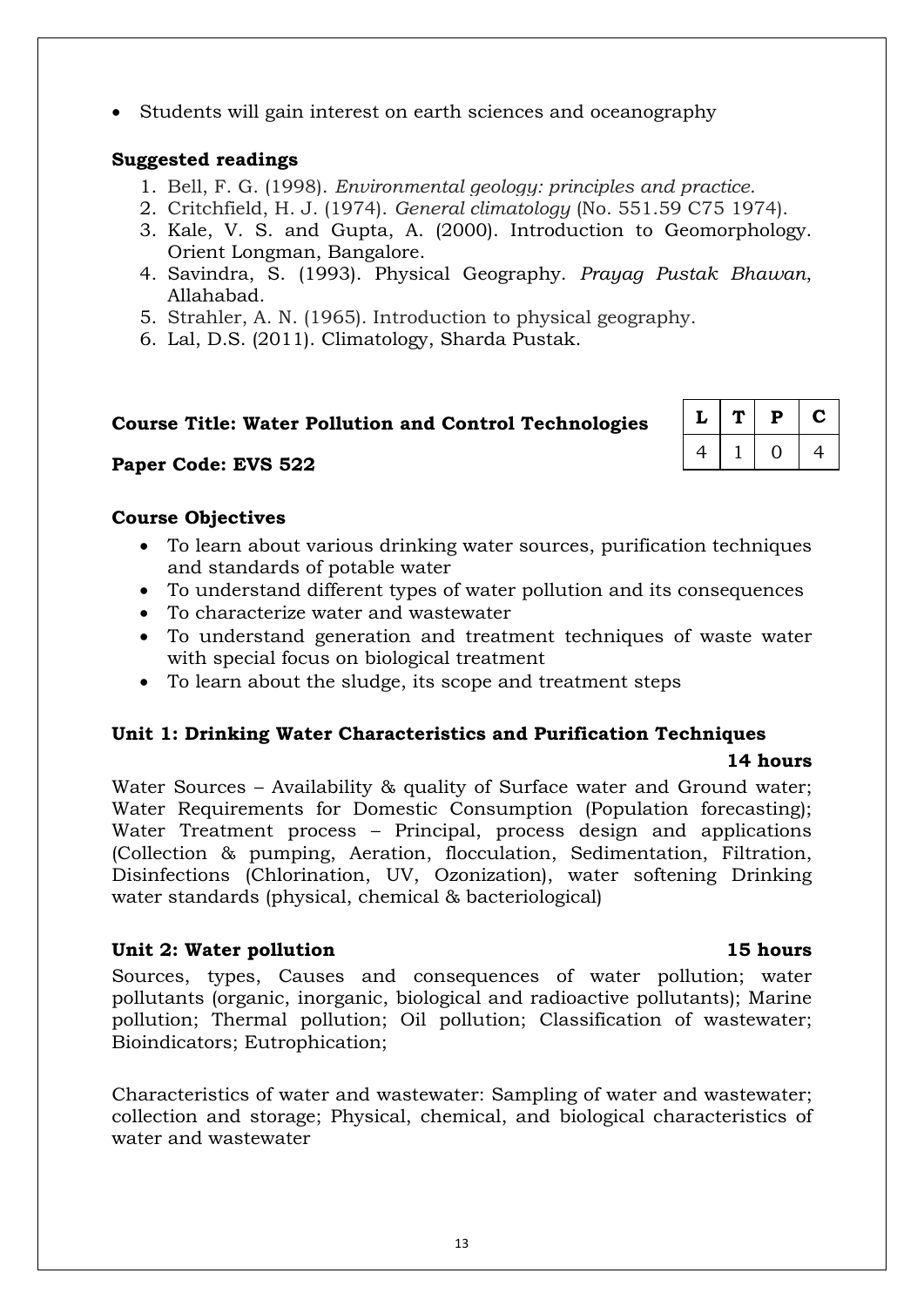#### **Unit 3: Wastewater treatment 16 hours**

Wastewater generation; Sewage treatment – Primary, secondary and tertiary treatment – process design and application; Principle, role and design of biological unit process in wastewater treatment - Aerobic (activated sludge process) and anaerobic (UASB) processes; Suspended, attached and hybrid reactors; operational parameters.

Wastewater treatment for small communities – Oxidation ditch, extended aeration system, SBR; Process design and operation of mechanically aerated lagoon and Waste stabilization pond system.

#### **Unit 4: Sludge treatment 15 hours**

Classification of sludge, Sludge treatment – Preliminary operation, Thickening, Conditioning, Dewatering, Filtration, Digestion and Drying of sludge, Sludge disposal.

Laws related to water pollution - Acts, policies and protocol

### **Course Outcomes**

- Students will have gained basic knowledge on water purification techniques
- Students will have better understanding of waste water generation and its treatments

### **Suggested readings**

- 1. Metcalf and Eddy Inc.Wastewater Engineering: Treatment, Disposal, Reuse (4th Ed.).TMGHl, New Delhi.
- 2. Peavy, H. S., Donald, R. R. and Tchobanoglous, G. Environmental Engineering-, McGraw-Hill Education New York.
- 3. Edzwald, James K. Water Quality &Treatment : AHandbook on Drinking Water,McGraw-Hill Education
- 4. Ujang, Z. Municipal wastewater management in developing countries. : Principles and Engineering.Iwa Publishing.
- 5. Palmer, Emmanuel. Water pollution.Apple Academic Press, Inc.

#### **Course Title: Energy and Environment Paper Code: EVS 523**

| L  | Р | Сr |
|----|---|----|
| л. |   | 4  |

### **Course Objectives**

- To understand classification, importance of renewable and nonrenewable energy sources and its consumption pattern in the world and India
- To learn about principle, generation and applications of different conventional and non-conventional energy sources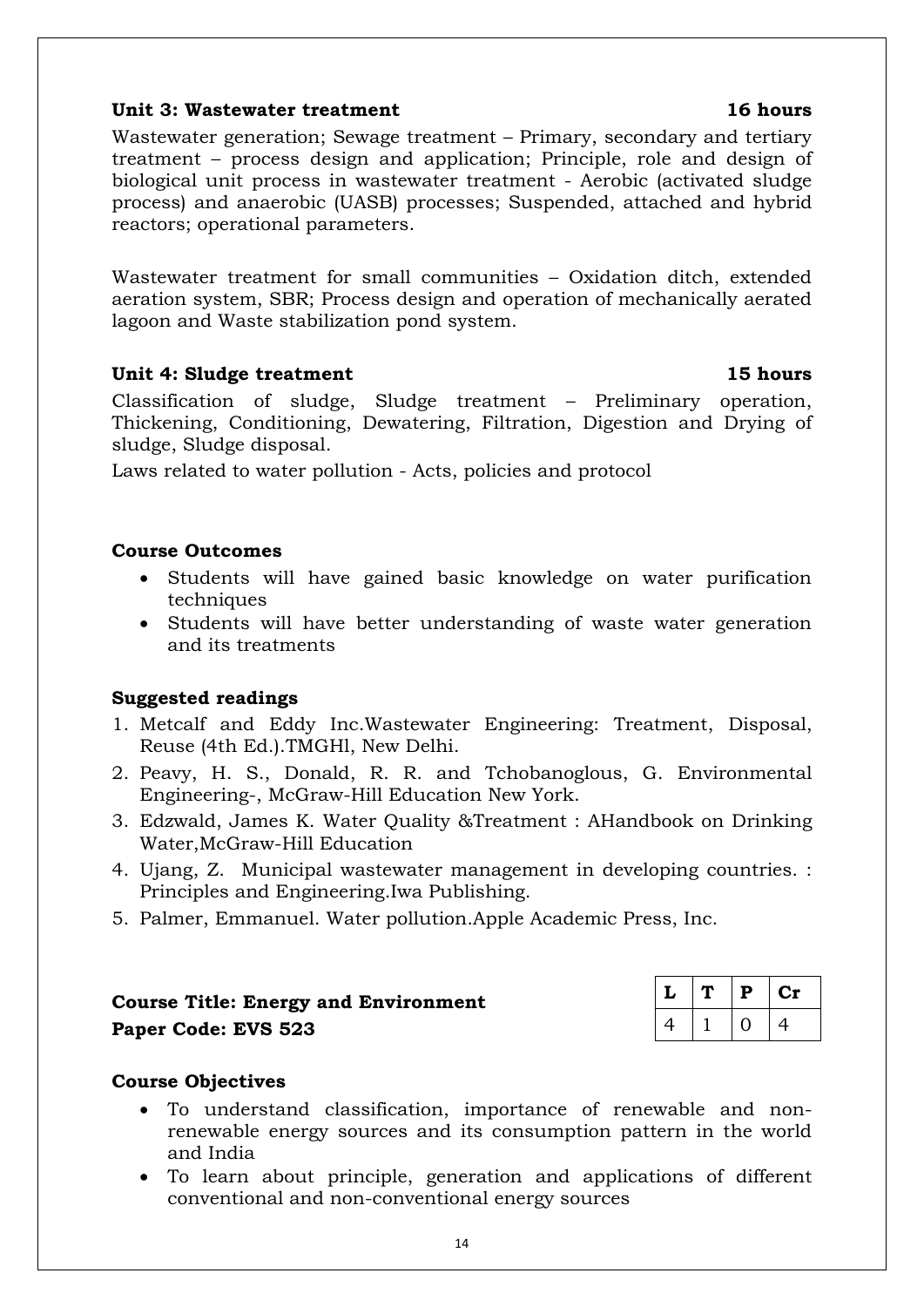- To understand the need, principle and methods of energy conservation
- To understand waste to energy conversion technologies and its recovery

### **Unit 1: Introduction 14 hours**

Introduction to energy sources, Energy scenario in world and India, Potential and perspectives of various energy sources in India, classification of energy resources-conventional and non-conventional, renewable and nonrenewable, environmental implications of energy resources.

### **Unit 2: Conventional energy 14 hours**

Fossil fuels (Coal, petroleum, LPG and natural gas) – origin, composition and physico chemical characteristics and energy content, sources properties and production process; nuclear energy– fission and fusion, technologies – nuclear enrichment, nuclear reactors, nuclear waste disposal, policies and regulations.

### **Unit 3: Non -Conventional energy 16 hours**

Prospects of renewable non-conventional energy, Types-solar energy, wind energy, hydel, tidal and geothermal energy, OTEC: introduction, principle, generation. Solar collectors, applications of solar energy: Solar water heating, solar heating and cooling of buildings, solar photo-voltaics, solar distillation, solar cooking and solar ponds. Basic components of wind energy conversion system, types and applications of wind energy.

### **Unit 4: Waste to Energy and Energy Conservation 16 hours**

Bioenergy - Biomass energy as an energy source, characterstics of biomass, Energy plantations, Biomass conversion technologies. Types of biofuels - Biodiesel, bioethanol, biogas, biohydrogen - importance, production, technologies and applications.

Waste to resource recovery and recycling for energy, conversion technologies. Feed stocks, factors affecting biogas generation, Biogas plants: Classification of biogas plants, advantages and disadvantages of biogas plants, community biogas plants. Microbial fuel cell – principle, types and challenges. Environmental impacts of over exploitation of solar, wind and ocean energy. Energy conservation – principles and approach, energy conservation in buildings, green buildings, solar passive architecture, ecohousing, energy audit, national and international norms**.**

### **Course Outcomes**

- Students will have gained knowledge on importance of promoting nonconventional energy sources
- Students will have learnt methods for energy conservation and energy management at home and organization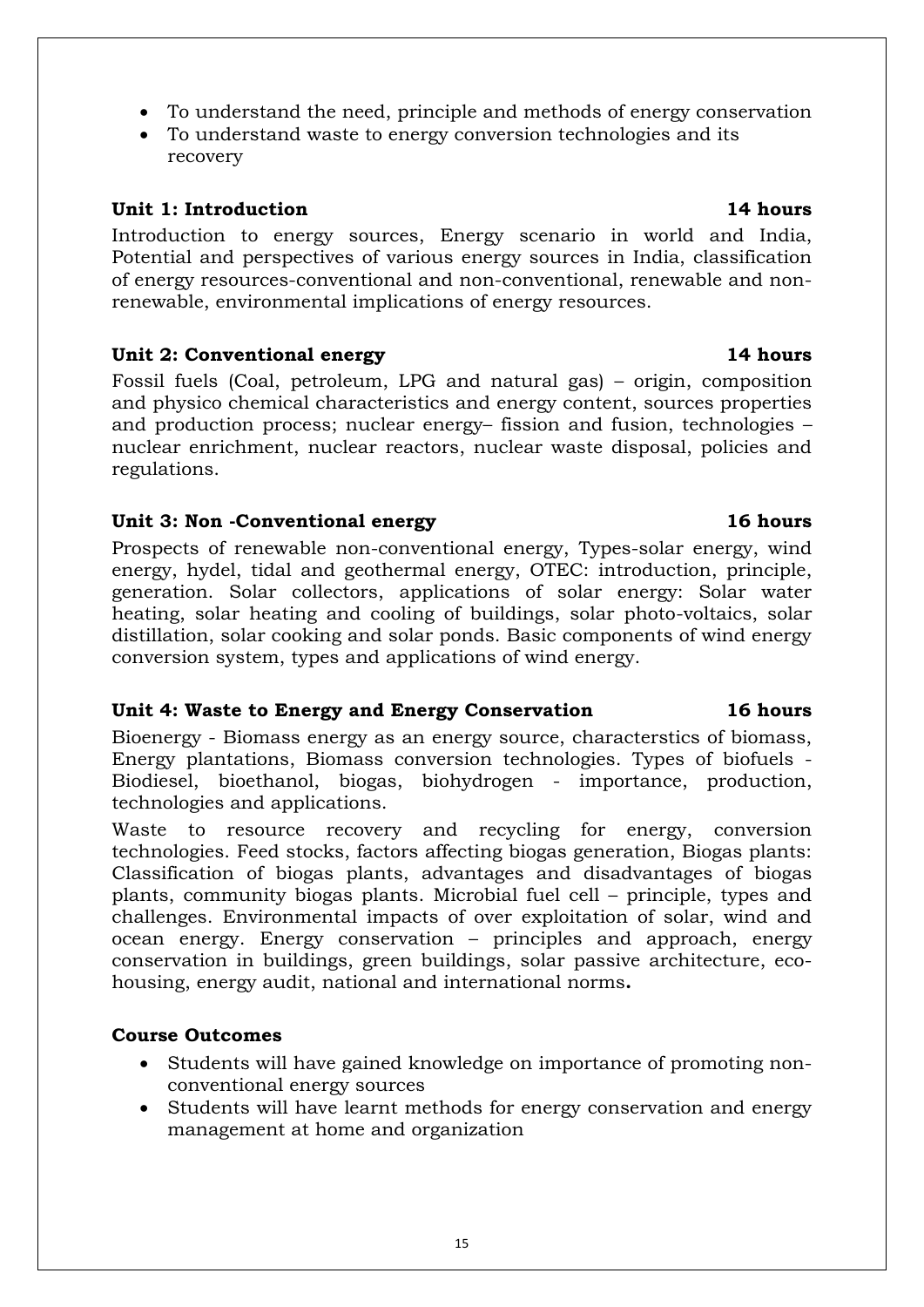#### **Suggested Readings**

- 1. Gupta, H. K., & Roy, S. (2006). Geothermal energy: an alternative resource for the 21st century. Elsevier
- 2. Lal, B., and Sarma, P. M. (Eds.). (2011). Wealth from waste. The Energy and Resources Institute (TERI).
- 3. MNRE, Griha manual volume 3: Technical manual for trainers on building and system design optimization renewable energy application, Ministry of New and Renewable Energy.
- 4. Edenhofer, O., Pichs-Madruga, R., Sokona, Y., Seyboth, K., Kadner, S., Zwickel, T., Eickemeier, P., Hansen, G., Schlomer, S., von Stechow, C., and Matschoss P.(Eds). (2011). *Renewable energy sources and climate change mitigation: Special report of the intergovernmental panel on climate change*. Cambridge University Press.
- 5. Pagliaro, M., and Konstandopoulos, A. G. Solar hydrogen: Fuel of the future, Royal Society of Chemistry.
- 6. Prasad, S. and Dhanya, M.S. Biofuels, Narendra Publishing house, New Delhi.
- 7. Rani Devi, Mohd. Kashif Kidwai, Pawan Kumar Rose and Alok Kumar Saran, Energy-water-waste nexus: For environmental management, Narosa Publishing House.
- 8. Rathore, N. S., and Panwar, N. L. (2007). Renewable energy sources for sustainable development. New India Publishing.
- 9. Sawhney, G.S. (2012). Non conventional energy resources, PHI Learning Private Limited,.
- 10. Sukhatme, S.P. (2000). *Solar Energy – Principles of Thermal Collection and Storage.* Tata McGraw Hill.
- 11. Sunder, I. (2010). Bioenergy and sustainable development, Sarup& Sons.
- 12. Teri energy data directory & yearbook 2012/13, 2011.2012, TERI, 2012, 2013
- 13. Tiwari, G.N. (2002). Solar energy: Fundamentals, design, modeling and applications, Narosa Publishers.
- 14. Zobaa, Ahmed F. and Bansal, R. (2011). Handbook of renewable energy technology, World Scientific Publishing Co.

#### **Elective I**

### **Course Title: Soil Pollution and Management Paper Code: EVS 526**

| u | P | Сr |
|---|---|----|
| 4 |   | 4  |

#### **Course Objectives**

- To understand about types of rocks and minerals, soil weathering and factors in soil formation
- To learn about plant available soil nutrients and soil sampling
- To understand sources and impacts of soil pollution
- To understand causes and consequences of land degradation with special reference to soil erosion and salt affected soils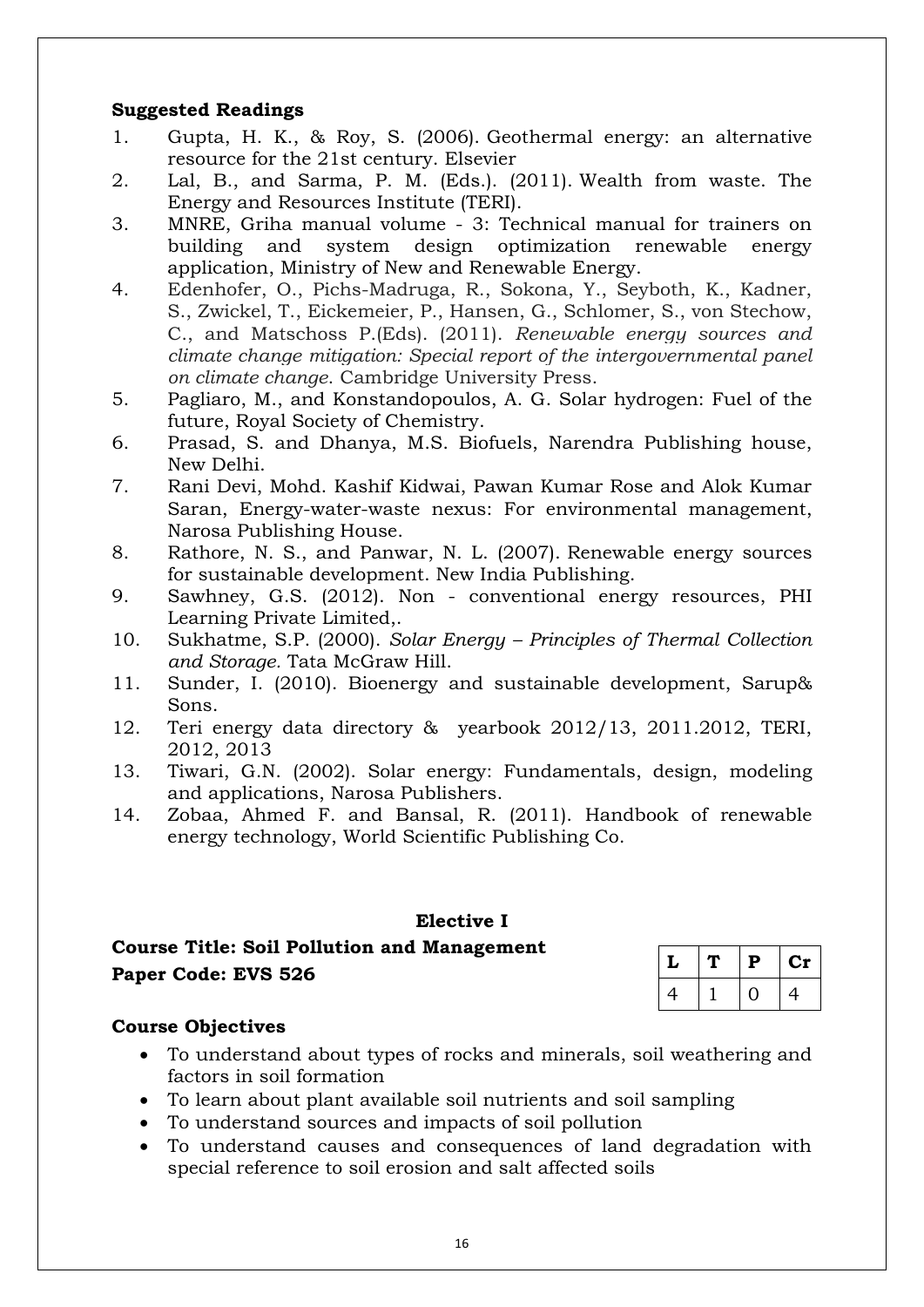To learn how to manage and conserve soil, reclamation and restoration of wastelands

### **Unit 1: Soil formation 16 hours**

Definition, rocks, minerals, soil forming factors, soil weathering- types and processes, soil formation, soil horizon, soil profiles, composition of soil, soil biota and their function in soil, humus, Soil microbes in nutrient cycling, Soil types in India. Physico-chemical and biological properties of soil, sampling and analysis of soil quality

### **Unit 2: Soil pollution 14 hours**

Definition, sources- point and non- point, soil pollutants – types and characteristics, routes. Soil pollutants – Types, pesticides – classification, formulation; residual toxicity, synthetic fertilizers, heavy metals, Industrial waste effluents and interaction with soil components. Effects and impacts of soil pollution, biomagnification.

### **Unit 3: Soil erosion 14 hours**

Salt affected soil – Saline soils, Sodic soil, Usar, Kallar, Types of erosion – water and wind erosion, causes, soil loss equation. Land degradation – causes and impacts, types of waste lands in India, desertification and its Control.

### **Unit 4: Soil management 16 hours**

Methodologies for soil conservation, conservation of arable land, techniques of reclamation and restoration of soil, wasteland reclamation, soil salinity management, remedial measures for soil pollution, bioremediation- insitu, exsitu, phytoremediation and biodegradation. Principles of weed management, Legal measures for land conservation at national and international level.

### **Course Outcomes**

 Students will have gained knowledge on soil formation, soil pollution and management methods for restoring the land degradation

### **Suggested Readings**

- 1. Botkin, Daniel B. and Keller, Edward A. (2007). *Environmental Science: Earth as a Living Planet*. 6th ed. John Wiley & Sons, USA.
- 2. Cutler, S. L. (1999). *Environment Risks and Hazard*. Prentice Hall of India, Delhi.
- 3. De, A.K. (2000). *Environmental Chemistry*. New Age International (P) Ltd. Publishers, New Delhi.
- 4. Hillel, D. (1982). *Introduction to Soil Physics*, Academic Press, New York.
- 5. Kapoor, B.S. (2000). *Environmental Sanitation.* S. Chand & Sons, New Delhi.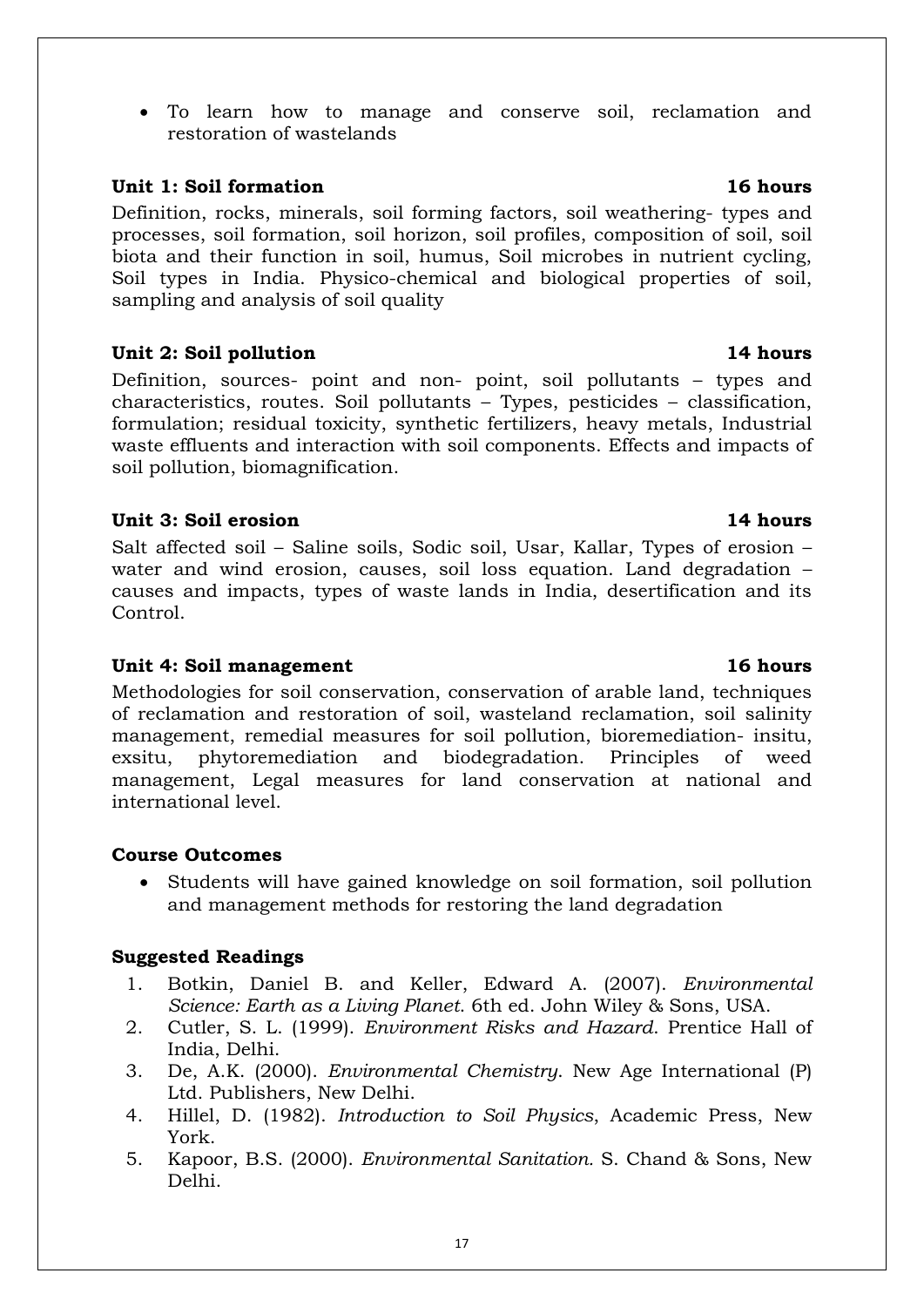- 6. Raven, P, H., Berg, L, R. and Hassenzahl, D., M. (2008). *Environment.*  6th ed. John Wiley & Sons, USA.
- 7. Sanai, V.S. (1990). *Fundamentals of Soil.* Kalayani Publishers, New Delhi.
- 8. Sharma, B.K. (2000). *Environmental Chemistry*, Goel Publishing House, Meerut.
- 9. Singh, H. P., Batish, D. R. and Kohli, R. K. (2006). *Handbook of Sustainable Weed Management*. Haworth Press, Inc., USA.
- 10. Singh, R.A. (1997). *Soil Physical Analysis*, Kalayani Publishers, New Delhi.

### **Course Title: Environmental Nanotechnology Paper Code: EVS.527**

| L | D |  |
|---|---|--|
| 4 |   |  |

#### **Course Objectives**

- To provide basic information on nanomaterials, its properties
- To understand various methods for synthesis and characterization of nanomaterials
- To learn about different environmental applications of nanomaterials
- To understand the fate and impacts of nanomaterials on environment and health

### **Unit 1: Synthesis and Advanced Characterization of Nanomaterials 15 hours**

Physical and chemical method of synthesis for SWCNT, MWCNT, Metal nanoparticles and Metal oxide and Chalcogenide nanoparticles. Biologically Synthesized Nanoparticles, Nanostructures and Synthetic Nanocomposites - Protein-Based Nanostructure Formation - DNA-Templated Nanostructure Formation - Protein Assembly - Biologically Inspired Nanocomposites

Advanced Characterization Methods**:** Optical Microscopy, Scanning Electron Microscopy, Transmission Electron Microscopy, Atomic Force Microscopy, Scanning Tunneling Microscopy, Optical Absorption and Emission Spectroscopy, XPS – Working Principle, Instrumentation and Applications Xray diffraction - Raman Spectroscopy and its Applications – Dynamic Light Scattering (DLS).

#### **Unit 2: Properties of Nanomaterial 15 hours**

Carbon nanotubes: electrical properties, vibrational properties, mechanical properties and applications of carbon nanotubes: field emission and shielding, computers, fuel cells, chemical sensors, catalysis – mechanical reinforcement. Semiconductor nanostructures – electronic properties, optical behavior and quantum confinement, characterization of semiconductor nanostructures.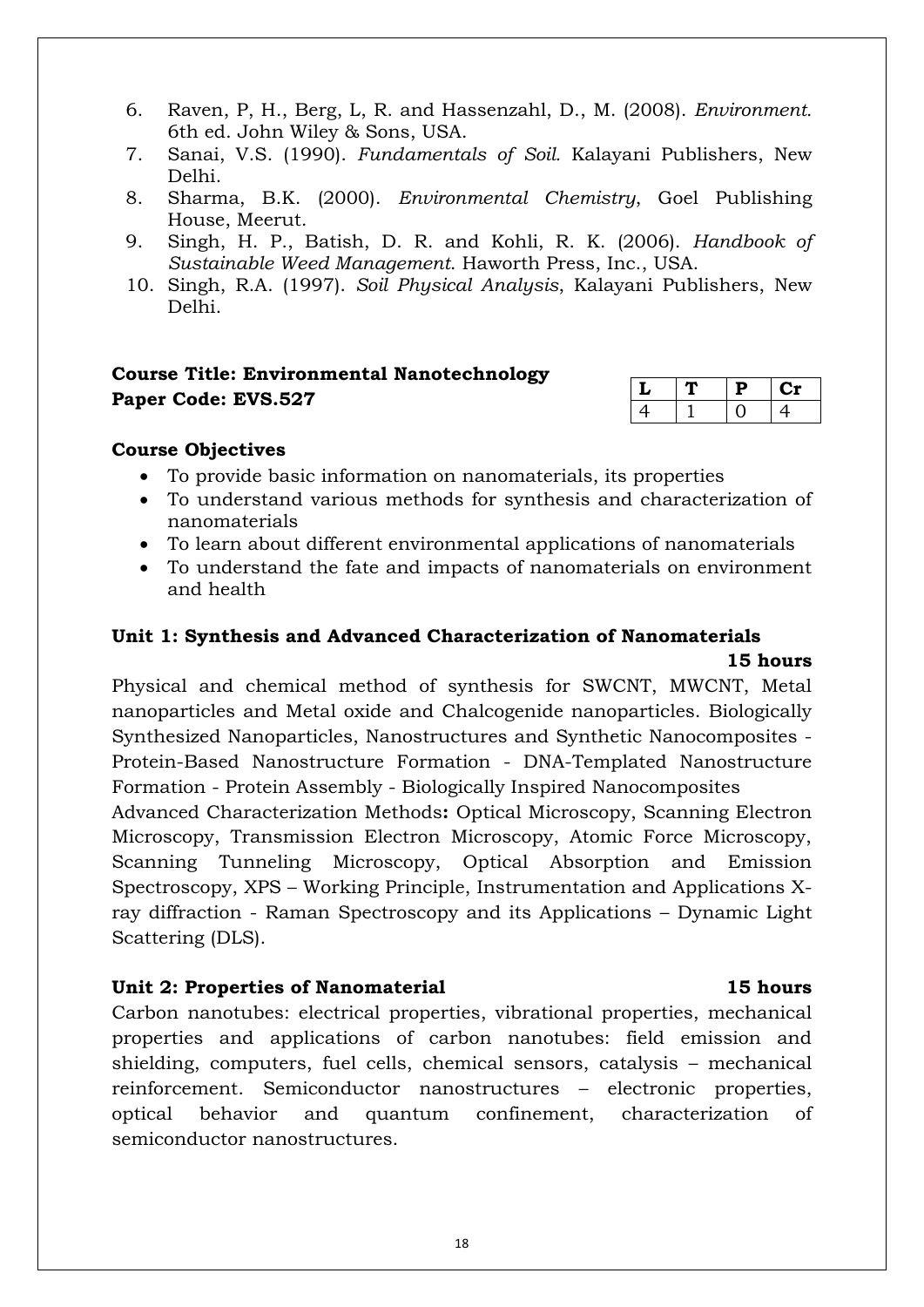#### 19

#### **Unit 3: Nanomaterials in Environment 15 hours**

DNA, protein, molecular motors, aerosols, self-assembly and natural surfactants, Identification and characterization of Hazardous waste, Nano Pollution, Air, Water and Soil Contaminants.

Environmental Nano Remediation Technology - Nanotechnology for water remediation and purification:  $nZVI$ , Ag, Photofenton process,  $TiO<sub>2</sub>$  and its modification for efficient photo degradation, Nano Filtration for treatment of waste – removal of organics & inorganics and pathogens, Nanomembranes in Drinking water treatment, Nanomembranes in Sea desalination. Application of Nanomaterial in microfuelcell, fuel Cell, hydrogen storage.

#### **Unit 4: Environmental Nanotoxicology 15 hours**

Fate of nanomaterials in environment, environmental life cycle of nano materials, environmental and health impacts of nano materials, toxicological threats, eco-toxicology, exposure to nano particles – biological damage, threat posed by nano materials to humans, environmental reconnaissance and surveillance.

#### **Course Outcomes**

 Students will have gained basic knowledge on synthesis of nanomaterials, its environmental applications and nanotoxicology

#### **Suggested Readings**

- 1. Balaji, S. (2010). *Nanobiotechnology,* MJP Publishers, Chennai.
- 2. Poole, C. P. Jr. and Owens F. J. (2009). *Introduction to nanotechnology*, Wiley India, New Delhi.

#### **Course Title: Natural Resource Management**

### **Paper Code: EVS 528**

#### **Course Objectives**

- To understand the importance of natural resources to environment and causes for resource depletion
- To learn about management and restoration of natural resources forest, water, land, minerals and bioresources
- To understand various legal measures taken by national and international levels to conserve and restore natural resources

#### **Unit 1: Forest resources 15 hours**

Natural resources: Definition; Resource and Reserve; Classification of natural resources; natural resource degradation and conservation; Environmental impacts of resource depletion

## $L |T| P |C$ 4 1 0 4**r**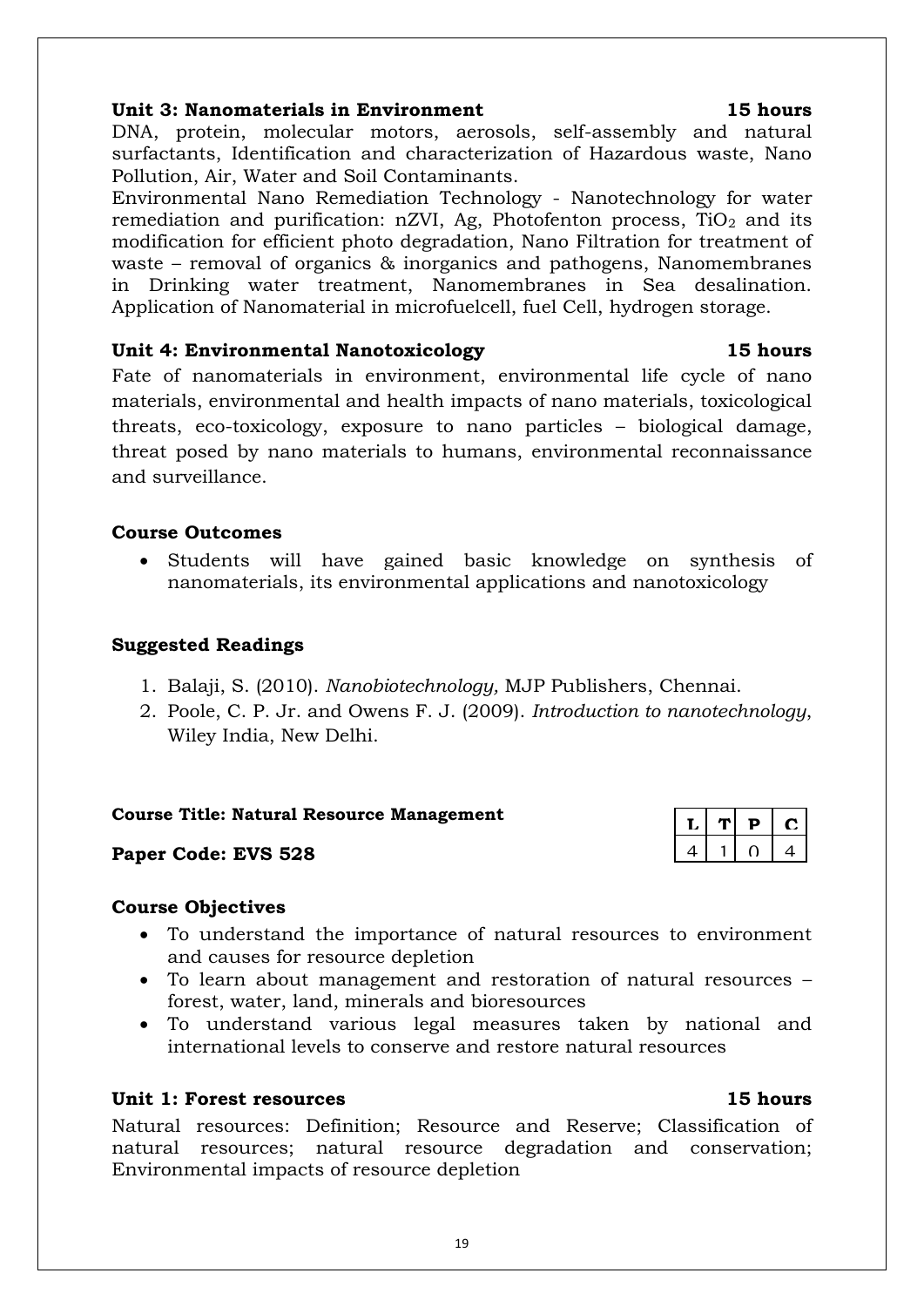Forest Resources:Forest cover of India and world; forest types, functions of forest – production and protection; Conservation of forests; forestry programmes – social forestry, farm forestry, urban forestry, community forestry; deforestation; Exploitation of forest resources; Afforestation; Dessertification; Forest policy.

#### **Unit 2: Water and Marine resources 15 hours**

Water Resources: Surface, ground water, marine and brackish water resources **-** assessment and utilization; Rivers and Lakes in India; hydrological cycle; Ground water depletion; Water logging and salinity; Water Conservation and management techniques; Rain water harvesting; Watershed management; Eutrophication; Restoration of Lakes; River cleaning, River action plans - Ganga and Yamuna action plan, Interlinking of rivers; conflicts over water.

Marine resources: Introduction to marine resources, Factors controlling abiotic resources and their distribution - polymetallic manganese nodules, phosphorites, hydrocarbons, beach placers evaporates, rare metals, corals, pearls and shells. Prospecting and mining of the ocean floor, Management of marine resources, demand, supply and production of marine resources. Policies and acts relating to ocean and land.

#### **Unit 3: Land and mineral resources 15 hours**

Land resources: Land degradation due to mining, exploration, industrialization, irrigation and natural disasters; Soil Erosion, Loss of soil fertility, Restoration of soil Fertility, Soil Conservation Methods; restoration of degraded land; Wasteland reclamation, Organic farming, green manuring, Wetland – definition, classification, functions, ecological importance and conservation.

Mineral resources: Mineral resources of India – Use and exploitation; mineral exploration, extraction; environmental impacts of extraction; Restoration of mining lands.

#### **Unit 4: Bioresources**

Evolution strategies, adaptation, Vegetation, flora and fauna of India; Aquatic bioresource; Definition, Types and significance of biodiversity, values and threats, biodiversity conservation strategies; Bioprospecting. Biopiracy. REDD+; Conventions and protocols. Wild life resources and conservation measures

Human resources – population explosion, urbanization, industrialization, slums, poverty

#### **Course Outcomes**

 Students will have gained basic knowledge on natural resources, different conservation and restoration methods, judicious use of the resources for sustainable future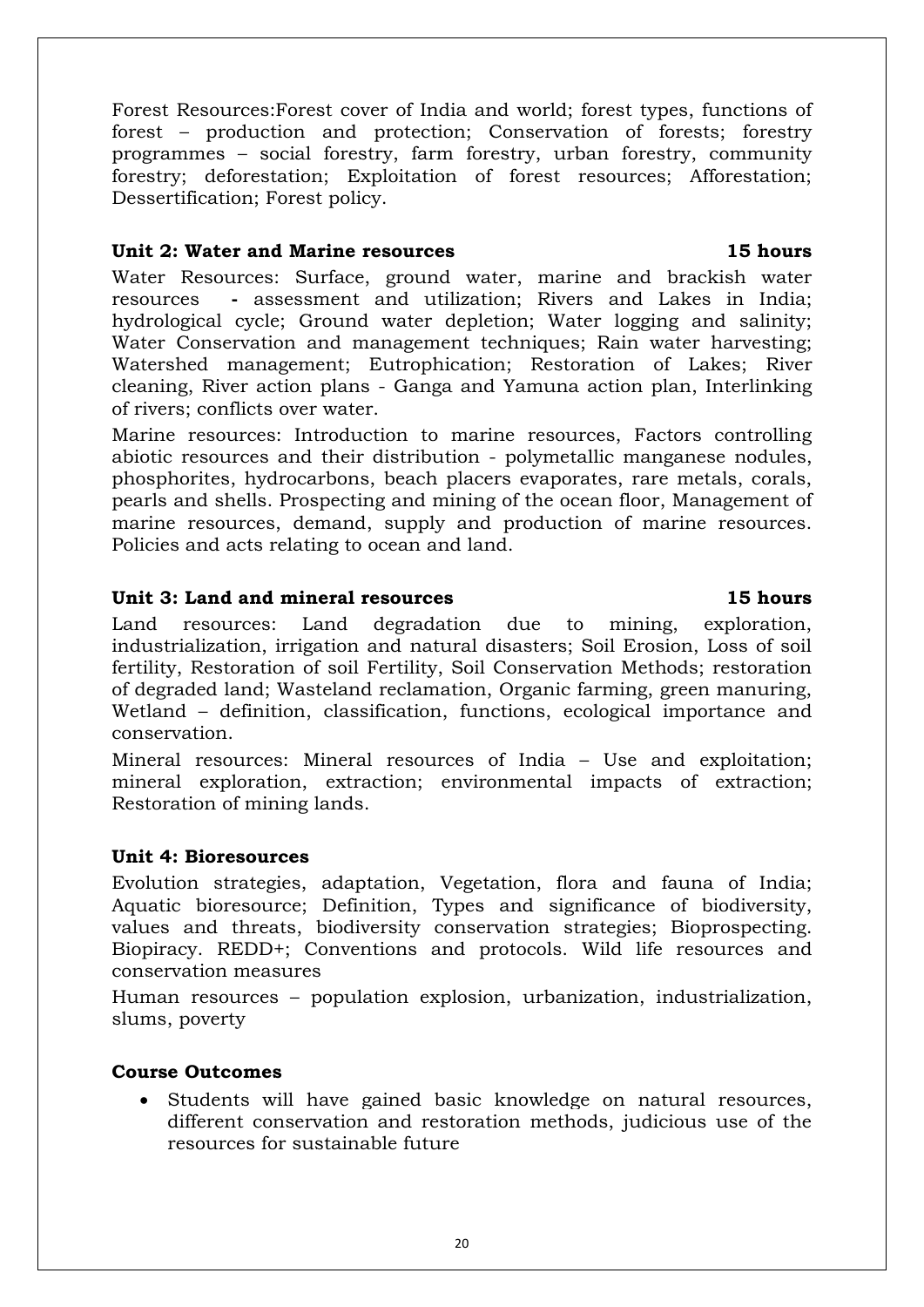#### **Suggested Readings**

- 1. Anderson, David A. (2013) Environmental economics and natural resource management 4th Edition, Taylor and Francis.
- 2. Singh, G. (2007) Land resource management, Oxford publishers.
- 3. Kathy Wilson Peacock. (2010) Natural resources and sustainable developments. Viva books.
- 4. Lynch, D. R. (2009) Sustainable natural resource management for scientists and engineers. Cambridge University Press.
- 5. Jaidev, Somesh. (2010) Natural resources in 21st century. Oxford Publishers.
- 6. Mishra, S.P. (2010) Essential Environmental Studies, Ane Books.
- 7. Kudrow, Nikolas J (Ed) (2009) Conservation of natural resources, Nora Science, New York.
- 8. Kumar, H.D. (2001). Forest resources: Conservation and management. Affiliated East-West Press.
- 9. Grigg, N, S. (2009). Water resources management: Principles, regulations, and cases, McGraw Hill Professional.
- 10. Beckman, D. W. (2013). Marine environmental biology and conservation. Jones and Barlett learning.
- 11. Primak, R. B. (2014). Essentials of Conservation biology, 6th edition, Sinauer Publishers.

### **Course Title: EVS Lab II (Water and Soil Analysis)**

|     | Р  | Сr |
|-----|----|----|
| . . | ., | ., |

### **Paper Code: EVS.524**

#### **Course Objectives**

- To train the students to carry out water and soil analysis of the samples
	- 1. Determination of pH of water/soil sample.
	- 2. Determination of conductivity/TDS of the water sample.
	- 3. Determination of salinity of the water/soil sample.
	- 4. Determination of dissolved oxygen in water sample.
	- 5. Determination of COD and Total Organic Content.
	- 6. Determination of BOD.
	- 7. Determination of Total Kjehldahl Nitrogen (TKN), ammonical nitrogen etc. in water and soil samples.
	- 8. Determination of fluoride content in soil/ water.
	- 9. Determination of MPN for water samples by membrane filtration, pour plate and spread plate methods.
	- 10. Determination of sulphate reducing bacteria in a given sample of water.

#### **Course Outcomes**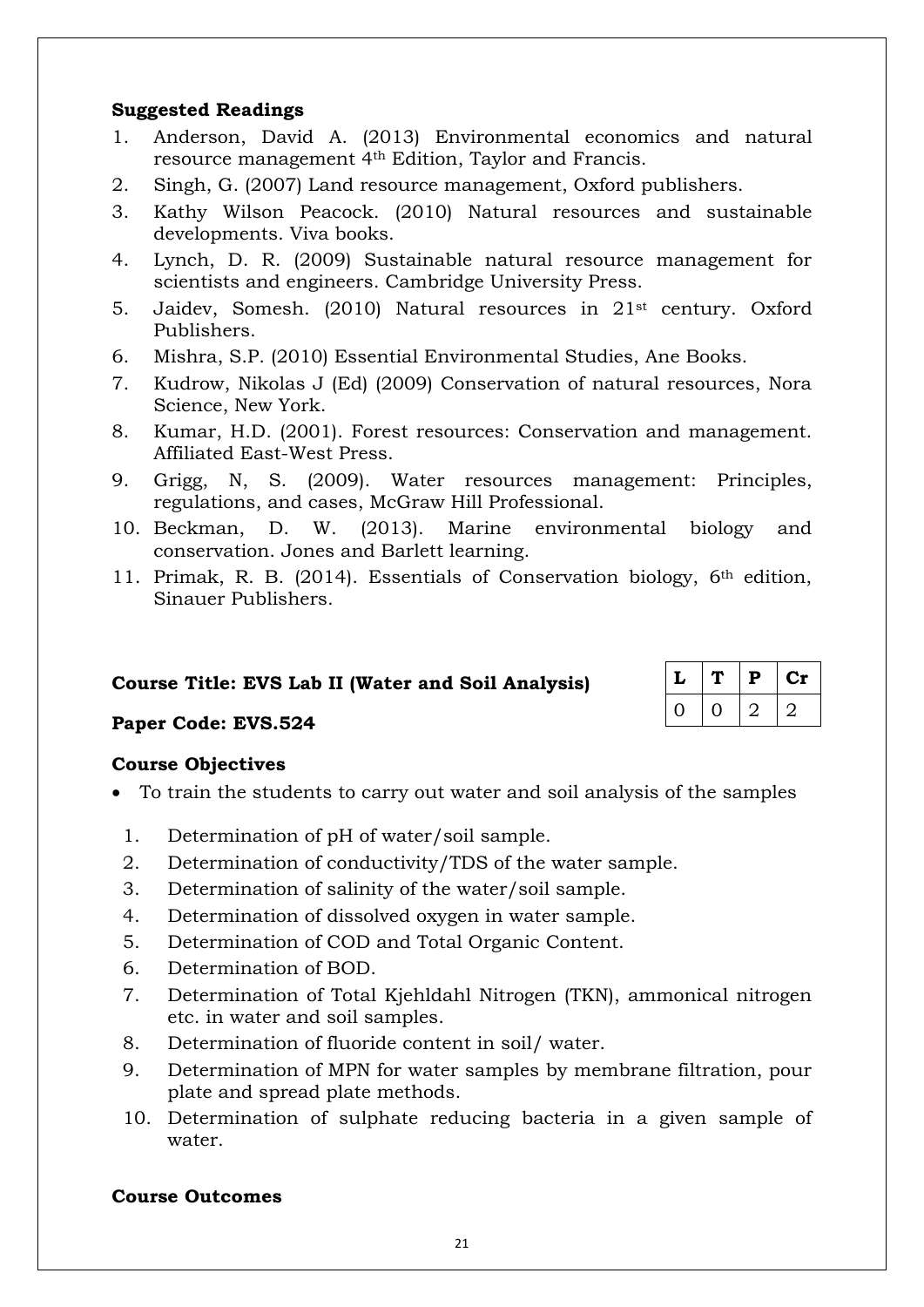Students will have gained training on analysis of different parameters of soil and water samples

**Course Title:EVS Lab III (Energy) Paper Code: EVS.525**

| L |    | P       | $\mathbf{Cr}$ |
|---|----|---------|---------------|
|   | ۰, | $\cdot$ |               |

 $L \mid T \mid P \mid Cr$ 

 $0 \t 0 \t 2 \t 1$ 

#### **Course Objectives**

- To provide hands on training to students estimation of fuel properties
- To acquaint with different equipments in energy research
- 1. Determination of Gross Calorific Value of fuel/straw samples using Bomb Calorimeter.
- 2. To determine the kinematic viscosity of the sample by viscometer
- 3. To determine the flash point of the sample
- 4. To determine the cloud and pour point of the sample
- 5. To analyze the biogas composition by gas chromatography
- 6. To determine the volatile solids present in the sample
- 7. Preparation and characterization of biodiesel.
- 8. To estimate acid value of the sample
- 9. To estimate iodine value of the sample

### **Course Outcomes**

 Students will have gained practical skill on analysis of different physicochemical properties of fuel samples

### **EVS 597 Seminar**

Report writing (Quality of content, language level, originality etc.)

|                                                                 | 20 marks |
|-----------------------------------------------------------------|----------|
| Presentation                                                    | 15 marks |
| Knowledge about the topic accessed through questions/discussion |          |
|                                                                 | 10 marks |
| Interaction, attentiveness and attendance during seminars       |          |
|                                                                 | 05 marks |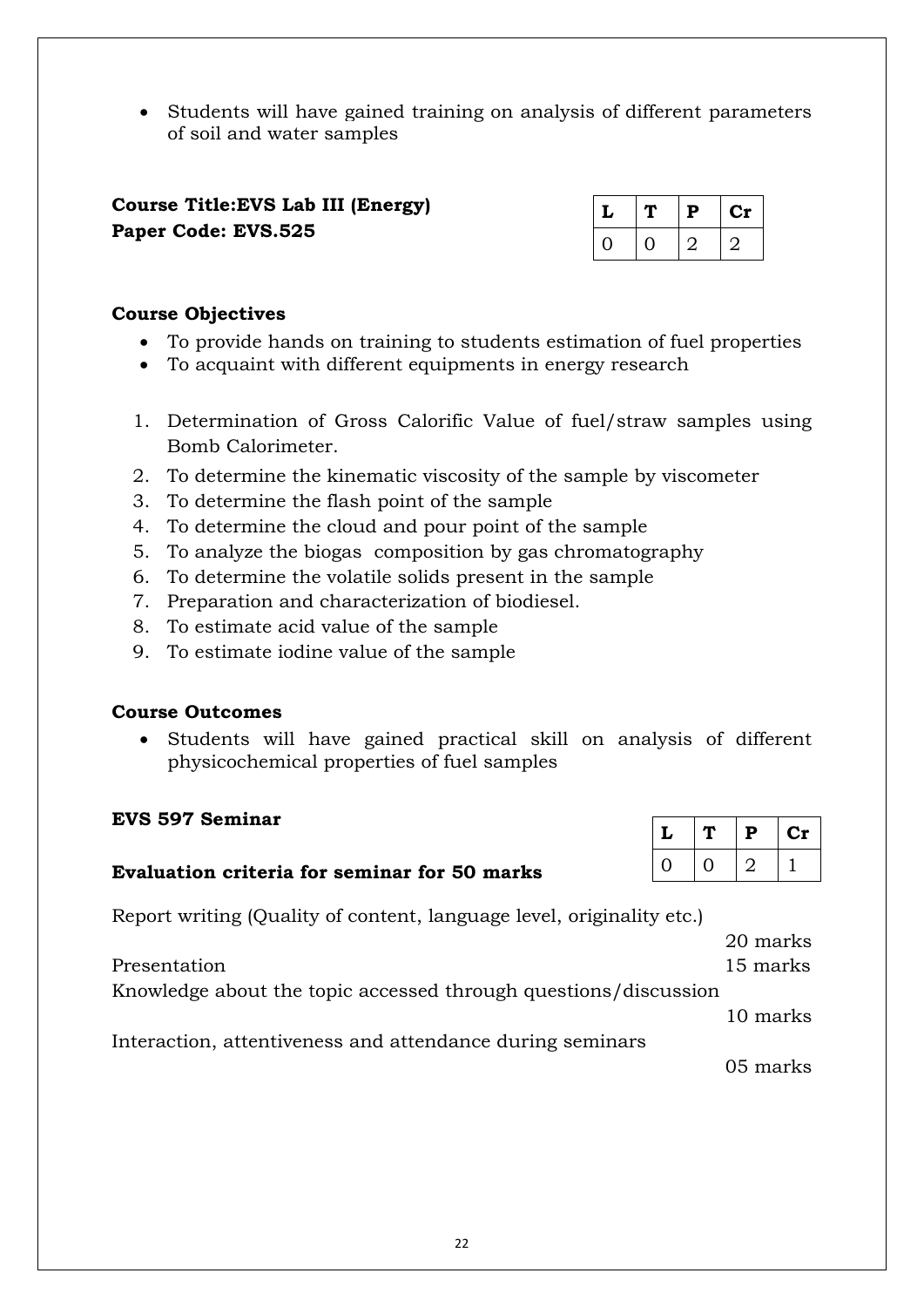#### **Semester III**

### **Course Title: Principles of Geospatial Technology Paper Code: EVS.551**

#### **Course Objectives**

The objective of the course is to provide knowledge of different aspects of geospatial technology, viz. remote sensing, GIS and GPS. The student will be able to grasp the principle and mechanism of these techniques so as to develop an understanding of the application of these techniques in various domains of environmental sciences, natural resource management and disaster management.

#### **Unit 1: Introduction 13 hours**

Concept of space and time; Global Positioning System (GPS); Types of Satellites; Google Earth; Bhuvan; GPS; GAGAN; Space Agencies in India; IRS Satellite Series.

#### **Unit 2: Remote sensing 16 hours**

Fundamentals, Electromagnetic radiations, Spectral reflectance, Sensors, Active and passive remote sensing; Types of platform; Types of orbits (Geostationary, Polar, Sun-synchronous); Scanning Systems (Pushbroom and Whiskbroom); Types of Sensors; Data collection, Aerial Photography, Visual Image Interpretation, Digital image processing.

#### **Unit 3: Concepts of GIS 16 hours**

Elements of GIS; Map Projection; Data structures in GIS: Raster and Vector data GIS softwares, Hierarchical, Network and relational data, Georelational and object oriented vector data structure; Vector and Raster based analysis; Overlays operations; Map algebra; Network Analysis; Spatial analysis

#### **Unit 4: Applications of Geospatial Technology 15 hours**

Biodiversity, Land, air, ground water and water pollution studies, Coastal zone management, Mineral resources, Landslide, Earthquake, Tsuanami, Vegetation mapping, Wildlife monitoring, Wasteland mapping, Conservation of resources, Watershed Management.

#### **Course Outcomes:**

On completion of the course, the students will be:

- Aware of the basic phenomenon of remote sensing, GIS and GPS.
- Able to apply the applications of remote sensing, GIS and GPS to various domains of environmental sciences.

#### **Suggested readings**

# $L$  |  $T$  |  $P$  |  $Cr$ 4 0 0 4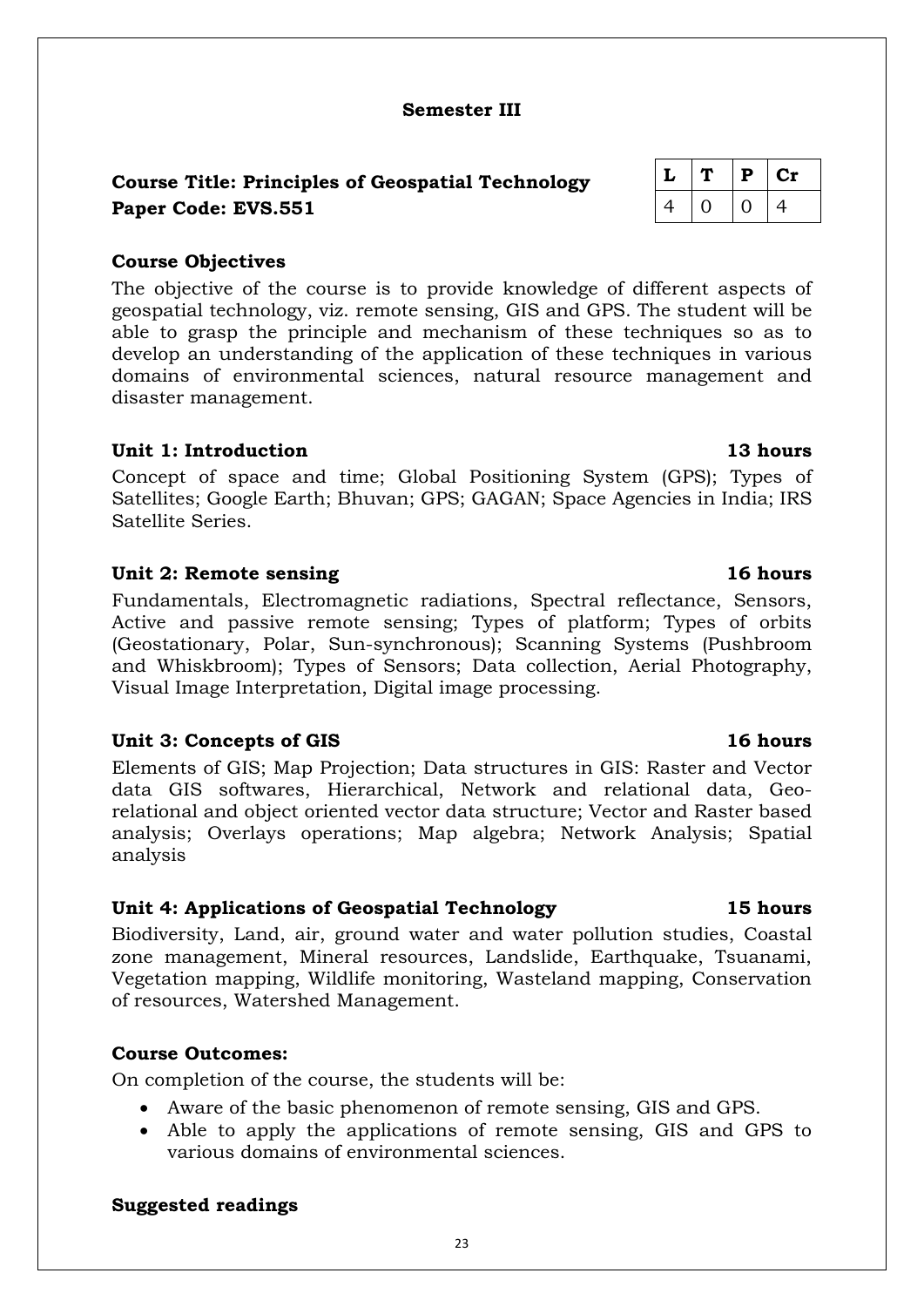- 1. Lillisand, T. M. and Keifer, R. W. (2007). *Remote sensing and image interpretation*. John Willey and Sons, USA
- 2. Barrett, E. C. and Curtis, L. F. (1999). *Introduction to environmental remote sensing*. Chapman and Hall Publishers, USA.
- 3. Joseph G. (2003). *Fundamentals of remote sensing.* Universities Press, Hyderabad.
- 4. Chang, Kang-taung. (2002). *Introduction to geographic information systems*, Tata McGraw-Hill, USA.
- 5. Curran, P. J. (1988). Principles of Remote Sensing. ELBS, Harlow Longman Scientific and Technical.

### **Course Title: Instrumental Methods of Analysis Paper Code: EVS.552**

### **Course Objectives:**

The objective of the course is to develop analytical skills of the students for environmental monitoring of various environmental pollutants using standard national and international protocols.

#### **Unit 1: Quantitative analysis 13 hours**

Acid-base, complexometric, precipitation and redox titrimetry. Gravimetric analysis – total solids, suspended solids and volatile solids.

#### **Unit 2: Instruments 15 hours**

pH meter, Conductivity meter, TDS meter, DO meter, Salinity meter, Ion Selective Coulometry, Anode and cathode stripping voltammetry, dropping mercury electrode(DME), merits and demerits of DME.

#### **Unit 3: Spectrometric and Thermogravimetric Methods 16 hours**

U.V. spectrophotometer, fluorescence, Flame photometry, Atomic absorption and atomic emission spectrophotometry, molecular structure determination using X- ray, fluorescence and X-ray diffraction, different types of mass spectrometry and surface plasma resonance.

Thermogravimetric Analysis, Differential Scanning Calorimetry.

### **Unit 4: Separation/ Chromatographic Techniques 16 hours**

Partition coefficient, chromatography, general chromatography, chromatographic methods: Paper, Thin Layer chromatography, Column, High Performance Thin Layer Chromatography (HPTLC), Gas Chromatography (GSC and GLC), GC-MS, High Pressure Liquid Chromatography, Ion Exchange chromatography, Ion/Size Exclusion Chromatography and Electrophoresis.

|   | . . | Р | Сr |
|---|-----|---|----|
| 4 |     |   | Δ. |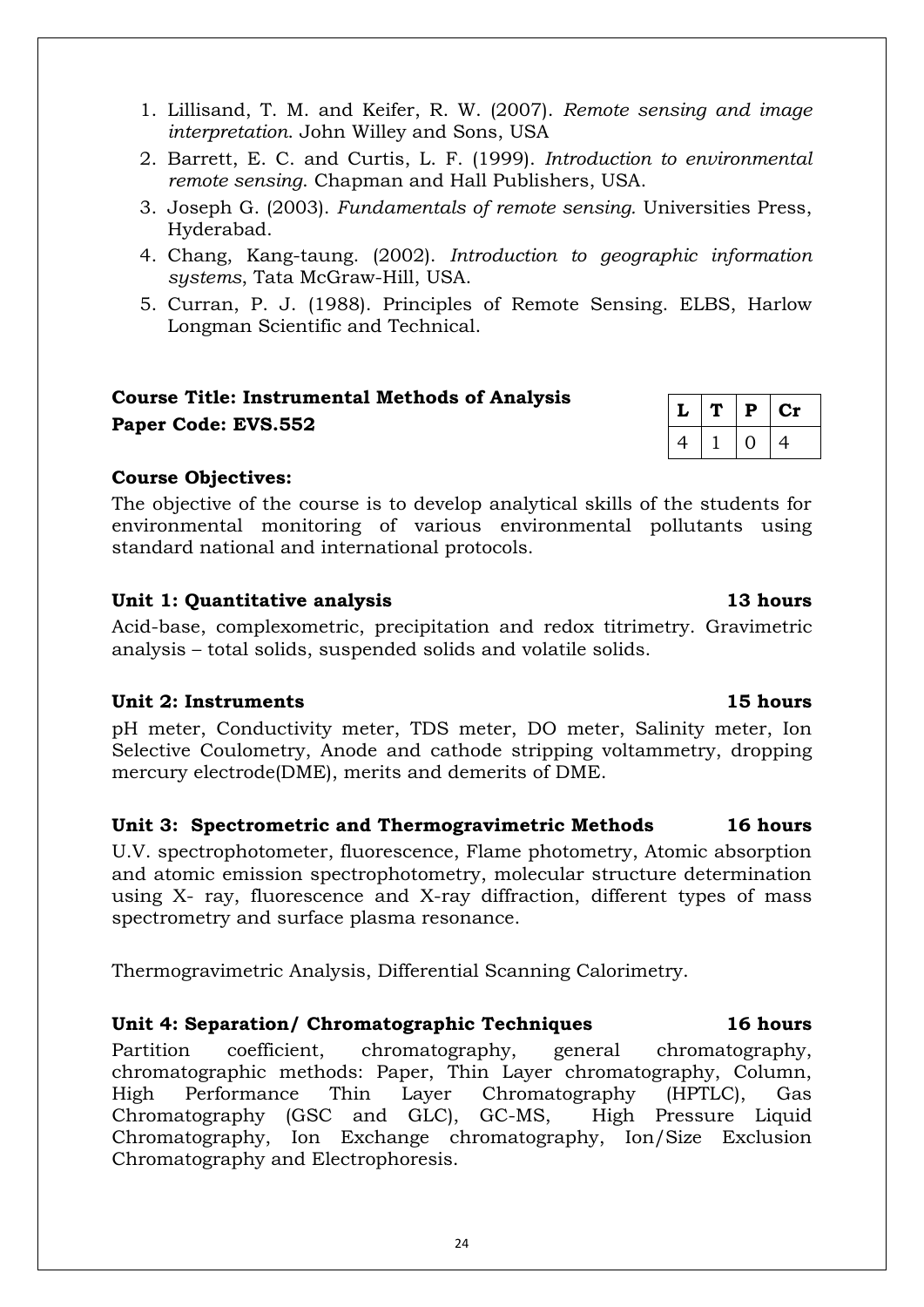#### **Course outcomes:**

On completion of the course, the students will be:

- Trained in analytical and instrumental skills required for environmental monitoring of pollutants.
- Able to design and carry out a method of environmental chemical analysis and research.

#### **Suggested readings**

- 1. Skoog D. A., Holler F.L. and Crouch, S. R. (2007). *Principles of instrumental analysis.* Thomson Brooks/Cole Publishers, USA
- 2. Svehla G. (1996). *Vogel's qualitative inorganic analysis, 7th Edition.*  Prentice Hall, USA.
- 3. Wiersma G. (2004). *Environmental monitoring.* CRC Press, UK.
- 4. Eaton, A. D., Clesceri, L.S., Rice, E.W. and Greenberg, A.E. (2005). *Standard methods for examination of water and wastewater 21st Edition.* American Public Health Association, American Water Worker Association, Water Environment Federation, USA.
- 5. Ewing, G. W. (1985). *Instrumental methods of chemical analysis, 5th edition.* McGraw Hill Publications, USA.
- 6. Patnaik, P. (2010). *Handbook of environmental analysis.* CRC Press, USA
- 7. Shukla, S. K. and Srivastava, P. R. (1992). *Methodolo*Svehla G. (1996); *Vogel's qualitative inorganic analysis, 7th Edition,* Prentice Hall, USA

#### **Elective II**

| <b>Course Title: Waste Management</b> |  | $\vert L \vert T \vert P \vert Cr$                                       |  |
|---------------------------------------|--|--------------------------------------------------------------------------|--|
| Paper Code: EVS 556                   |  | $\begin{array}{ c c c c c c } \hline 4 & 1 & 0 & 4 \ \hline \end{array}$ |  |

**Course objectives:** The course will provide a basic understanding of the concept, types, characteristics and composition of solid waste. The students will be able to study the various treatment and disposal options of solid and hazardous waste. Besides, they will also gain knowledge about the legal, institutional and financial aspects of management of solid wastes.

#### **Unit 1: Municipal Solid Wastes 15 hours**

Waste: Sources, classification of waste, generation rates, Traditional waste collection and disposal Sources, composition, collection, transportation and characterization of municipal solid wastes – proximate and ultimate analysis, transfer stations, waste processing – volume and size reduction, source reduction, recycling, waste minimization.

#### **Unit 2: Hazardous Wastes 15 hours**

Hazardous waste: Definition, sources, classification, collection, segregation, characterization, Treatment and disposal.

#### 25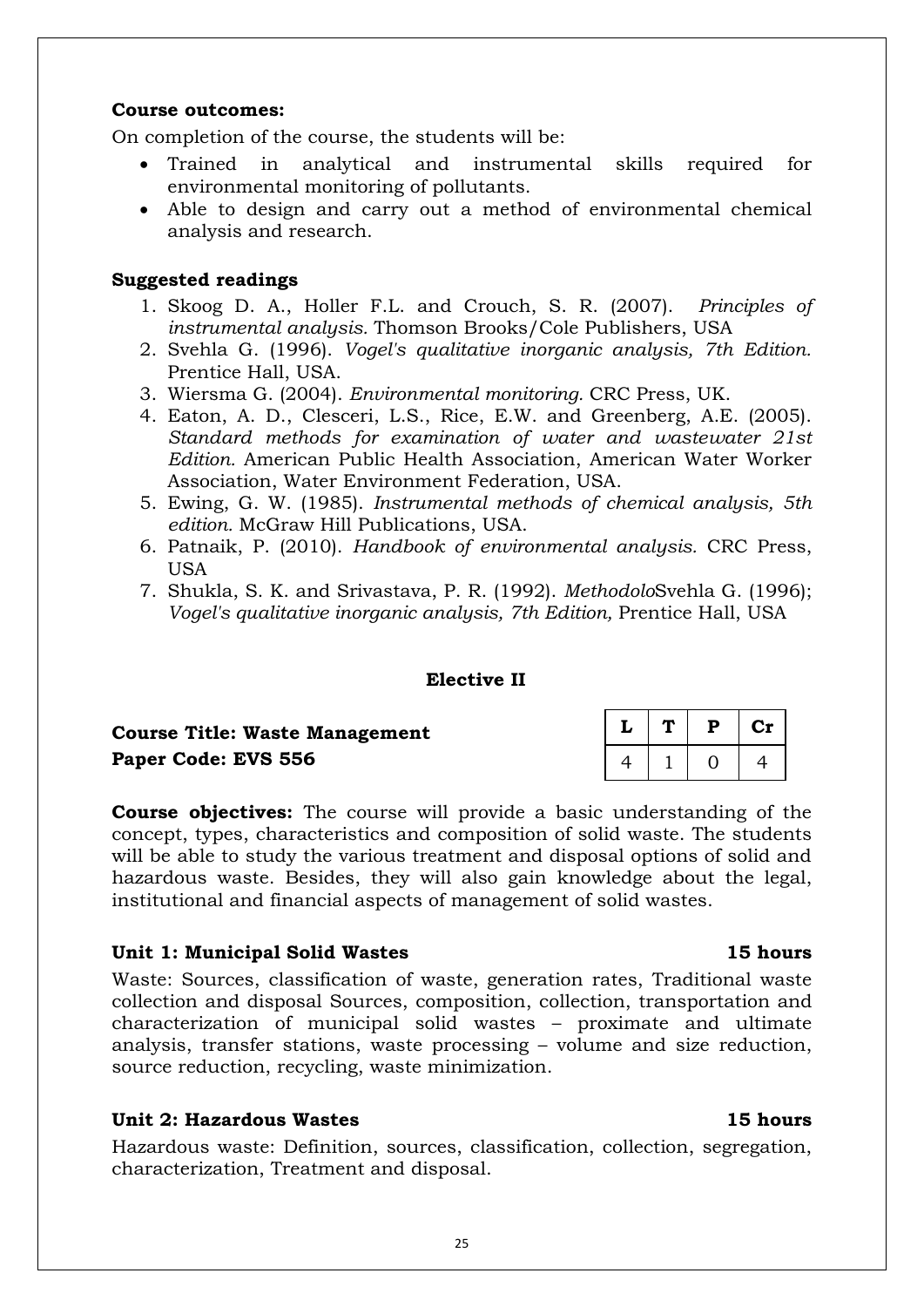Radioactive wastes: Definition, sources, classification, collection, segregation, Treatment and disposal.

E waste: Definition, sources, classification, collection, segregation, Treatment and disposal.

Biomedical wastes: Definition, sources, classification, collection, segregation, Treatment and disposal.

### **Unit 3: Waste Treatment and Disposa**l **15 hours**

Incineration, Combustion, Stabilization, Solidification, chemical fixation, encapsulation, Composting, Vermicomposting, Energy from waste - Biogasification - Anaerobic digestion, pyrolysis, refuse derived fuels; Landfill bioreactors

Burning, open dumping - problems, Landfill – site selection, Sanitary and secured – structure, design, construction, operation and closure. Landfill leachate and gas management, Landfill bioreactors

### **Unit 4: Waste Handling Rules 15 hours**

Waste management rules: EPA (1986) Section 25; Municipal waste (management and handling) rules, hazardous waste (management and handling) rules, biomedical waste handling rules, flyash rules, recycled plastics usage rules, batteries (management and handling) rules, Schemes and programmes of Government- Swachchh Bharat Abhiyaan.

### **Course outcomes:**

On completion of the course, the students will be able to:

- Carry out characterization of solid waste.
- Apply various treatment and disposal techniques to solid waste management.
- Understand the various legal framework of solid waste management.

### **Suggested Readings**

**PaperCode: EVS 557**

- 1. Williams, P. T. (2013). *Waste treatment and disposal*. John Wiley Publishers.
- 2. Johri, R. (2009). *E-waste: Implications, regulations and management in India and Current global best practices*. TERI press.
- 3. Letcher, T. M. and Vallero, D. (2011). *Waste: A handbook for management*. Academic Press.
- 4. Sahai, Sushma (2009). *Bio- medical waste management.* APH Publishing.
- 5. Rosenfeld, P. E. (2011). *Risks of hazardous wastes.* Elsevier London.
- 6. Hester, R. E. and Harrison, R. M. (2008). *Electronic waste management: design, analysis and application.* Cambridge Royal Society of Chemistry.

### **Course Title: Ecotoxicology and Occupational safety**

| L | т | P   | U |
|---|---|-----|---|
| 4 |   | . . | 4 |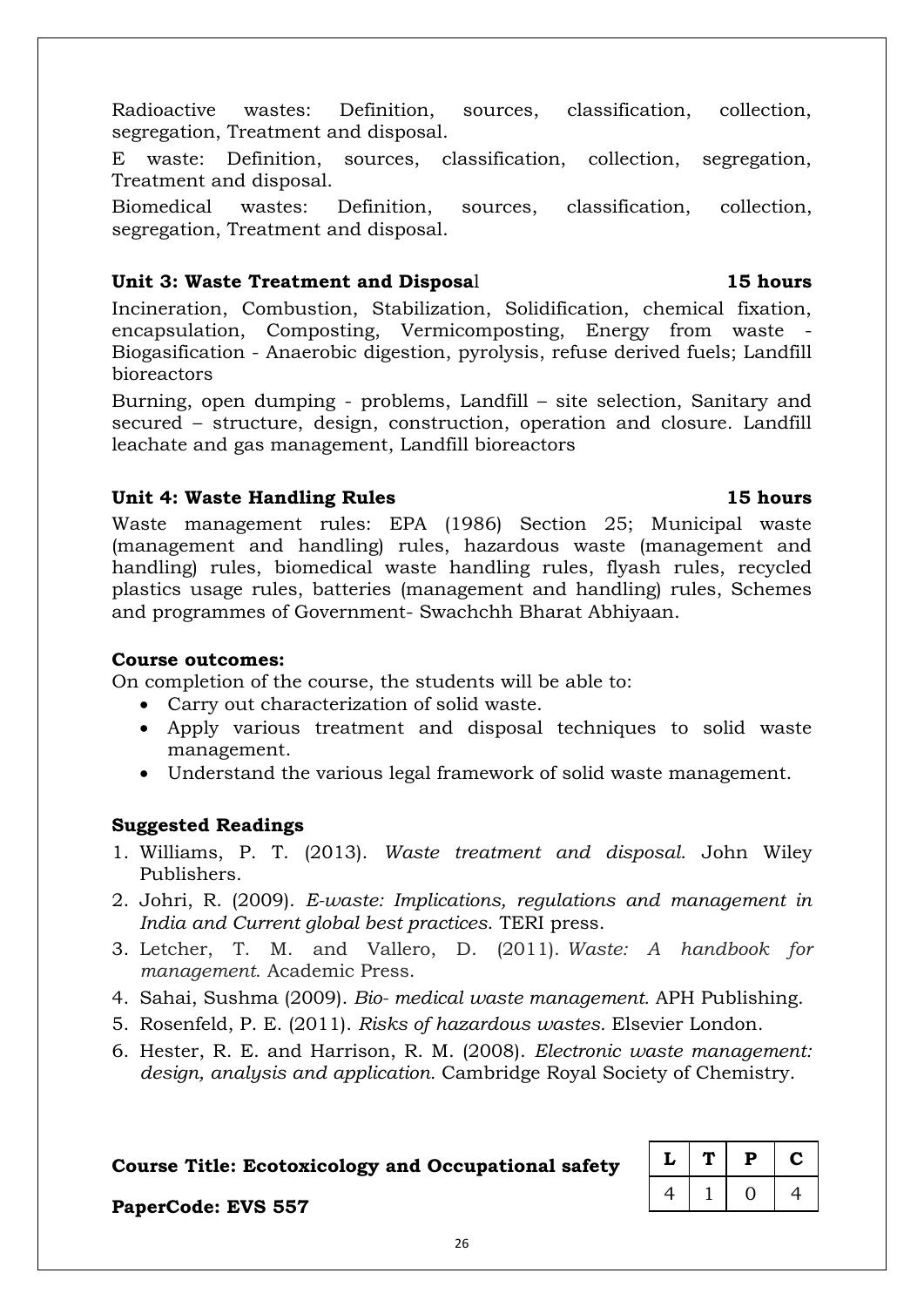**Course Objectives:** The objective of the present course is to acquaint the students with various aspects of environmental toxicology and the health hazards and the safety measures to be followed in industrial environment.

#### **Unit 1: Introduction to Toxicology 15 hours**

Definitions, Classification, Origin and General Nature of Toxicants in Environment, concepts; Toxic chemicals in the environment - air, water & their effects; Basic Probit analysis; Toxicants – Toxicity, mechanism of toxicity - Acute, sub-acute, chronic, dose effect, LD 50, LC 50 and response safe limits; IT, IC,  $LD_{80}$ ,  $LD_{90}$ , LCIC, Dose response relationship, concentration response relationship; Influence of route of administration; determination of toxicity of chemicals.

#### **Unit 2 Toxic Mechanisms 15 hours**

Bioaccumulation and Biomagnification of toxic materials in food chain, detoxification, bioconcentration; Toxicology of major pesticides and heavy metals (Aluminium, arsenic, cadmium, chromium, lead and mercury) biotransformation, biomonitoring, residual effects; bioindicator– definition, groups and examples.

#### **Unit 3: Bioassays 15 hours**

Concepts, types, characteristics and significance of bioassay; Bioassay test models and classification - Microbiol, algal, invertebrates and alternative toxicity tests; Immunotoxicity, histotoxicity, cell toxicity. Ecotoxicology – Legislative perspectives.

### **Unit 4: Occupational Health 15 hours**

Occupational hazards in industries and other sectors, Safety requirements and Measures; Occupationally induced illness, non-occupational illness, discomfort at work, Occupational diseases- Pneumoconiosis, Silicosis, Anthracosis, Byssinosis, Bagasosis, Asbestosis, Farmer's lung, Metal poisoning, Occupational cancer, Occupational dermatitis; Radiation, fire and explosion hazards Hazards; occupational health practice; risk assessment techniques for accidental release of toxic and inflammable materials; Role of WHO in occupational health. Occupational health Standards - ISO.

### **Course outcomes:**

After completion of this course, the students will:

- Know about the environmental toxicants and their effects.
- They will get to know about the methods of prevention and control of occupational health diseases, accidents and other hazards.

### **Suggested readings**

- 1. Tatiya, R. R. (2013). *Elements of industrial hazards: Health, safety, environment and loss prevention.* Taylor and Francis.
- 2. Theodore, L. (2012). *Environmental health and hazard risk assessment: Principles and calculations.* CRC Press.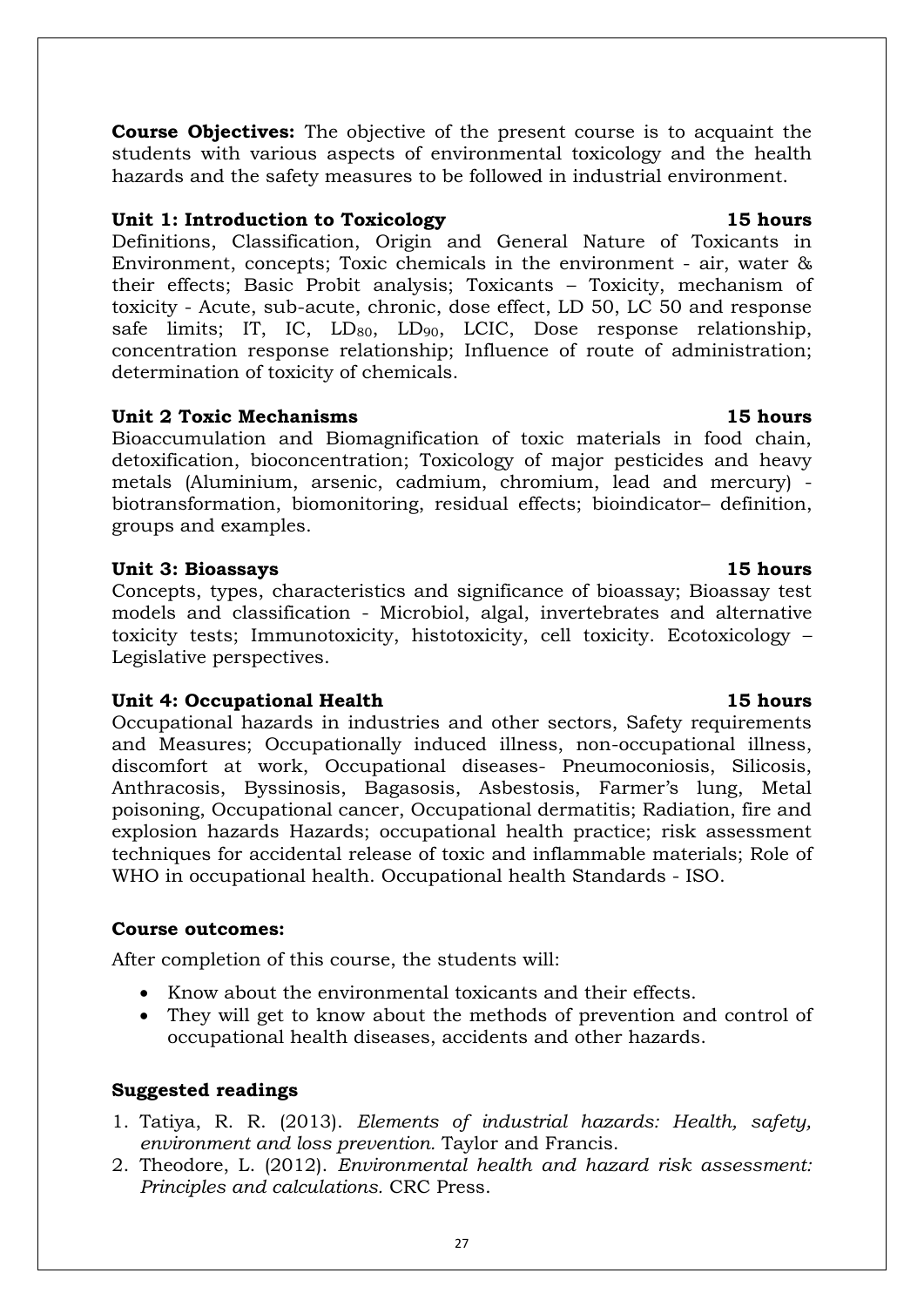- Administration and disaster risk reduction; Relief and Rehabilitation.
	- 28
- **Unit 4: Legislations and Policies for Disaster Management 15 hours** India Disaster Resource Network; Emergency Management and planning; Organization and structure for Emergency Management; Principles and Practice of Disaster Relief and Recovery; Disaster management policy; Command and coordination in disaster management; Important statutes with provisions relevant to Disaster Management; Scope of Disaster Management Law with reference to Disaster Management Bill 2005, Local

#### Role of GPS, GIS and Remote Sensing in disaster management - Landslides, Volcanoes, Tsunami, Cyclones, Urban and Forest fires, Landslides; Decision-making models and processes; Hazard monitoring, tracking and

emergency / contingency planning and post-disaster management activities; Development planning, planning environment, types of plans. **Unit 3: Geoinformatics in Disaster Management 15 hours**

modelling; Early warning systems; Future satellites for disaster

# Pre-Disaster Management activities; Hazard and vulnerability analysis;

management..

frequency of flooding, flood hazards, urbanization and flooding, flood hydrographs, Dams barrages and river diversions; Landslides; Coastal hazards – tropical cyclone, coastal erosion, sea level changes, coastal zone management; Earth quakes - Seismic waves, quake resistant buildings and dams; Tsunamis; Volcanoes; Wild fires; Oil spills; Urban hazards and disasters.

#### **Unit 1: Introduction to Disasters 15 hours** Introduction to Natural and Manmade Disasters; Floods –nature and

**Management Paper Code: EVS.558 Course objectives:** This course is designed to familiarize the students with the concept of disaster; the components of disaster management cycle, 4 0 0 4

vulnerability analysis and risk assessment of disaster. Besides, students would be made aware of the applications of remote sensing and GIS for monitoring and management of disaster. At the end, the existing legislations

and various agencies pertaining to disasters shall be discussed.

*chemistry: Sustainable sciences.* CRC press. **Course Title: Natural Hazards and Disaster**   $L |T | P | Cr$ 

3. Wong, M. H. (2013). *Environmental contamination: Health risks and ecological restoration.* CRC press

*toxicology. Vol. 190: Continuation of residue reviews.* Springer Publishers. 5. Manahan, S. E. (2013). *Fundamentals of environmental and toxicological* 

# 4. Ware, G. M. (2007). *Reviews of environmental contamination and*

### **Unit 2: Risk Assessment 15 hours**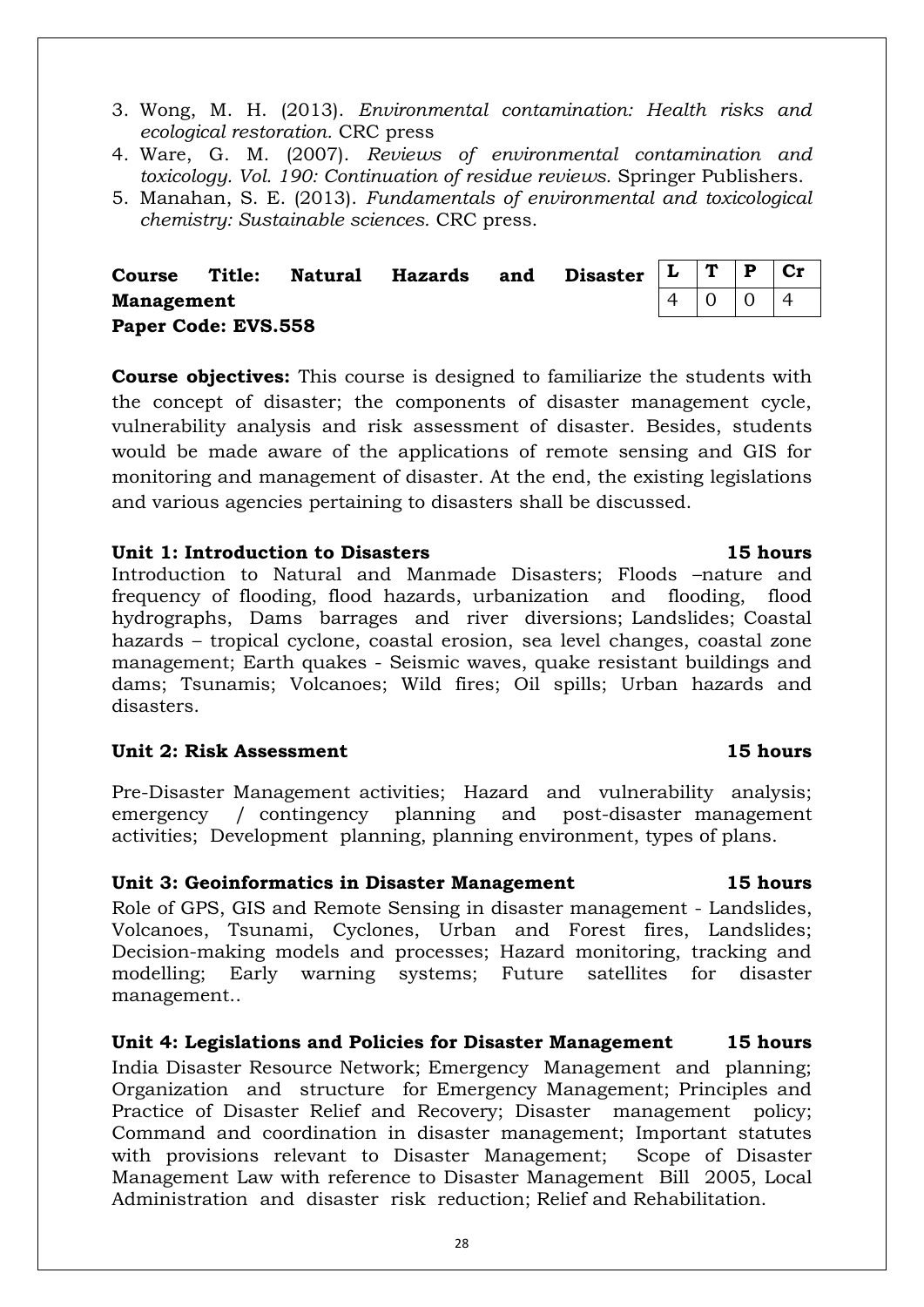#### **Course outcomes:**

On completion of the course, the students will be able to:

- Describe disaster management, hazard, and vulnerability and risk assessment.
- Deliberate how remote sensing and GIS can be used for effective management of disasters.
- Know the legal framework for disaster management.

#### **Suggested Readings**

- 1. William, H. D. and Bruce, R. (1986). *Moore, Geology and engineering*. WCB Publishers, Iowa.
- 2. John, M. W. and Peter V. H. (1977). *Atmospheric science: An introductory survey*. Academic Press, New York.
- 3. Egbort, B. and Rienk, V. G. (1999). *Environmental Physics*. John Wiley and Sons Ltd.
- 4. Barbar, W. and Murk (1996). *Environmental Geology*. John Wiley and Sons, New York.
- 5. Bohle, H. G., Downing, T. E. and Watts, M. J. (1994). Climate change and social vulnerability: toward a sociology and geography of food insecurity. *Global Environmental Change*, *4*(1): 37-48.
- 6. Collins, L. R. and Schneid, T. D. (2000). *Disaster management and preparedness*. Taylor and Francis.
- 7. Goel, S.L. and Kumar, R. (2001). *Disaster management*. Deep and Deep Publications.
- 8. International Strategy for Disaster Reduction. (2004). *Living with risk: a global review of disaster reduction initiatives*. United Nations Publications.
- 9. Parasuraman S. and Unnikrishnan, P. V. (2004). *India Disasters Report: Towards a Policy Initiatives.* Oxford University Press.

#### **Course Title: Microbial Technology for Pollution Abatement Paper Code: EVS 559**

| L | P   | $\mathbf{Cr}$ |
|---|-----|---------------|
| 4 | ( ) | 4             |

**Course Objectives:** The course shall help the students in developing an understanding of the types of microbes and their role in the environment. Besides, techniques of bioremediation using microbes, role of ecofriendly products and genetically modified organisms in the environment shall be discussed.

#### **Unit 1: Introduction 14 hours**

Microbial diversity in the environment, classification, role of microbes in environment protection, management of resources, bioindicators, biosensors - types and applications in environmental pollution detection and monitoring.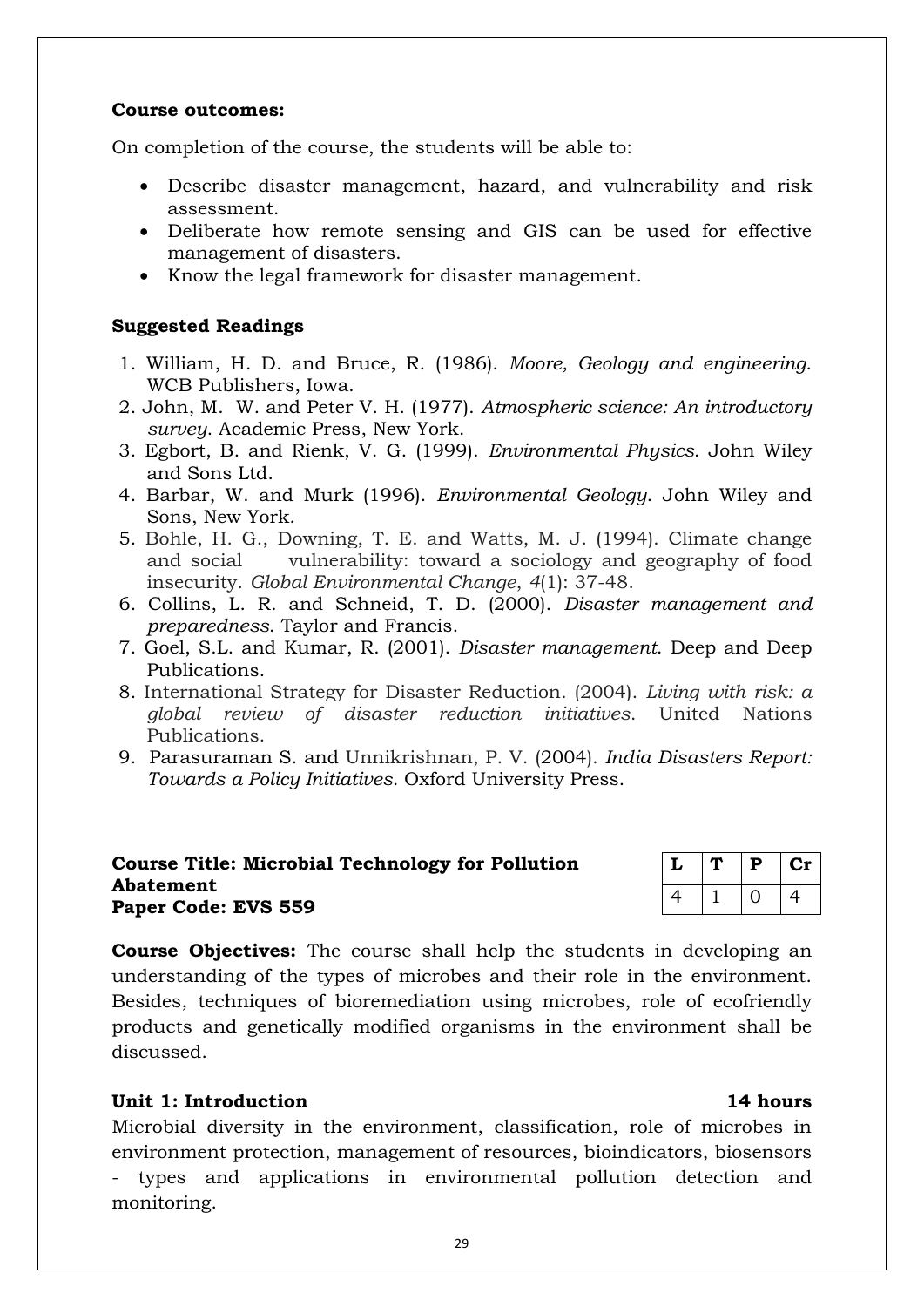#### **Unit 2: Environmental bioremediation 16 hours**

Bioremediation, biotransformation and biodegradation**,** microbial interactions with inorganic pollutants - Microbial metal resistance; Microbial transformation; accumulation and concentration of metals; biosorption, bioleaching and biobenificiation, Bioaccumulation; Microbial leaching of low grade mineral ores, molecular probes for organisms in mines and mine tailings, Petroleum pollutant biodegradation, Improved oil recovery. Biofertilizer, biopesticides from microbes in pollution abatement.

#### **Unit 3: Ecofriendly products 16 hours**

Development of biodegradable and eco-friendly products –biopolymers, bioplastics, use of micro-organisms in waste treatment, composting and methane production, biofuel- biohydrogen, bioethanol, Microbial fuel cells. Fermentation Technology- Bioreactors; industrial fermentation, types of fermentation processes; Enzyme Technology- Production, recovery, stability and formulation of Primary and secondary metabolites- Alcohol (ethanol), acids, solvents, antibiotics, amino acids; Extracellular enzymes -amylase, protease, glucose isomerase; Enzyme and cell immobilization and their industrial applications, Mushroom cultivation for waste management.

### **Unit 4: Genetically Modified Organisms and Environment 14 hours**

Definition of GMOs & LMOs; Roles of Institutional Biosafety Committee, RCGM, GEAC etc. for GMO applications in food and agriculture; Environmental release of GMOs; Microbial bioengineering for chemical biosynthesis, Transgenic plants-Pest and Disease Resistance, Herbicide resistant plants, Bt cotton, Genetically engineered insects**,** Relevance of Biosafety, Cartagena Protocol.

### **Course Outcome:**

The course shall help the students in:

- Understanding of the types of microbes and their role in the environment.
- Applying bioremediation techniques using microbes for degradation of pollutants
- Gain knowledge about eco-friendly products and genetically modified organisms in the environment.

### **Suggested readings**

- 1. Sharma, P. D. (2005). *Environmental Microbiology*. Narosa Publishing House.
- 2. Sanai, V. S. (1990). *Fundamentals of Soil.* Kalyani Publishers, New Delhi.
- 3. Sharma, B. K. (2000). *Environmental Chemistry*, Goel Publishing House, Meerut.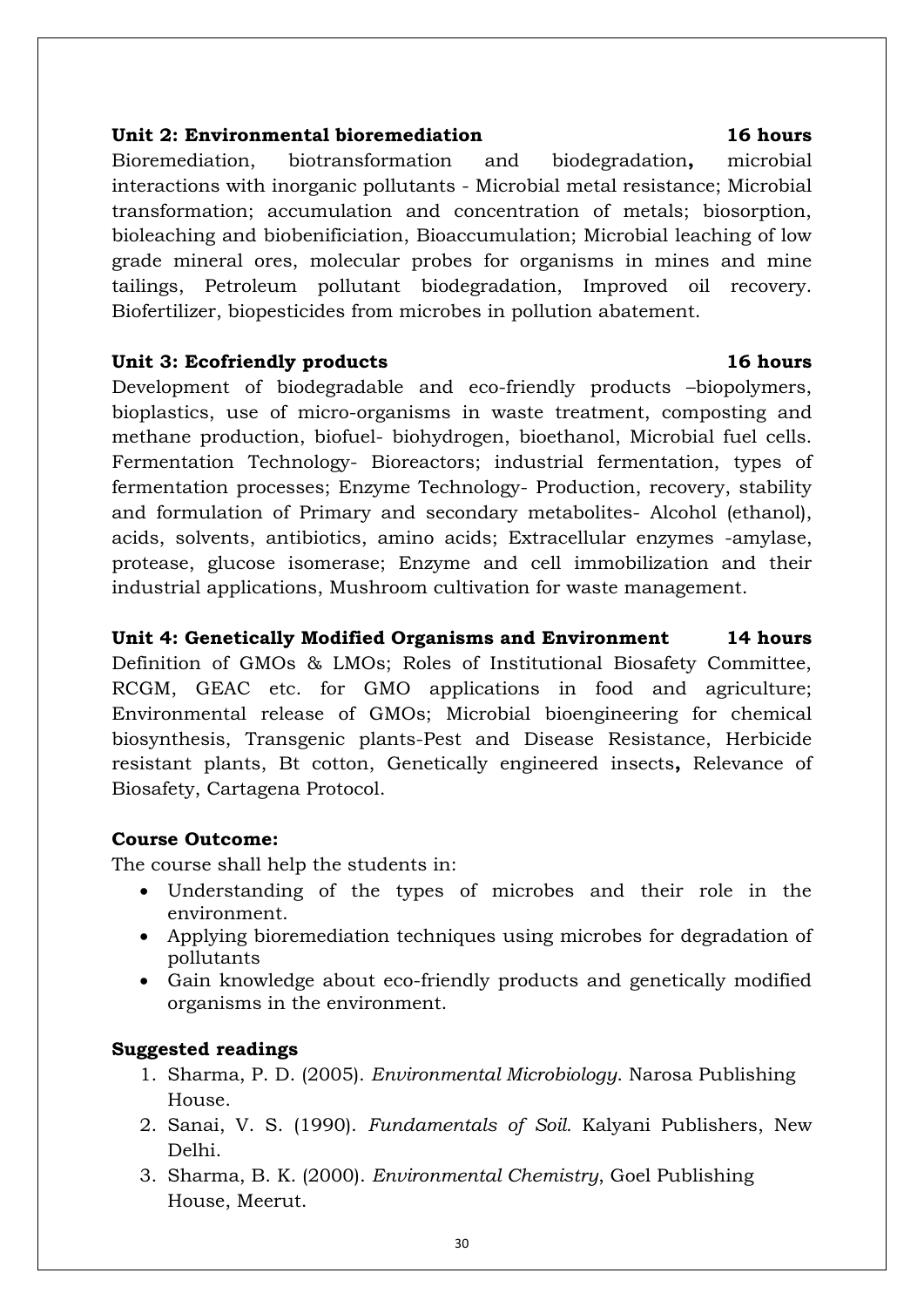- 4. [Okafor,](http://www.amazon.com/s/ref=ntt_athr_dp_sr_1?_encoding=UTF8&sort=relevancerank&search-alias=books&ie=UTF8&field-author=Nduka%20Okafor) N. (2011). *Environmental microbiology of aquatic and waste systems*. Springer, USA.
- 5. Yarón B., Calvet R. and Prost R. (1996). *[Soil pollution: origin,](http://books.google.co.in/books?id=Lr5bMTxom0IC&printsec=frontcover&dq=soil+pollution&hl=en&sa=X&ei=Wp28T7zpFM_IrQfDwNGyDQ&ved=0CEkQ6AEwAA)  [monitoring and remediation.](http://books.google.co.in/books?id=Lr5bMTxom0IC&printsec=frontcover&dq=soil+pollution&hl=en&sa=X&ei=Wp28T7zpFM_IrQfDwNGyDQ&ved=0CEkQ6AEwAA)* [Springer,](http://books.google.co.in/url?id=Ja4AxcKIvQUC&pg=PP1&q=http://www.springer.com&clientid=ca-print-springer-kluwer_academic&channel=BTB-ca-print-springer-kluwer_academic+BTB-ISBN:3540422285&linkid=1&usg=AFQjCNHjnASwg1IfXr99II9dVPxOS7Qr9Q&source=gbs_pub_info_r) USA.
- 6. Ronald L.C. and Don L.C. (1996). *Bioremediation: principles and applications.* Cambridge University Press. UK.

#### **Course Title: EVS - Lab IV (Instrumental methods and Geospatial**

**techniques)**

#### **Paper Code: EVS.555**

| L | P  | $\mathbf{Cr}$ |
|---|----|---------------|
|   | Ž. |               |

**Course Objectives:** The objective of the course is to develop the analytical skills of the students for handling instruments for quantitative analysis of various pollutants in environment. Besides, the students would gain some expertise in handling remote sensing and GIS software for carrying out spatio-temporal analysis of environmental factors.

- 1. Google Earth Calculation of ground distance, aerial distance, path and area of given features.
- 2. Georeferencing of toposheets and satellite Imageries
- 3. Digitization and thematic map creation.
- 4. Visual interpretation using IRS false color composite.
- 5. Digital image processing supervised and unsupervised classification.
- 6. Change detection using Image Processing softwares
- 7. Hands-on for Image Processing and GIS Softwares ARC GIS, ILWIS, ERDAS.
- 8. Calibration of volumetric glasswares Pipette, Burette and Volumetric flask.
- 9. Potentiometric determination of pH of water/wastewater and soil samples.
- 10. Conductivity of water and wastewater samples using conductivity and TDS meter.
- 11. Working, standardization of DO meter and determination of DO of sewage water.
- 12. Working, standardization of flame photometer and plotting calibration curve for metal ions.
- 13. Working, of chromatographic techniques TLC, Column, HPLC and GC-MS.

### **Course Outcome:**

The students will be able to:

 Design various experimentsfor analysing the pollutants in environmental matrices.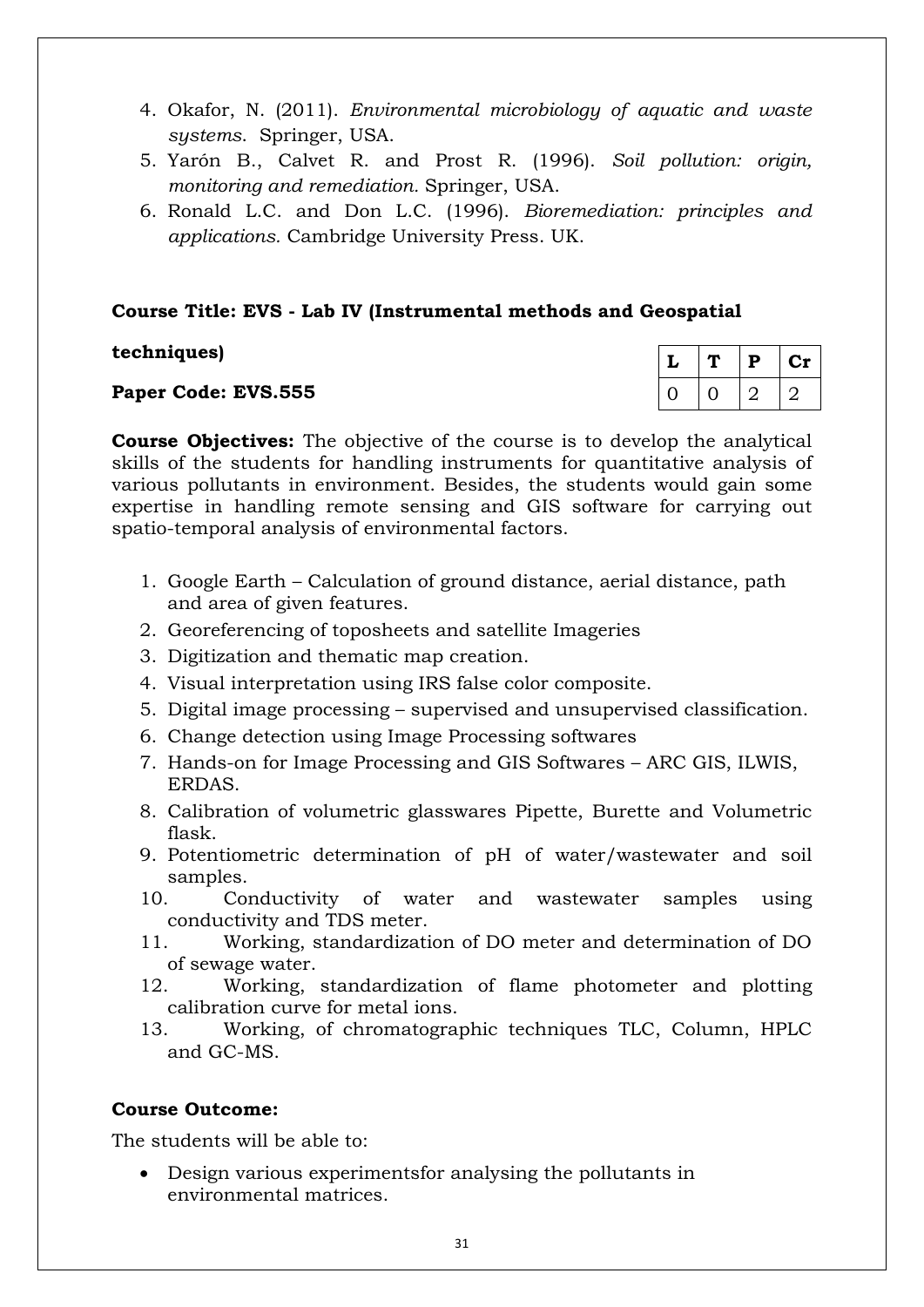Perform hands-on exercises for remote sensing and GIS software.

### **Title: Industrial Visit/Field Visit and Report Writing**

#### **Paper Code: EVS 560**

**Course Objective:** To apply theoretical and conceptual knowledge to field studies for developing a holistic understanding of environmental sciences.

#### **Course Outcome:**

The student shall be able to apply the theoretical knowledge gained in lectures to practical studies in field. Seminar presentation shall help in development of soft skills.

#### **EVS Project**

#### **Project Evaluation criteria**

- $\triangleright$  Relevance, need and clarity in the objectives
- $\triangleright$  The originality and quality of the content
- $\triangleright$  Quality of presentation
- $\triangleright$  Subject knowledge and presentation viva
- $\triangleright$  Time line of completion of project
- $\triangleright$  Continues evaluation by the guide

#### **Semester IV**

|               | <b>Course Title: Environmental Impact Assessment and</b> |
|---------------|----------------------------------------------------------|
| Auditing      |                                                          |
| $\sim$ $\sim$ |                                                          |

**Paper Code:** EVS 571

#### **Course objectives:**

- $\triangleright$  To understand the concept of EIA
- $\triangleright$  To familiarize students about EIA legislation in India.
- $\triangleright$  To learn key steps in the EIA process
- $\triangleright$  Overview of rules and regulations to develop an EIA
- $\triangleright$  Importance and process of Environmental Audit
- $\triangleright$  To understand the environmental risk analysis, characterization and assessment

#### **Unit 1: Introduction 14 hours**

Environment Impact Assessment - Principles, Origin, development, types, issues, problems and limitations, environmental risk assessment, environmental management plan, environmental impact statement (EIS), Strategic Environmental Assessment (SEA), EIA guidelines (1994) and

| ⊾ | Ί, | P | C |
|---|----|---|---|
|   |    |   |   |

|  | ъ | $\mathbf{Cr}$ |
|--|---|---------------|
|  | ხ | n             |

 $L |T | P | Cr$ 

4 1 0 4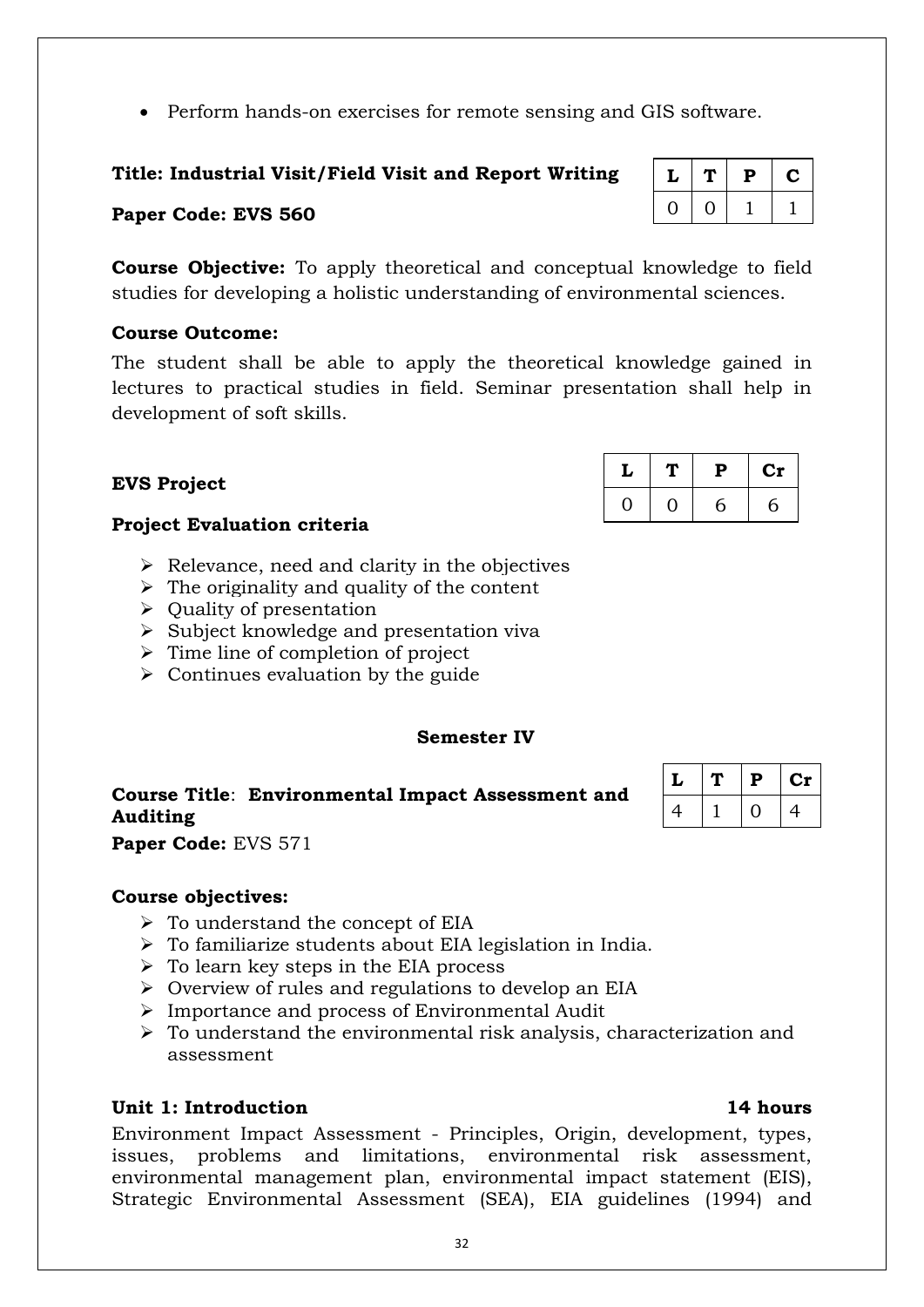notifications (Govt. of India 2006), Scope of EIA in project planning and implementation, Indian directions of EIA, Monitoring tools for EIA, surveys, spatial databases, experiments, models, Decision support system, Sources and collection of data for EIA, various appendices and forms for application.

### **Unit2: EIA methodology 14 hours**

Components of EIA, EIA methodology – project screening, scoping, base line data, impact identification, prediction, evaluation, mitigation. Assessment techniques – cost benefit analysis, analysis of alternatives, methods of prediction matrices, networks, checklists and overlays and assessment of impacts – air, water, soil, noise, biological, social, cultural, economic, environmental factors. EIA standards and guidelines, public participationprocedure of public hearing, presentation, review and decision making. Quality control – trends in EIA practice, evaluation criteria, expert system in EIA, use of regulations. Documentation and monitoring – Generic structure of EIA Document, planning, collection, use of display materials, team writing, checklist, environmental monitoring guidelines and policies, Environment management plan, post audit.

#### **Unit3: Environmental Auditing and Management 14 hours**

Definition and types of audits, EMS, Guidelines for environmental auditing, methodologies for Environmental Auditing, Matrix methods and Batelle method of auditing, Types of projects requiring Environmental Clearance, EAC, EIA case studies, Legal requirements for environmental auditing. Restoration and rehabilitation technologies, Environmental planning, urban planning, rural planning and land use pattern.

### **Unit4: Environmental Risk Analysis 14 hours**

Definition of risk, environmental risk analysis – risk assessment and risk management. Basic steps in risk assessment – hazard identification, Exposure assessment, Dose-response assessment, risk characterization. Risk assessment in EIA.

### **Course outcomes**

On completion of this course students should be able to:

- Explain the major principles of environmental impact assessment
- Understand the different steps within environmental impact assessment
- Discuss the implications of current rules and regulations in relation to environmental impact assessment
- Key aspects of environmental audit and risk analysis
- Understand how to write EIA report
- Be able to access different case studies/examples of EIA in practice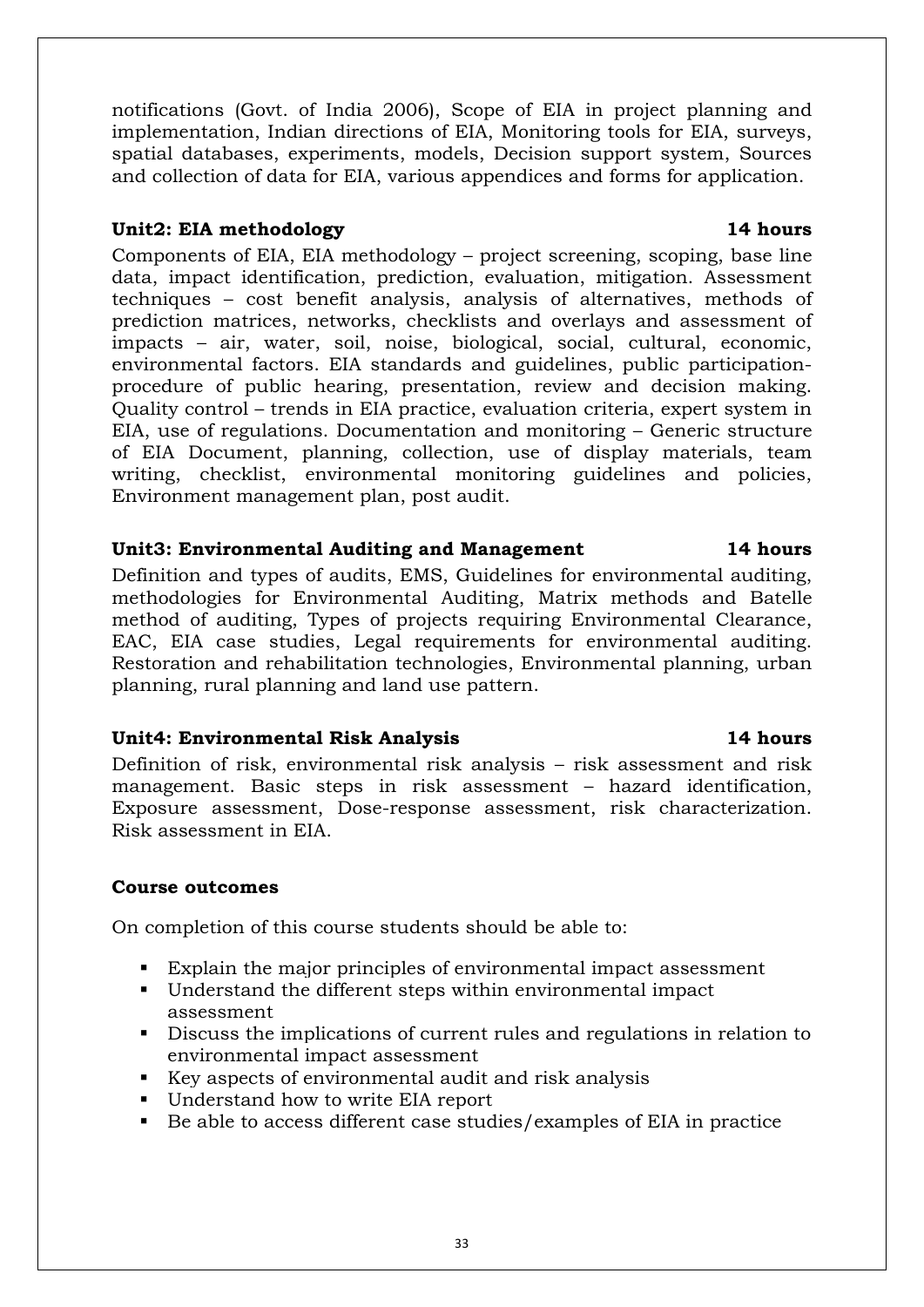#### **Suggested Readings**

- 1. Kulkarni, V. and Ramachandra, T.V. (2006). *Environmental Management*. Capital Publication Company, New Delhi.
- 2. Petts, J. (2005). *Handbook of Environmental Impact Assessment-Volume 1 and 2*. Blackwell Publishers, UK.
- 3. Glasson, J., Therivel, R. and Chadwick, A. (2006). *Introduction to Environmental Impact Assessment.* Routledge, London.
- 4. Canter, W. L. (1995). *Environmental impact assessment*. McGraw-Hill, New York.
- 5. Fischer, T. B. (2010). *The theory and practice of strategic environmental assessment: towards a more systematic approach*. Routledge.
- 6. Lawrence, D. P. (2003). Environmental impact assessment: practical solutions to recurrent problems, John Wiley and Sons, Hoboken NJ.
- 7. Morris, P. and Therivel, R. (1995). *Methods of environmental impact assessment.* UCL Press, London.
- 8. Petts, J. (1999). *Handbook of environmental impact assessment, volume 1 and 2.* Blackwell Science, Oxford.
- 9. Therivel, R. and Partidario, M. R. (1996). *The practice of strategic environmental assessment.* Earthscan, London.
- 10. Vanclay, F. and Bronstein, D. A. (1995). *Environmental and Social Impact Assessment*. Wiley and Sons, Chichester
- 11. Wood, C. (2003). *Environmental impact assessment–A comparative review.* Prentice Hall, London.

| <b>Course Title: Emerging Techniques in</b> |  | $L$ $T$ $P$ $C$ r        |  |
|---------------------------------------------|--|--------------------------|--|
| <b>Environmental Science</b>                |  | $4 \mid 1 \mid 0 \mid 4$ |  |
| Paper Code: EVS 572                         |  |                          |  |

#### **Objectives:**

- $\triangleright$  To understand the advanced waste water treatment processes
- $\triangleright$  Role of microbes in pollution abetment
- $\triangleright$  Understanding various eco-friendly methods of farming and their benefits
- $\triangleright$  Understanding sustainable development, efforts made internationally and nationally for sustainable development

#### **Unit 1: Water and wastewater treatment 20 hours**

Advanced wastewater treatment processes - Nutrient removal – nitrification, denitrification, ANAMMOX, SHARON, CANON process, Biological phosphate removal (BPR); Membrane processes - Fundamentals, membranes – types, classifications, microfiltration, ultrafiltration, nanofiltration and reverse osmosis, electrodialysis, Membrane fouling, cleaning and mitigation techniques; Ion exchange; Advanced oxidation process: Photocatalysis, ozonation – ozone/UV, ozone/hydrogen peroxide, hydrogen peroxide/UV, applications, oxidation of refractory organic compounds.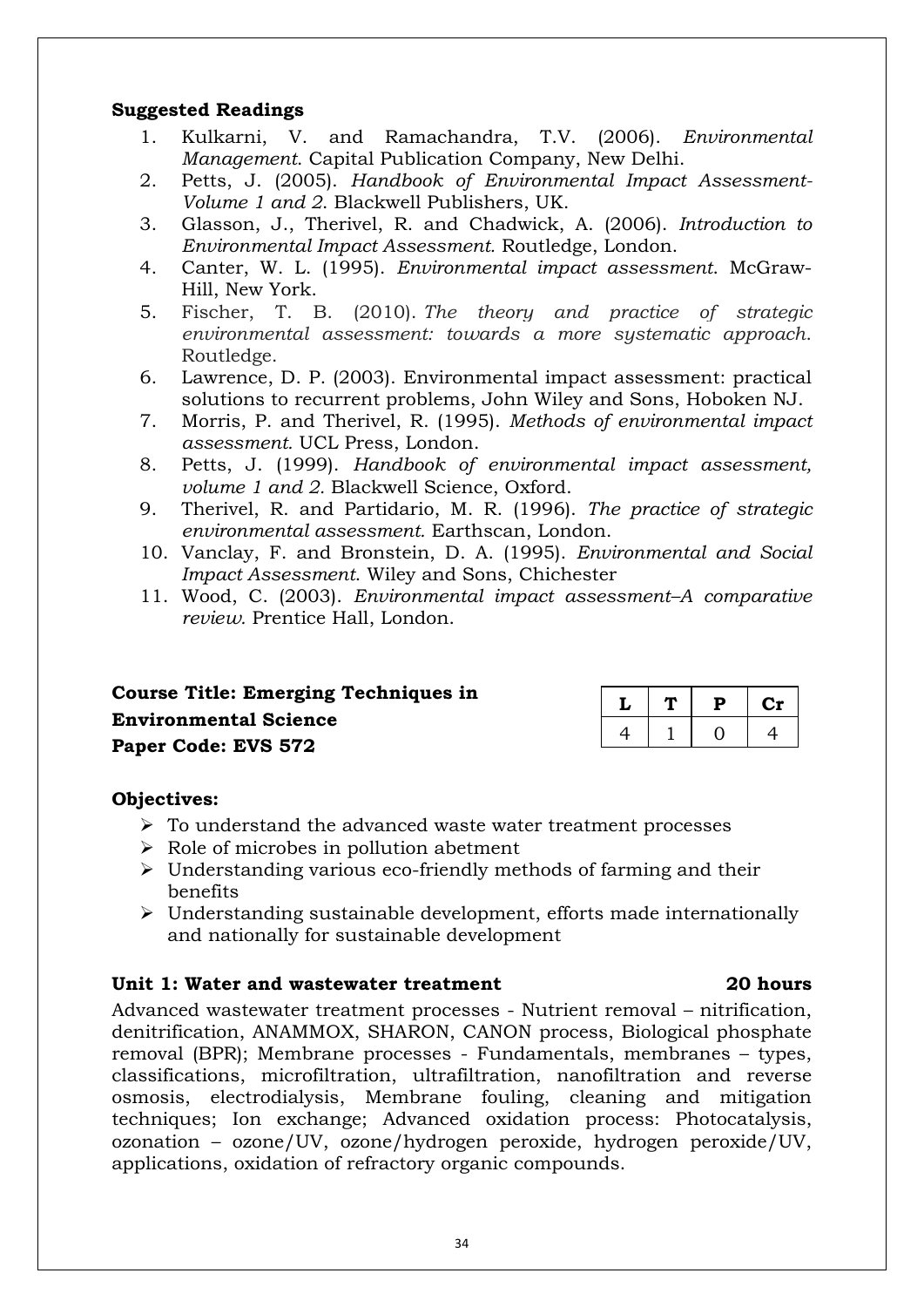Bioreactors for wastewater treatment - Membrane bioreactors (MBR), Moving bed biological reactors (MBBR), anaerobic baffled reactor (ABR), Sludge disintegration methods; sludge pretreatment – thermal, physical, chemical, mechanical and biological. Energy recovery from wastewater: microbial fuel cells, microbial electrolysis cells, microbial desalination cell, biohydrogen production

#### **Unit 2: Microbiology in pollution control 12 hours**

Bioremediation processes reducing environmental impacts of synthetic pesticides, viral pesticides, Microbial degradation of naturally occurring compounds-cellulose, lignin, hydrocarbons. Bioprospecting, Biopiracy

### **Unit 3: Eco-agriculture 12 hours**

Allelopathy, Natural plant products as bioherbicides, Organic farming, Ecofarming, Biofertilizers. Terrestrial Phytotechnology: Phytoremediation, Phytovolatilization, Phytodegradation, Phytostabilization - Aquatic Phytosystems: Blastofiltration, Rhizoremediation, Constructed wetlands, Algal blooms; fly ash treatment

### **Unit 4: Sustainable management 12 hours**

Brundtland Commission, Sustainable development – principles and practices in relation to economics and ecology, green architecture and ground water recharge;  $CO<sub>2</sub>$  management, Carbon Sequestration, Environmental conferences- Stockholm, Rio, Johannesburg and Copenhagen Conferences; Kyoto Protocol –Radiative Forcing and Carbon cap; Clean Development Mechanism, Joint Implementation, Emission Trading, Certified Emission Reduction (CER) and Assigned Amount Units (AAU), Land Use Land Cover Change and Forestry.

### **Course outcomes**

At the end of this course, the student shall be able to

- Understand the importance of advanced waste treatment process
- Explain the process of carbon management and sustainable development
- Can get an idea about topics for project

### **Suggested Readings**

- 1. Crittenden, J. C., Trussell, R. R. and Hand D. W. (2005). *Water treatment: principles and design, 2nd edition*. Wiley Publishers, USA.
- 2. [Judd,](http://www.amazon.com/Simon-Judd/e/B0034OGMWO/ref=sr_ntt_srch_lnk_2?qid=1337755032&sr=1-2) S. (2011). *The MBR book: principles and applications of membrane bioreactors for water and wastewater treatment* 2nd *edition*. Butterworth-Heinemann publishers, UK.
- 3. [Okafor,](http://www.amazon.com/s/ref=ntt_athr_dp_sr_1?_encoding=UTF8&field-author=Nduka%20Okafor&search-alias=books&sort=relevancerank) N. (2011). *Environmental microbiology of aquatic and waste systems*, *1st edition.* Springer publication, USA.
- 4. Parsons, S. (2004). *Advanced oxidation processes for water and wastewater treatment.* IWA Publication, London, UK.
- 5. Tchobanoglous, G., [Burton,](http://www.amazon.com/s/ref=ntt_athr_dp_sr_2?_encoding=UTF8&field-author=Franklin%20L.%20Burton&search-alias=books&sort=relevancerank) F. L. and Stensel H. D. (2002). *Wastewater engineering: treatment and reuse*. McGraw-Hill Science, USA.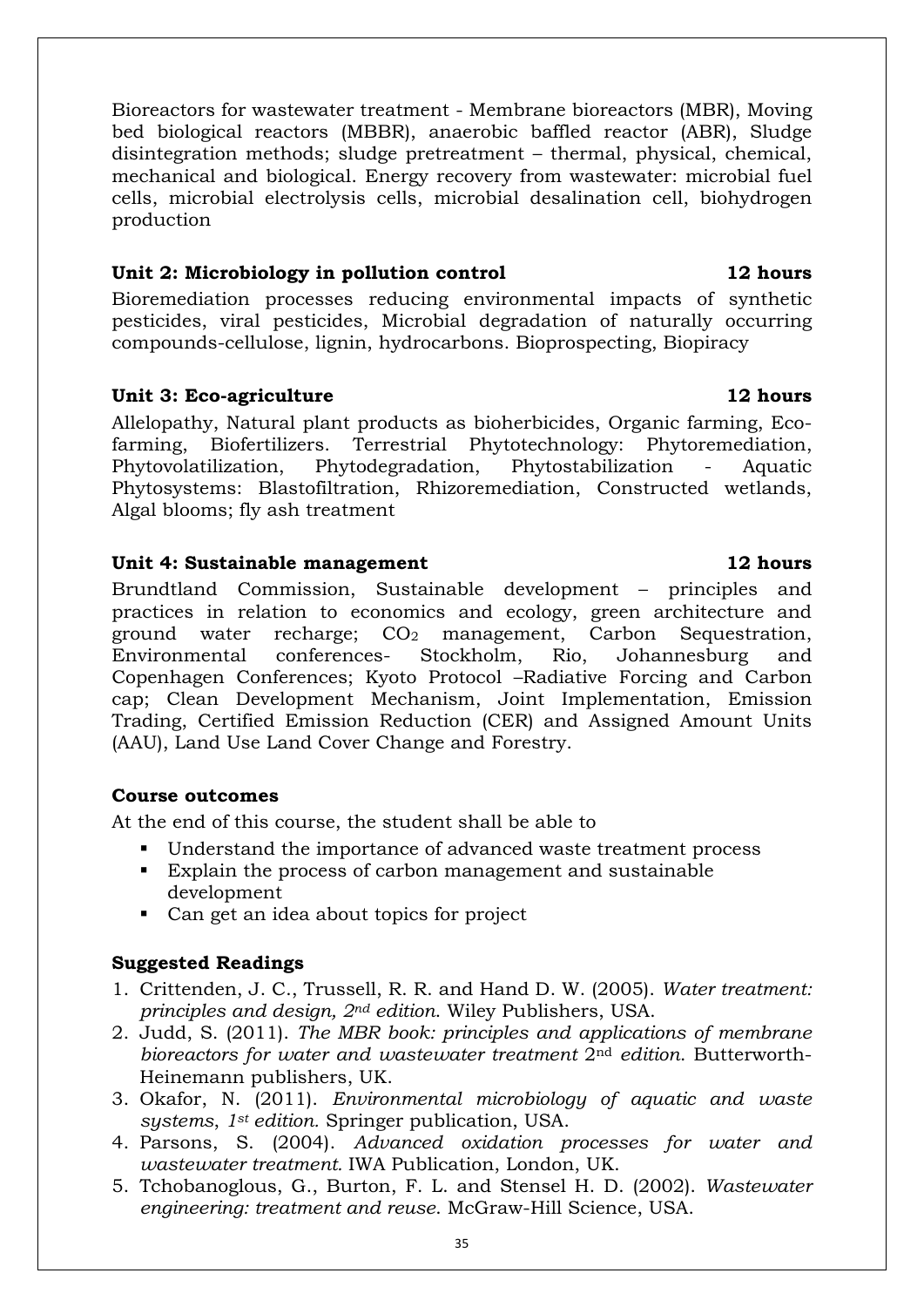### **Course Title: Air & Noise: Pollution and Management Paper Code: EVS.573**

#### **Course Objectives:**

- $\triangleright$  Understanding air pollution and chemical composition of air
- $\triangleright$  Assess the effects of air pollution on related health impacts
- $\triangleright$  Understanding laws rules and related conventions
- $\triangleright$  Learning the techniques of air monitoring and instrumentation
- Understanding Air pollution control devises
- Noise Pollution and Control

#### **Unit 1: Air Pollution 15 hours**

Air pollution – world and Indian scenario, Sources and classification of air pollutants, Air pollutants effects and consequences.

Atmospheric Aerosols: Size Distribution, lognormal number, surface area, volume and mass distribution, dynamics, thermodynamics of aerosol and Nucleation phenomenon.

Laws, Rules and Convention: The air (Prevention and Control of Pollution) Act – 1981 and its Amendments, Geneva Convention on long range transport of atmospheric pollutants.

#### **Unit 2: Air Monitoring 15 hours**

Ambient air sampling using impactor, Cyclone, dichotomous and impingement devices, filter media selection. Adsorption and adsorption based sampling, Indoor environment monitoring.

Industrial Monitoring: Flow velocity and temperature monitoring, isokinetic sampling and compositional analysis, Flue gas analyzer principles for monitoring COx, NOx, SOx, hydrocarbon.

Air dispersion and Modelling: Plume behaviour and principles of air pollutants dispersion (Gaussian dispersion model) Plume rise estimation, Effluent dispersion theories and Atmospheric and Indoor chemical modelling.

#### **Unit 3: Air Pollution Control Technologies 16 hours**

Particulates - filters, gravitational, centrifugal-multiple type cyclones, Scrubbers and electrostatic precipitators: Equipment descriptions Prediction of collection efficiency and Pressure drop. Adsorbents, PSA, adsorption cycle, rotary bed/fluidized bed, Condensation - contact condensers, shell and tube condenser, flaring. Gaseous Pollutants - absorption: Packed and plate columns. Low NOx burner, Wellman Lord Process, Fuel desulphurization and denitrogenation.

Vehicular Pollution Control: Combustion Cycle, Fuel/air ratio and Catalytic convertor; selective catalytic and selective non-catalytic reduction.

| L | P   | Cr |
|---|-----|----|
| 4 | ( ) | 4  |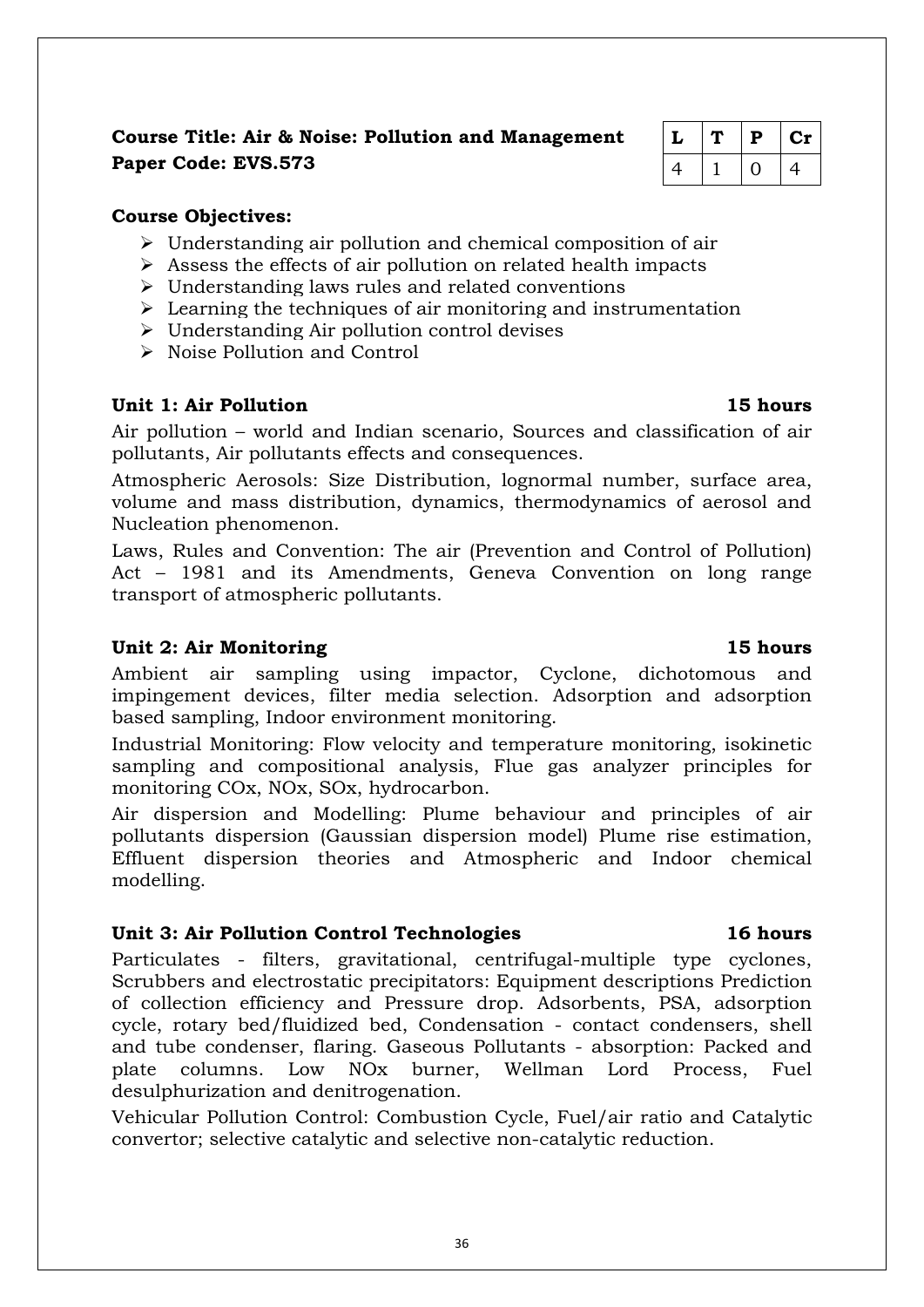#### **Unit 4: Noise Pollution 14 hours**

Definition, sources, properties of sound waves, Sound pressure, intensity, decibel, measurement and analysis of sound, Noise Indices, Sound absorption, Meteorological effects on Noise propagation, Effects and impacts on human, Noise exposure level and standards, Noise control, Preventive measures and abatement measures.

#### **Course outcomes**

On completion of this course students should be able to

- Acquired knowledge and understanding to evaluate air quality management
- Analyze the causes and effects of air pollution.
- understand the type and nature of air pollutants,
- understand methods of analysis of air pollutants and instruments involved in this
- The methods available for air and noise pollution control

#### **Suggested readings**

- 1. Jeremy, C., Tiwary, A. and Colls, J. (2009). *Air pollution: measurement, modeling and mitigation, 3rd Edition*. Crc Press, USA.
- *2.* Clarke, A. G. (1997). *Industrial air pollution monitoring: gaseous and particulate emissions.* Springer, USA.
- 3. Kenneth Jr., W., Davis, W. T. and Warner C. F. (1998). *Air pollution and its origin and control, 3rd edition*. Prentice Hall, USA.
- 4. Cheremisinoff, N. P. (2002). *Handbook of air pollution prevention and control*. Butterworth-heinemann Publishers, UK.
- 5. Rao, C.S. (2006). *Environmental pollution control engineering.* New Age International Publishers, New Delhi.
- 6. Vallero, D. A. (2007). *Fundamentals of air pollution 4th edition*. Academic Press, USA.
- 7. Lawrence, K. W., Norman, C. P. and Yung, T. H. (2004). Advanced Air and Noise Pollution Control: Volume 2.

#### **Course Title: EVS- Lab V (Air Pollution Sampling and Analysis) Paper Code: EVS.574**

| L | г | P | $\mathbf{Cr}$ |
|---|---|---|---------------|
| O | O | 2 | 2             |

**Course Objectives:** The objective of the course is to develop the analytical skills of the students for handling instruments for quantitative analysis of air pollutants in environment.

- 1. Calibration of flow meters for high volume sampler.
- 2. Study of TSPM,  $PM_{10}$  and  $PM_{2.5}$  in ambient air.
- 3. Study the efficiency of the filter media for particulate matter.
- 4. Determination of  $SO_2$ ,  $NO_x$ ,  $Cl_2$  and  $O_3$  using UV-Vis Spectrophotometry.